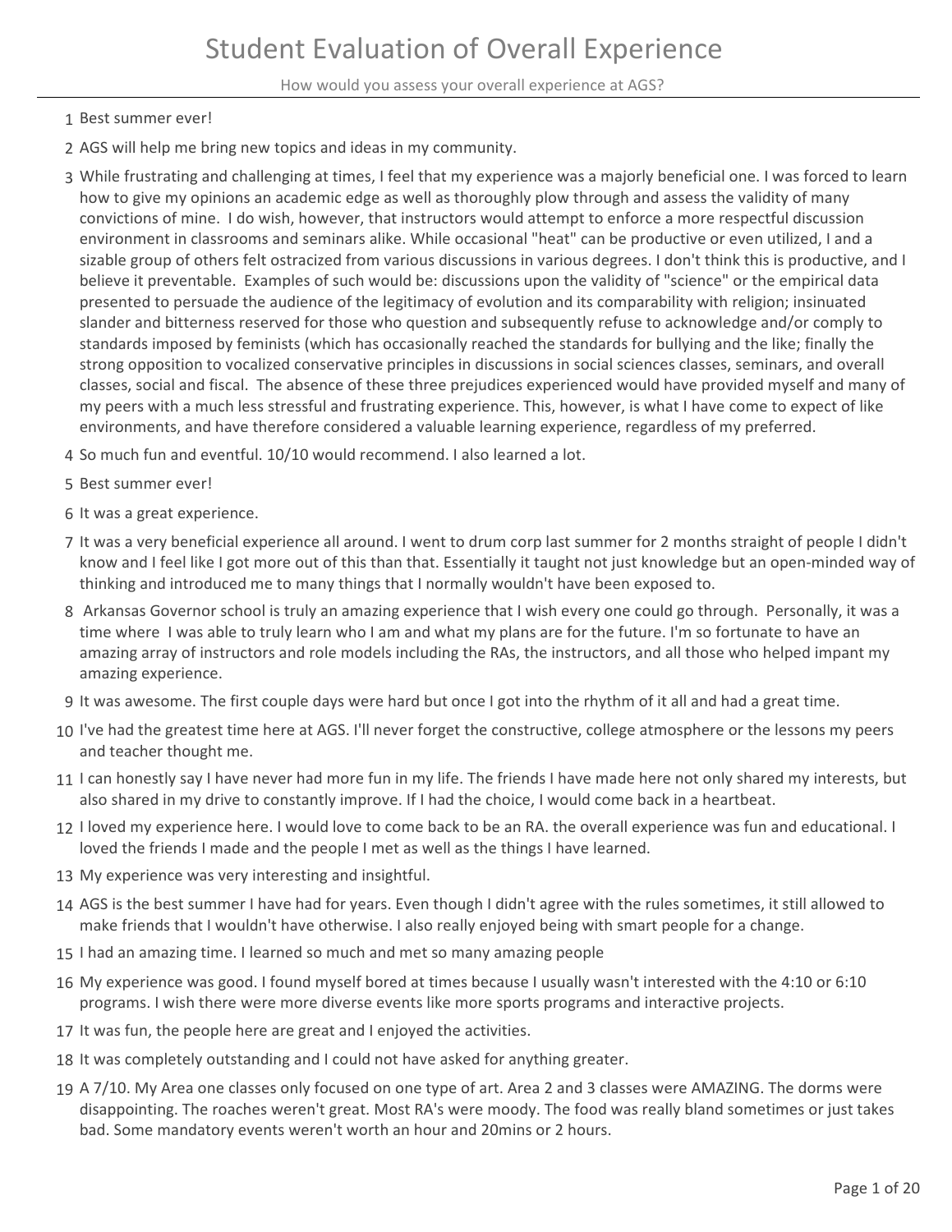- 20 My experience at AGS was, on the whole, very positive. I feel that I've benefitted from being surrounded by people whose ideas are as diverse and deep as my own. I've had a lot of fun and am grateful to be a part of such a brilliant community.
- 21 I've had a good experience at AGS. Some of the speakers could have a little better, however. The 4:10s and 6:10s were really good and I've met great people.
- 22 I learned a lot, from personal development to things regarding my area 1. I have made life-long connections with piers and been inspired by the faculty to explore my interests and promote the well-being of others. I personally didn't struggle with any particularly disrespectful treatment from my piers or teachers, but I know for sure that that was a big issue for some of my friends.
- 23 Effective but very constricting. Some things were fun
- My experience at AGS could be described as utterly life changing. AGS has given me an opportunity to meet other 24 bright and gifted students from across the state and broaden my mind to new experiences and viewpoints on the major issues we face today. I was give my he chance to meet other amazingly talented musicians and get to know them better. I have networked with other leaders in the state in the clubs in which I participate throughout the school year. And most of all, I have been given the freedom to openly express myself and grow into a more refined person, and I am now ready to take on all that the future holds in store for me.
- My overall experience at AGS was the best it was a 11/10 I wish I could do it again I look forward to being able to 25 become a RA after my freshman year in college
- 26 AMAZING
- My overall experience at AGS was indescribably amazing. This experience has allowed me to open up and learn from 27 other's perspectives. I believe we created a good relationship among each other filled with respect which was great.
- 28 It's been life changing and I don't want to leave at all. I have learned so much (and enjoyed all my classes while doing it) and made a ton of lifelong friendships
- 29 It has definietly effected me in a postive way and changed the way I think about and process information. I met so many new people and experienced a little of what college life will be like. This has been a very vaulable summer.
- 30 Amazing! I've loved everyone and their open minds. I love every minute of my time here.
- 31 Overall, the AGS experience is an important step toward being a person that can give back to the community and help others from what it has done.
- 32 Hella fun, meeting new people is what made it for me
- 33 It was very helpful in terms of developing socially but not very beneficial in classes.
- 34 I loved my experience at AGS, I with there were more 4:10/6:10 available to us that seamed interesting.
- 35 Overall I believe that I had a great experience at AGS.
- 36 Great, I loved getting to meet all kinds of different people.
- 37 It was such a wonderful experience. One might describe it as exquisite and pleasing to the eye. I have had so much fun here at AGS!!!!!! I have learned a surplus of information that I can now use in my everyday life. I will proceed to succeed in school, ace my classes, and hopefully become the Valedictorian
- 38 Before AGS, I was terrified and nervous that my time here would be disastrous. However, after the first week, I was able to get the hang of the place and had a wonderful time here.
- 39 Amazing
- 40 I have loved my experience at AGS. The classes are fun and the community is great. Good way to spend a summer
- AGS helped me learn a lot about myself. It was super life changing, I cried a lot because I was exposed to such diverse 41 people.
- My experience at AGS would probably be the best experience that I could have ever had at a summer program. I 42 established wonderful relationships with many kids around Arkansas and the staff as well.
- 43 It was a blast! I learned many things about myself and met many new friends. 10/10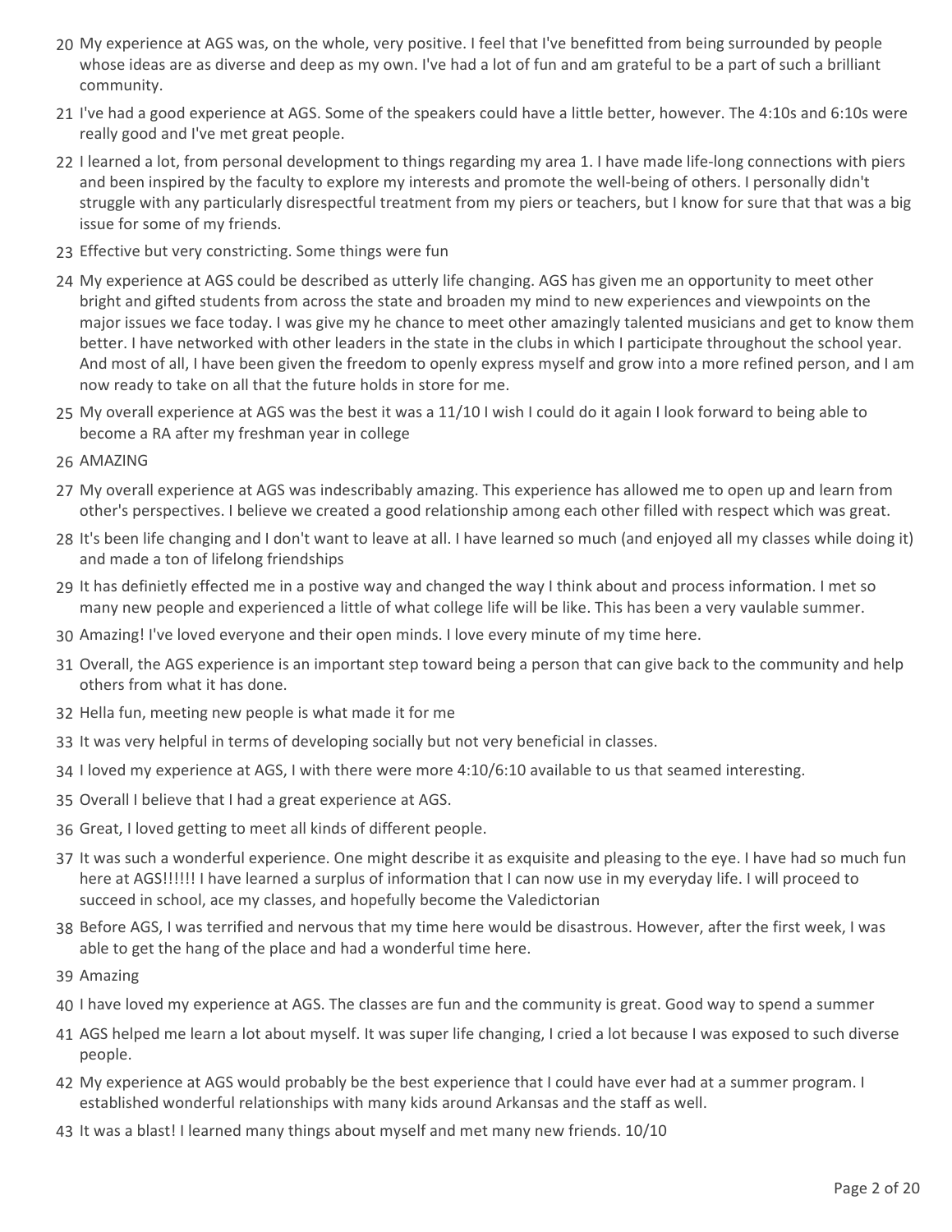- 44 Unforgettable, I will remember this experience for the rest of my life and I'm so happy I got to attended and I wish it could be longer and the break didn't need to be as long most people I know only needed a few days
- 45 It was fun, I met a lot of great people, and the activities were really interesting. The community here was great.
- 46 It was great and I will recommend that my younger friends and family attend.
- 47 I would say my entire AGS experience was amazing!!
- 48 AGS was a wonderful and amazing experience.
- 49 It was WONDERFUL!! I learned so much and grew as a person. I met so many new people and fell in love with music all over again. (Choral music being my area 1) I am going to take so many things away from this experience and apply it to my everyday life from now on.
- 50 AGS was a wonderful and amazing experience.
- 51 Overall it's a mixed bag. With most of said bag being positive. Dorm and Campus life was great, 4:10's and 6:10's were good. However certain activities such as some of the Mixers did decrease my enjoyment of the program. I felt the classees
- 52 One of the greatest experiences if my life. Very eye opening.
- 53 I would give it a 10/10. It was great experience. I've grown as a person and I've met so many new people and made so many new friends.
- 54 I thoroughly enjoyed AGS both socially and academically because of the interesting content and opportunities provided.
- 55 It was a fantastic learning experience that will be applied to my everyday life.
- 56 AGS was a wonderful and amazing experience.
- 57 I loved AGS. It opened my mind up to different ways of thinking, improved my writing and critical thinking skills, and gave me the opportunity to make new friends.
- 58 I'd give it a 7/10. My Area 1 (Visual Arts) class at times was amazing, and fun to be in. The whole hour and 20mins would fly past, but the whole group project we did towards the end wasn't very enjoyable. Also I didnt like the whole focus on realism. There was so time to talk about animated artwork. My Area 2 and 3 classes WERE AMAZING. The teachers were cool too. The dorm situation wasn't cool at all. Being a girl and getting worst dorms than the guys was horrible. Not that they don't deserve being in nice dorms. Its just that I don't do coach roaches, ants, and weird flying beetles. At times the food was super bland and disappointing as well. Some speakers you know weren't worth sitting through for a hour and 20mins.
- 59 Awesome! I met so many people, learned so many things, and enjoyed the activities. I liked the movies and speakers. It was an awesome 6 weeks, I got to meet ppl from all over the state. If I could do it again, I definitely would
- 60 I loved it here. The people that I have met have been very accepting towards me. AGS vaguely reminds me of an utopia. Area 2 was a great class, though I did not agree with the teacher on some things. Area 3 was my favorite overall. If I were to come back here as a teacher, I would love to teach Area 3.
- 61 Amazing. One of the best experiences of my life.
- When I was applying for AGS I was nervous that the program would not be worth the 6 weeks of my summer. After all, 62 I could use that time to get a job or hang out with my friends. I'm happy to say that I would do AGS all over again. Heck, I'd do it 10 more times if I could. I have never been in an environment so thought provoking and open. I encourage all future students to come into the program with an open mind and be willing to challenge your ideas and beliefs. After all, if they're true you don't have anything to worry about. Anyone who is thinking about coming to AGS needs to set their summer aside for it. I have grown as a friend, as a person, and even in my faith. AGS is a wonderful program, and I have made friends that will last a lifetime.
- My overall experience at AGS was life changing. Not only did I learn a ton, and have fun while doing so, but I have 63 gained personal growth. I am more confident in myself and more outgoing.
- 64 most fun of my life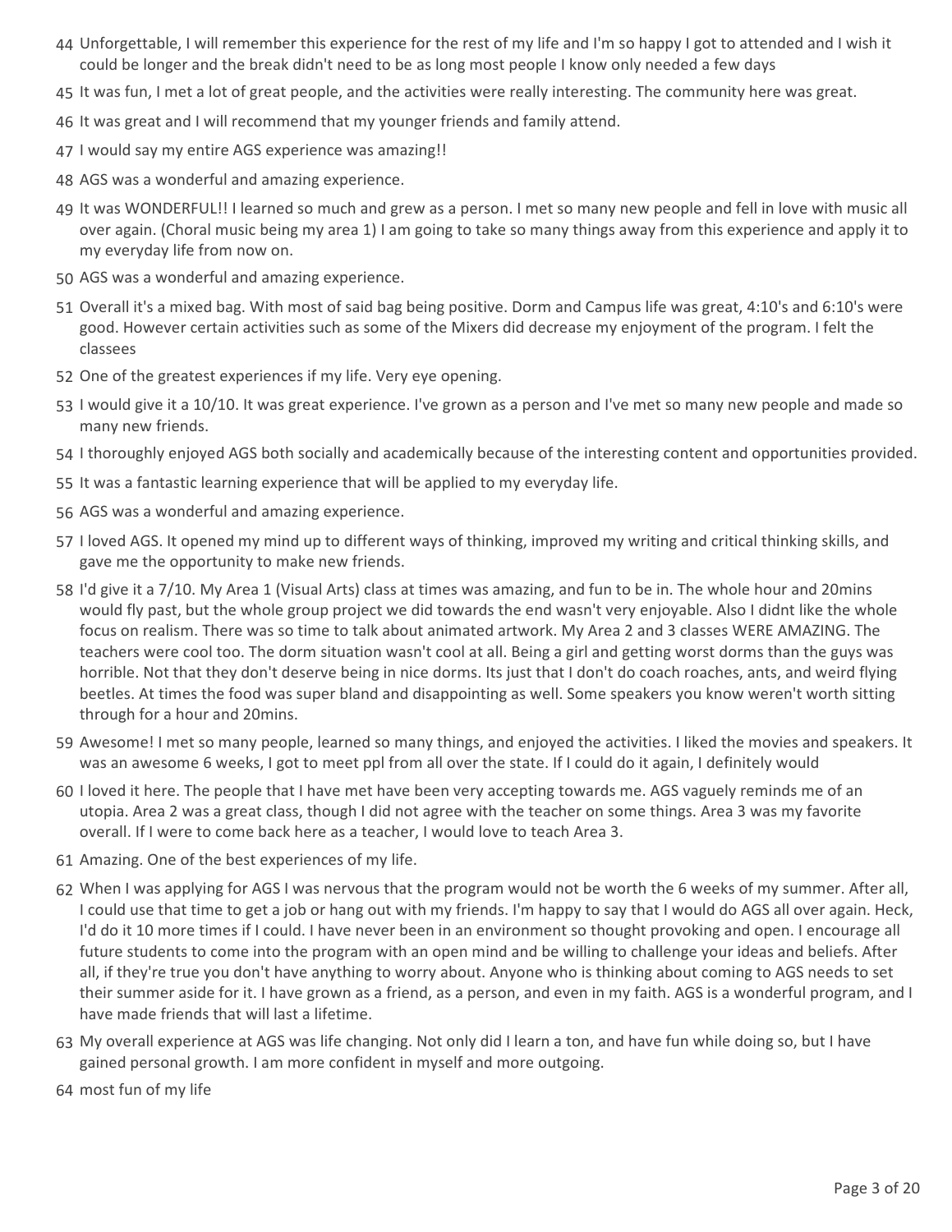- 65 I truly, truly enjoyed my time at AGS. The program was a great mix of intellectual and social enrichment. All of my classes were enjoyable and thought-provoking and they exposed me to many new ideas and concepts. The extracurricular activities and seminars were very engaging and fun. During AGS I was able to attend events that spoke to almost every one of my interests and hobbies. I loved my teachers, I loved the staff, and I loved all of the students that I got to know.
- 66 it was not life changing, in that I come from an open home and a town full of opportunity. seeing other peoples perspectives was super informative. My experience was wonderful. this was the best way i could be spending this summer. it was so cool to meet lots of new people who were similar in ambition, or skill
- 67 Sending 6 weeks of my summer at AGS has definitely been the best summer i've had in my life so far. The social aspect of it really made me appreciate bright and intellectual individuals. I made so many memories and the lessons i learned in my Area II and III classes definitely made me grow as a person myself. I've gained a lot of knowledge on different topics and i've engaged in a lot of critical thinking which has stimulated my mind and personality. This experience has helped me realize what i need to do to better myself and i could not be more appreciative.
- 68 lots of drama... I loved being here with all of my heart, it was the bombdiggidy... however, the campus was too small and I got bored easily. also, my friend group was very... expressive, and I think that it caused a lot of drama to happen. the thing I love most about all of this is meeting new people. okay, you're probably thinking this is so cliché, but it's not. when I first got here, I was really doubtful that I would expand my friend group (there was 20 of us that were from my school. I honestly did not believe that I would really meet new people, but I was surprised. I think all my friends are sticking with me for life. the other really cool thing is being away from my parents. I got to do things they would never approve of, and I think I have grown to appreciate them more, too. this is great for extroverted people, such as myself. I LOVE being in crowds, so I fit beautifully in.
- 69 I had a wonderful time at AGS and I learned so much from my instructors and from my peers that I became aquatinted with here
- 70 It was definitely the best six weeks that I could have experienced. I love the enviroment here and all of the teachers really love what they are doing and that creates such a great atmosphere.
- My overall experience at AGS was amazing. The students, teachers, and faculty were people who opened my mind to a 71 new world.
- 72 I did not really enjoy it, but it could be much worse. It was overall sort of overwhelming for an introvert, and unengaging in a lot of the day-to-day classes. Speakers and events are pretty cool.
- 73 I loved it. It gave me a chance to get out of my comfort zone and meet new people. My classes were fun and gave me a look at some fields I could study in at college. Blake's neurology class was my favorite. The activities were fun, and there were always activities to do.
- 74 I cannot describe how amazing my AGS experience was. It is something I think as many people as possible need experience. I have grown as an overall individual because of it.
- 75 My experience at AGS was amazing and one of the best experiences of my life. Keep doing what y'all are doing!
- 76 It was pretty great.
- 77 It was awesome! I met great people and learned a lot.
- 78 great!
- 79 I would say that, overall, AGS was a really fun experience. I got to learn a lot of things I would not have learned otherwise and got exposure to a truly academic environment that I have never been in before.
- This program is sold as a "life-changing" experience, and there are certainly parts of it that are life-changing, but the 80 overall experience was simply 'beneficial.' Not all of the Social Science courses were up-to-par. (Elrod and Phwanda Phwanda's were phenomenal, Scranton's was more of an individually-led developmental course (which was fine!))
- 81 It was very enlightening and eye-opening to me. It opened my soul to many new experiences. Area Two taught me to question everything, including my beliefs and the government.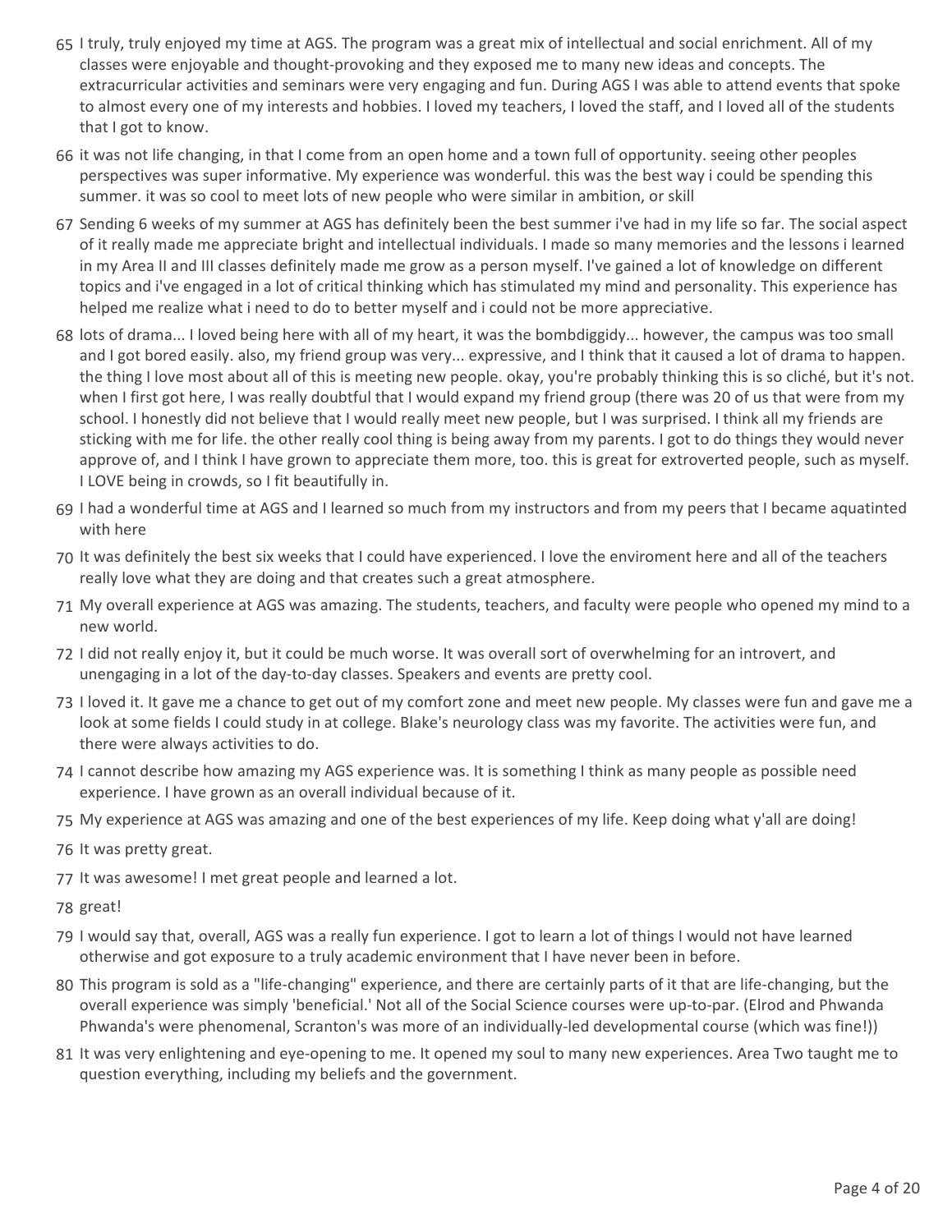- 82 AGS has been absolutely amazing. In the beginning I wasn't too sure about all of it, mainly due to the stress that I felt the first day. Since then I have had a ton of fun. I've made so many new friends including my amazing roommate and people in all of my classes. All of my teachers were outstanding as well. I was absolutely shocked by the way the program turned out. I didn't really know what to expect, but it certainly was nothing this amazing. I like that there is no concrete, textbook style learning. Instead I learned about critical thinking and self expression while also becoming more curious about various topics that I can later research on my own. I loved AGS.
- 83 I absolutely love it here. it has become my home, if not better--don't tell my mom I said that. I love the people, the campus, the faculty, staff, the RA's--love you, Kathleen :). this is definitely an experience that I will remember and tell my kids about. I have never experienced anything like it. everyone here has the same ambitions and dreams as you and everyone is just as smart and hardworking. oh how I wish this was school, but alas I must go back to my boring life and try to implement some of what I learned here, there.
- My experience at AGS has probably been the most fun I've ever had. As the single most introverted and socially 84 awkward human I've ever met, I honestly expected to just "make it through" Governor's school by talking as little as possible, eating alone, and not drawing attention. As much as I didn't want to leave my comfort zone, I felt safe and loved here within the first week. I made new friends and gained new experiences that I never would have had without the overwhelming sense of community among the AGS students and staff. Shy people can THRIVE here, and I wish that aspect was more widely advertised for Governor's school.
- 85 Overall, AGS was definitely one of the best experiences I've ever had. Coming from a bigger city with a lot of students attending AGS from that city, I already knew some people, but definitely had countless opportunities to make friends and be in a non-judgmental environment full of people who were all intellectually sound. AGS increased my awareness and opened my mind to different topics that would never be discussed otherwise in the public school system. I was definitely opened up to so many new ideologies and social constructs and I believe each experience here at AGS benefitted me entirely.
- My overall experience at AGS have made a large positive impact on my life and how I view things. It has altered my 86 view on the world and it has made me want to look more into everything I hear about. The movie selections were fantastic and all the speakers were very good. AGS will be an experience that i will hold near and dear to my heart for many years to come.
- 87 Life changing is the words i would use. This experience has truly been enlightening.
- 88 I LOVED IT. 10/10.
- 89 It's been incredible. I don't think I've processed how much I've learned or how much it's effected me yet, I just know that it has. There wasn't a time where I wished to be somewhere else, even at first when I felt homesick I could feel that this was the right place to be and it'd all be worth it, which it has been.
- 90 I feel that I have grown in many ways and it has most of all re-engaged my appreciation for learning and passion for knowledge.
- 91 It was a pretty fun experience for me. I really enjoyed the speakers and meeting new people. AGS is definitely something I won't forget!
- 92 I would assess it well, referring to it using wholly positive terms such as "enriching", "fulfilling", and "fun". I would reccommend.
- 93 I had an amazing time. I made tons of new friends here and learn a bunch.
- 94 100% positive. Best experience of my life and truly better than expected
- 95 I have loved AGS so much! I was so skeptical at first, but the environment is so welcoming and accepting. The classes have been so helpful in my educational experience, and have been the kind of instructors I wish that all regular high schools had. The people here are so encouraging, and would never tear down the people who want to be here just as much as them. All the seminars and activities were so well thought out, and I feel like being here this summer has changed the kind of person that I ultimately want to be. I don't know who that person is yet, but I know it's someone I've been trying to find.
- 96 I loved my AGS experience! I met some great friends here, I learned interesting things, and the community was an awesome thing to have participated in as well. I would definitely recommend AGS to prospective students. It was an empowering experience.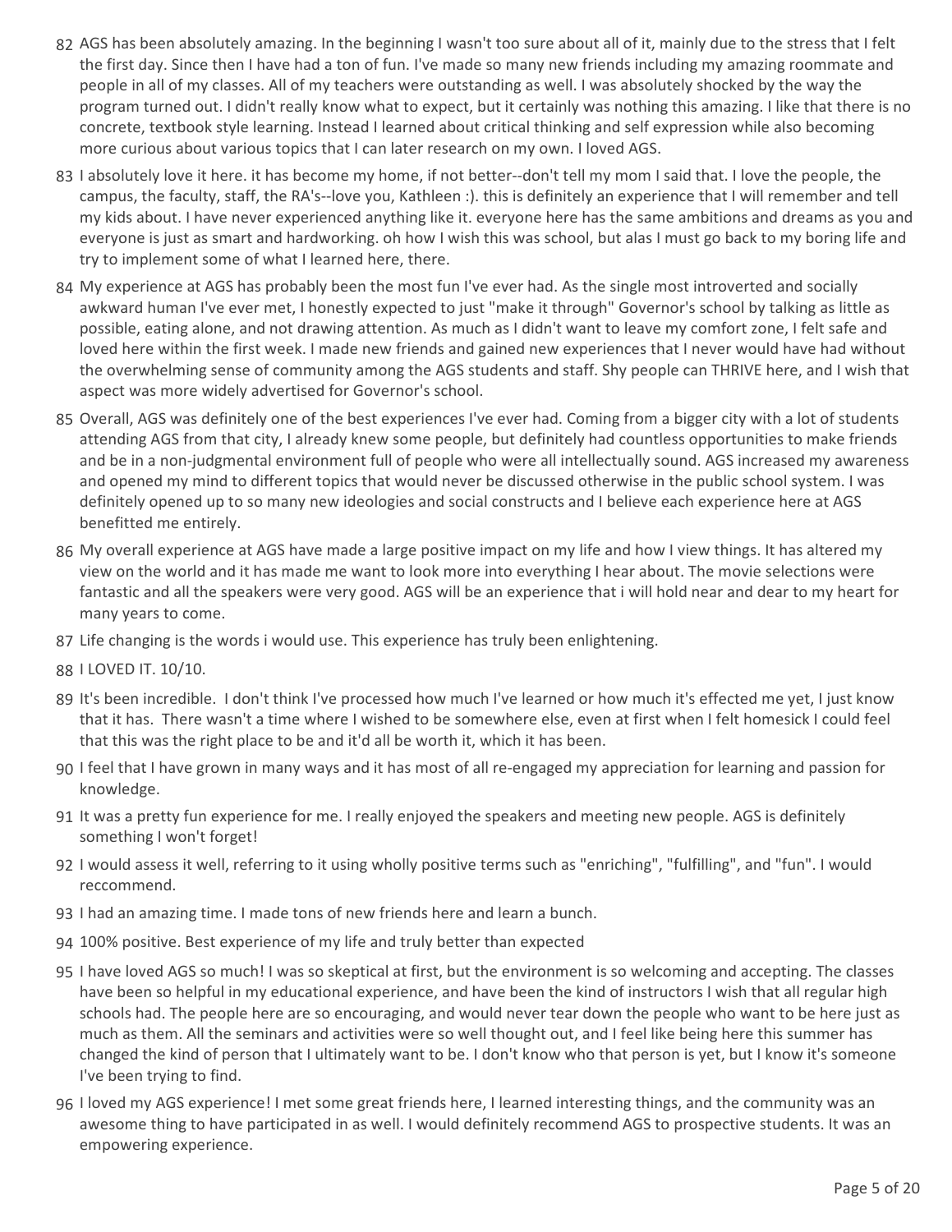- 97 I loved AGS. It was a great experience having roommates, being responsible for going to class, and all the activities I did and friends I meet will stay with me throughout my lifetime.
- 98 Right. So this one is difficult to answer because AGS was not just one thing for me. AGS was a lot. There were a lot of bad things about AGS for me. There were a lot of good things. This was however, NOT a life changing experience. In fact, it made me appreciate my hometown and my school a lot.
- 99 It was beyond amazing!
- 100 I think that I really learned how to be more in tune with myself and with the people around me. I also learned a lot of cool things in my area I and I learned how to have a civil discussion in Area II. I learned that while I may not agree with what everyone has to say, I can still enjoy them as a person and value their opinion. 5/5 experience!
- 101 I was disappointed by the program itself, but I ended up having a good time with friends. I didn't learn from the classes, and I felt like my classmates weren't making an effort to be constructive. Rules and regulations were excessive, and I felt like the RA's were always trying to catch us doing something wrong.
- 102 My experience at AGS has been very educational and I have truly enjoyed my time here.
- 103 I thought my experience overall was an eight out of ten. While there were days I wanted to go home, the good days outweighed that feeling. I feel like I have gained so much knowledge of the world around me and knowledge about myself. AGS has given me so many present and future opportunities I know I couldn't have received anywhere else.
- 104 It was absolutely amazing. I would not change anything about it. AGS was a great experience. Overall I'd say it was life changing.
- 105 AGS has definitely proved to be as great as I've been told. This experience made this summer one of the best yet.
- 106 My AGS experience overall has been magnificent. I don't think I can return to another band camp or any other summer session and receive the same motivation and support that I have received during these weeks.
- 107 It was a growing experience. I learned a lot about myself, and about things I never would have been able to learn about in a classic school setting.
- 108 I would say my overall experience was wonderful. I learned so much in Drama, and I also enjoyed developing my critical thinking skills in Area 2. I do believe that The Mask We Live In should be a required film to be played the day after Miss Representation And I believe all films should have subtitles so they can be accessible to all students, and so the students don't miss important plot details.
- 109 AGS was an amazing experience for me and I/'m so glad I came. I feel like a better person and I wouldn't trade being here for the world.
- 110 I would rate AGS a 27/10 because I absolutely loved almost everything we did. I loved meeting people and I loved the classes. I learned a lot and it was overall a great experience.
- 111 Extremely eye opening. Everyone was very open minded and relaxed, I enjoyed it very much. I do wish that we could have had our phones in order to take pictures.
- 112 It was really intellectually stimulating and challenging. I loved it.
- 113 Extremely positive. AGS has fostered learning and self growth.
- 114 I had a wonderful time at AGS and I learned so much from my instructors and from my peers that I became aquatinted with here
- 115 my overall experience was really great and worthwhile. it's the best thing that I could have done this summer.
- 116 I absolutely loved my AGS experience. It was very eye opening to many different aspects of life and people.
- 117 It was the bombdiggidy. I had tons of fun and also learned a lot. I would recommend it for anyone.
- 118 It was great academically, some social events I could've done without being an introvert, didn't make much difference.
- 119 I loved almost every second! If I could come back, I would. I am so appreciative of this experience.
- 120 My overall experience at AGS was amazing and enlightening.
- 121 I loved most of it. From classes to friends, there was never a time when I wanted to be somewhere else.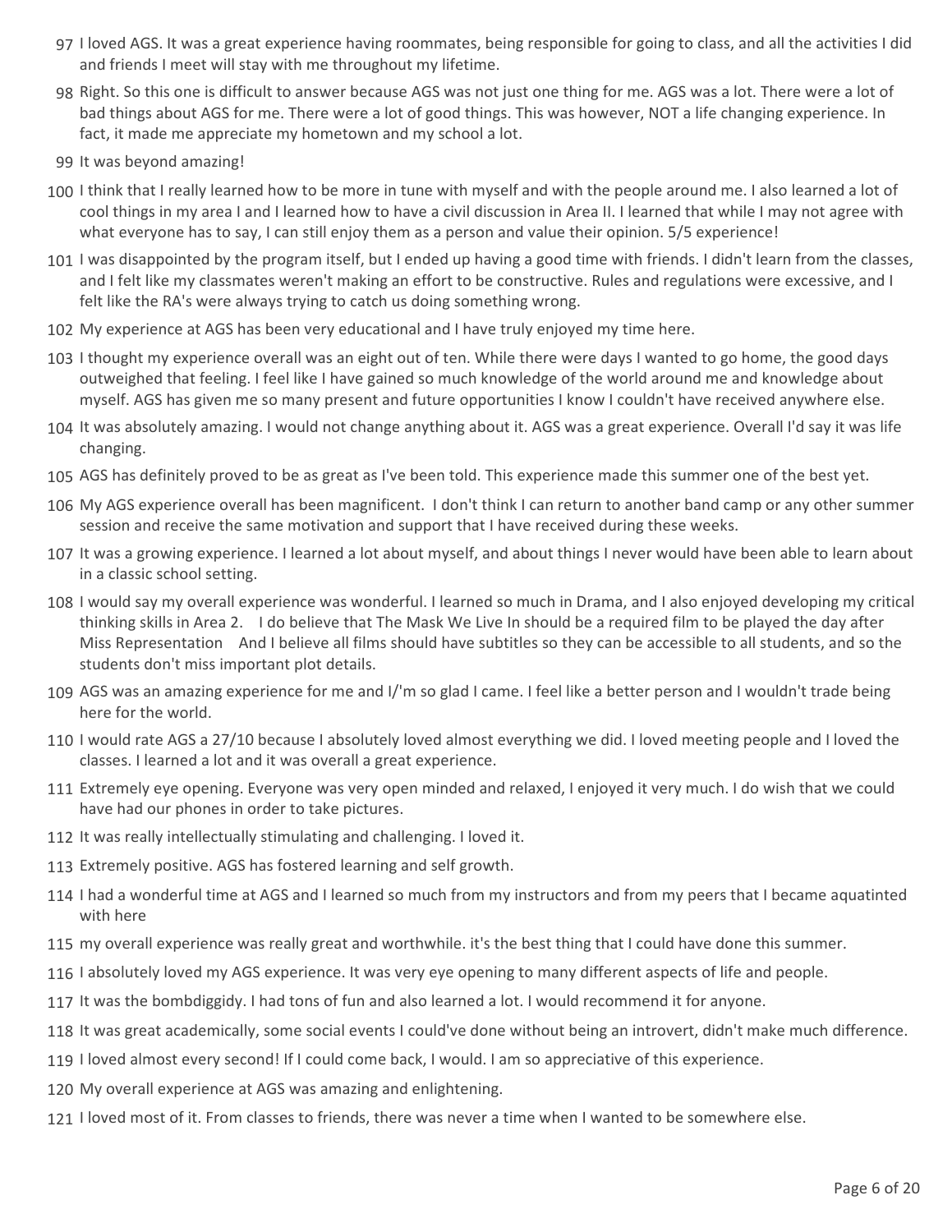- 122 I really loved AGS. It truly was everything and more than what I was told it would be. It was a one in a lifetime changing experience.
- 123 Amazing. Unforgettable experience and one of the best I've ever had.
- 124 I would say that it was good overall. However, I did not like the rule of leaving fifteen minutes before each required class or event. I can manage my own time and know when I should leave to make it to each class or event on time. However, I did say the overall experience of AGS was good and I meant what I said. I have learned so many things that have broadened my intellectual horizons. I will be forever grateful for that.
- 125 10/10. It was an amazing experience that I wouldn't have gotten this summer.
- 126 I have had an incredible experience at AGS that has had a huge impact on my life.
- 127 I don't that there will ever be a summer where I will learn and grow as much as I did at AGS.
- 128 I loved it. I love how I was able to discuss my opinion on anything that bothered me. I love how I was able to participate in events that I was interested in. I was also able to experience things that I wouldn't have been able to if I hadn't come to the program.
- 129 It was great! I have transformed! I will carry the lessons that I learned here for the rest of my life.
- My experience was great. I learned so much here and majority of the people were amazing! I love it and recommend all 130 Juniors to come here.
- 131 It was eye-opening
- 132 I don't think I truly appreciated it until it was almost over. Looking back at everything I've done this summer, I wouldn't trade it for anything. Most of the speakers were very liberal, which isn't bad at all; however, I believe a little deviation in what's presented to us, as far as political wise, would be nice.
- 133 I really liked it. It was very educational and suited my needs as a student and my needs as a teenager. Very fun, very productive.
- 134 I felt that Ags is a wonderful program that provides an escape from all of the mixed (as well rather confusing) voices of the outside world to allow us as students to decide for ourselves what we feel and want, in place of our environments imposed rulings on our thoughts
- 135 It was amazing. It's just exhausting and I feel like we should be able to have our phones at lunch.
- 136 It was an unforgettable experience. I found most of the speakers enjoyable (and a few I would dare to call lifechanging) and was impressed with the classes as well as the number of like-minded and intelligent people I met.
- 137 I had a great experience overall. There may have been moments that I didn't like but I had a great time doing the things that I did and the people that I met
- 138 AGS has been the best experience ever! I can't believe how much I have changed as a person through this experience.
- 139 Its been one of the greatest experiences of my life, honestly. I'm so lucky to have come here 10/10
- 140 Absolutely wonderful. The community felt warm and great, the time restraints weren't too bad, and I learnt things I never knew I needed in life. It expanded my thoughts and my social group, and I can't thank everyone and everything that it brought.
- 141 I loved my experience here. There were so many opportunities to grow my ability in writing and critical thinking. I loved most of the people I met here and I expanded my mind in ways I didn't think we're possible.
- 142 Very good
- 143 It was....eh. I honestly didn't find area 3 impactful in any sort of positive way; I did think areas 1 and 2 were helpful though, and area 1 especially helped me grow in what I'm passionate about. For a program that is so focused on what reality is, I do find it ironic how much unreality it had. At least to me the campus seemed like an island--or, dare I say, a cave. Basically, it wasn't any of the individual staff or teachers that lessened the experience; it was the mere concept of a 6-week camp devoted to helping you form your own opinions by keeping you isolated on a campus while the world spins on without you.
- 144 It was an amazing experience! I did so many things that I wouldn't normally do. I got out of my shell and explored new things and met new people and had so much fun learning new things as well.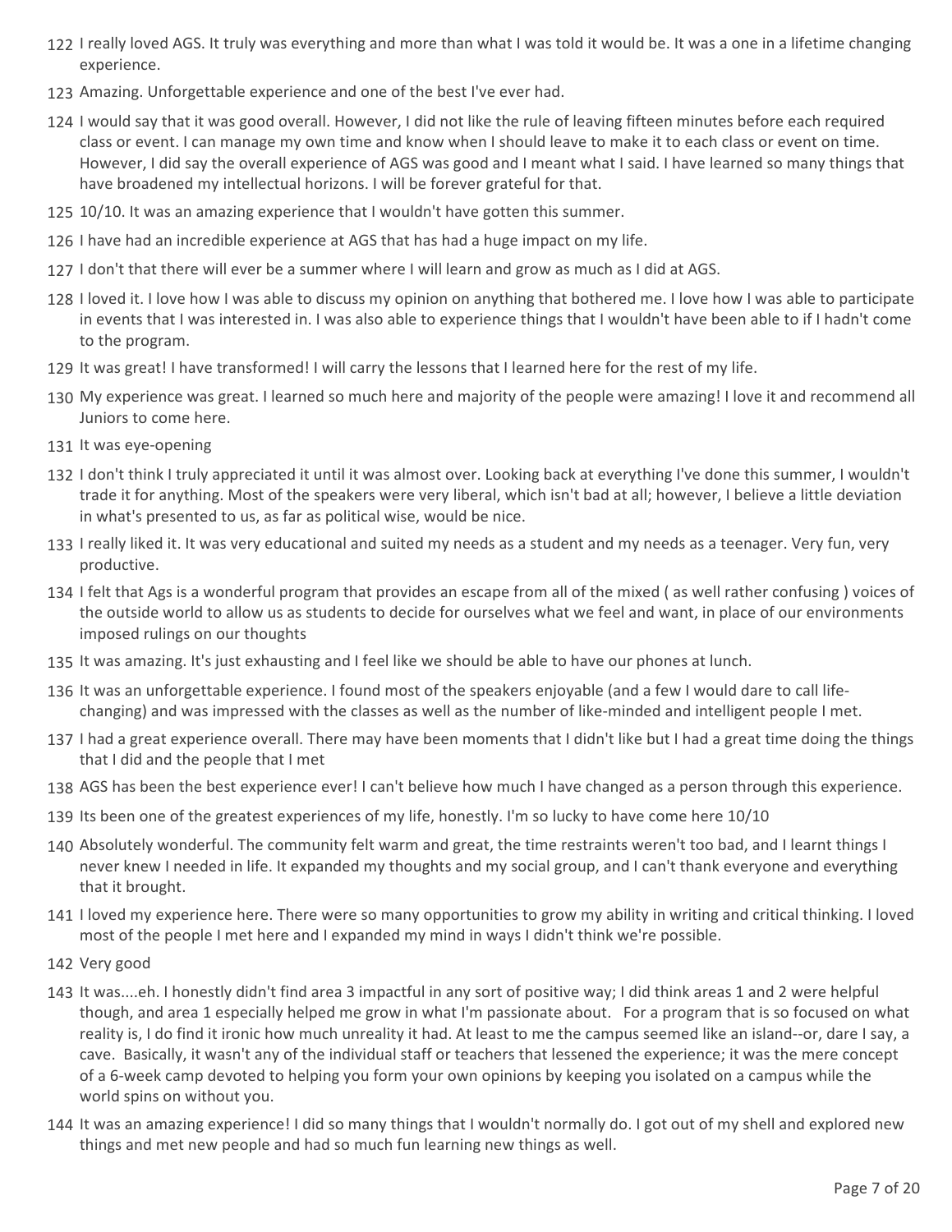- 145 I enjoyed everything here at AGS. The faculty and staff are great people. I loved the variety of activities that were offered.
- 146 I loved AGS and wish it could be a full year round school because of its intellectual environment and passion for learning and critical thinking.
- 147 It has been a life changing experience. I'm dreading having to leave. I've loved being around people my age who care about their future and want to excell.
- 148 I definitely enjoyed the six weeks I spent here. I loved all my classes and most of the special events and lectures, plus meeting a ton of new people here who shared the same interests as me was nice.
- 149 Indescribably beneficial and extremely fun.
- 150 Due to personal reasons as I mentioned in the box above, I experienced anxiety at AGS, but not because of any curriculum. Despite my separation anxiety from home, I am so grateful to have had this experience. I found it eye opening and I think it was crucial to my development as an individual, both personally and intellectually.
- 151 AGS was a very great experience. It helped me gain an enormous amount of social skills and helped me grow as both a citizen and a student. It also made me more aware of issues in society and possible solutions, and for every side of an argument there was a counterargument so we could be well informed. The food here is great and its such a welcoming environment that even the most introverted person can make a lot of friends.
- My experience at AGS was overall amazing. There were ups and downs as there are in all things in life, but the ups were 152 most definitely enough to outweigh any bad.
- 153 AGS was a very great experience. It helped me gain an enormous amount of social skills and helped me grow as both a citizen and a student. It also made me more aware of issues in society and possible solutions, and for every side of an argument there was a counterargument so we could be well informed. The food here is great and its such a welcoming environment that even the most introverted person can make a lot of friends.
- 154 A needed life experience before heading to college, it was fun.
- 155 My experience was great. It could have been more rigorous and intense but had no overly boring activities or functions.
- 156 I absolutely adored it. There was never a moment that I felt bored, like I was wasting my time, or like I wanted to go home. I feel like I've grown as a person, a thinker, and an Actor. I wish I could stay here forever.
- 157 AGS as an overall experience was amazing, it has a wonderful environment and the students are all kind and respectful to each other. Though some of the R.A are a bit imtidating, that makes it hard to apporach them so it seems as if we are being rude to them when in reality we are just scared of them.
- 158 AGS was an amazing experience and I do not regret coming here. I was reminded of why I love learning so much. I learned that I should never stop learning when there is so much to learn from the people around me, the past, and current issues. I loved the environment; it was very accepting, open-minded, and enjoyable.
- 159 I had a lot of fun. It was thought provoking yet had a nice balance of social activities, which made the learning environment of AGS less overwhelming than it would be at a normal high school.
- 160 My overall experience at AGS was filled with happiness, excitement and eagerness. I felt inspired when seeing teens my age, fully engage themselves in every activity. Thank You for continuing to have this program.
- 161 I had an amazing time. This is the best experience I've probably ever had. I came into knowing I would have fun but i had no idea how it would truly affect me. It's helped me make decisions about college and I've made new friends and experiences that I'll never forget. I've learned so much.I can't wait until my brother and sister hopefully got to came and have the same experience as me.
- 162 All in all, I have loved my experience here at AGS. The past six weeks flew by and I wish I could do it all over again. I have met so many wonderful and inspiring individuals that I know will continue to be in my life. Although I cannot say that my time here was "life changing", I know that I have become a better person after AGS. The classes, teachers, and friends that I have had will forever be the best part of my 2016 summer.
- 163 I love AGS. It helped me be more insightful and work on my interpersonal and intrapersonal skills while having fun learning about my specialty (area 1) and many other cool things! It also gave me more of an idea of what college will be like which I find very valuable as someone who is about to start her senior year in high school!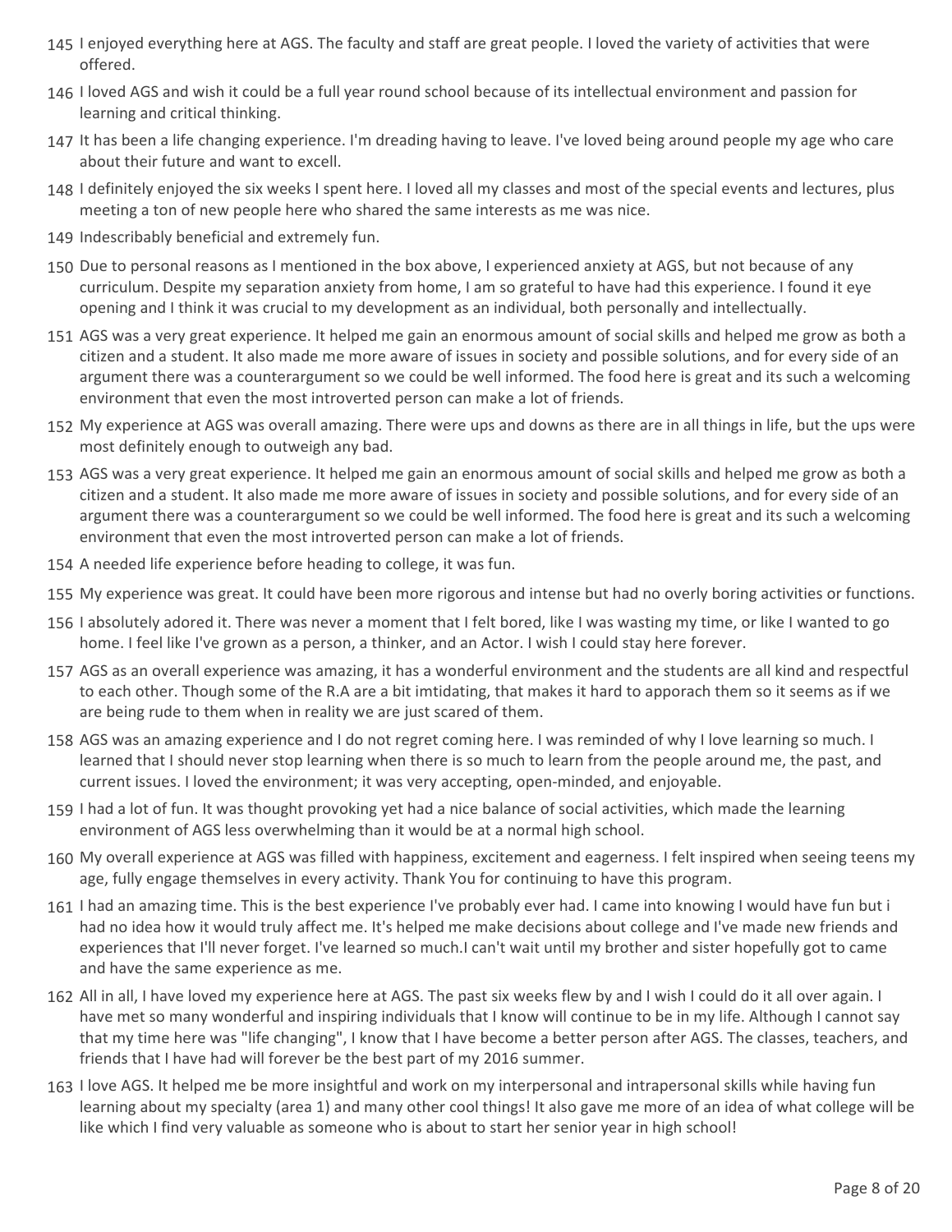- 164 I honestly liked it here for the six weeks, I have made many new friends and have grown a lot since coming here. So thank you!
- 165 I would assess it as on okay experience. Although it wasn't for me, I still believe it is a great program.
- 166 I enjoyed the overall AGS experience. The end product of this program had been very changing for me and very prosperous, I had learned more about myself in this six weeks than I ever would have sitting at home on a couch. The required movies set for a very good discussion, weather you liked it or not, and the atmosphere was very inviting and relaxed to help a student grow and develop there own thinking and analysis skills.
- 167 I feel as though ags although it does have some things to work on. I feel if certain political view points were celebrated and certain ones were discourages
- 168 It was great, tiring, and worth all of the work. It made me really assess how I would do at college.
- 169 I loved AGS. I wish I could come back to AGS with all of my friends back home and have regualar school at AGS. The intellectual environment allowed me to thrive as I discovered what I truly believe in and how I want to find my compassion for others.
- 170 It was fun, but I thought it was a little too long.
- 171 I would asses my overall experience at AGS by going back to school and helping the people that's in choir read music better like my classmates and Area 1 teacher did at AGS and help everyone be as social as I was here. Not only I will asses my overall experience at AGS in school but also outside of school. I will also share my experience with others so they too can explore the experience.
- 172 Arriving at AGS, I already knew some of the people going (thanks Facebook page!) so that made me feel a little bit more comfortable. I wish there would have been more 4:10 and 6:10 seminars that appealed to me, but the ones I did go to were interesting. I met some of my greatest friends here.
- 173 I'm glad I'll have it on my record for college but I didn't learn much within my Area 1 and I'm very disappointed that I'm not among peers of my same knowledge and passion. Highly frustrated with other people here and not being challenged
- 174 I love my AGS experience. I met a lot of people and learned a lot of things. I will truly miss this place and these people. I hate the ants though.
- 175 It was good, but it wasn't a life changing experience. I had fun, but it was very long, and I feel like my summer is completely gone and I missed out on it.
- 176 My overall AGS experience was great. I loved my friends and my classes. My Area I was amazing. I loved my teachers. We learned a variety of things and covered various topics, allowing me to really grow in my area. Although I am tired after my experience, it was fun.
- 177 Pretty good!
- 178 I loved AGS!!
- 179 Amazing. It was great. I wish I could live here forever.
- 180 This has been one of the most amazing experiences of my life. I have traveled many places and met interesting people, and I will cherish the lessons learned and people met at AGS similarly. The people were great, the environment was great, and overall the experience was great.
- 181 A great experience that I will never forget.
- 182 I love it at AGS. I've had an amazing time not only in my Area 1 class but in both Area 2 and 3. I've enjoyed meeting new people almost every day and learning new things about myself, fellow AGS residents and various topics of interest
- 183 Despite struggling with the social aspect that comes along with AGS, I felt very independent and connected to everyone around me. I was able to step away from what I'm comfortable with, and open my mind to new perspectives around me. This is a place I would recommend to every soon-to-be senior I come across.
- 184 Out of 10? A solid 9.
- 185 10/10/2016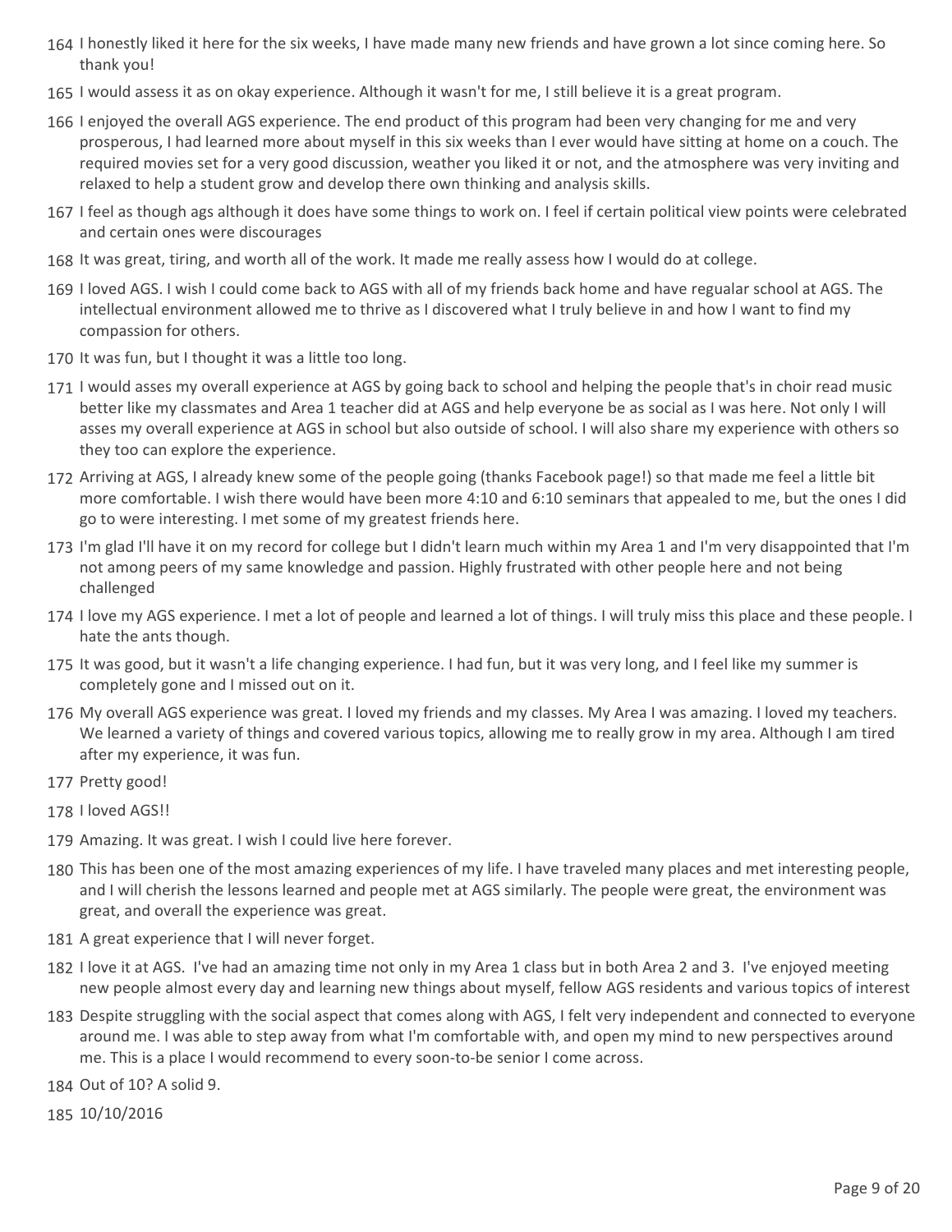- 186 I loved it!!! It was so much fun and such an awesome experience. I met some of the best people I've ever met in my life and I'll never forget them.
- 187 AMAZING.
- 188 It was great.
- 189 I would say it was very constructive. It helped me the most in regard to helping me think about my future and where I want to go to college.
- 190 It was the best experience that I have ever had in my life. I don't ever want to leave because I meet my family here.
- while I enjoyed my area 1,2, and 3, residential life was awful. from no air conditioning, to prison like showers, Hendrix 191 is no longer on the list of schools I would attend due to the dorms. Also certain RAs made my time less than enjoyable. I probably will not recommend any rising seniors next year to attend. the enormous time trade off and hostile living environment outweighed the better aspects.
- 192 It's hard to describe the experience here it's something I'll never forget.
- 193 It was an life changing experience. It has completely changed my entire life for the better. I honestly do not want to leave.
- 194 It was Fan-Freaking-tastic! I loved going several of seminars such as the,"Welcome to Nightvale" and "The Robots are coming."I have actually bonds and connects unlike the ones in other programs that claim gives the same sense of community.Only one problem I had was with Jason,due to the rude he was.All And all I will cherish the AGS experience forever and foster the relationship that I have made in here in my everyday life.
- 195 It's hard to describe the experience here it's something I'll never forget.
- 196 Of the highest ranking. It was amazing. I wish I could stay here forever
- 197 AMAZING. I loved every minute of it.
- 198 I had a great time. I learned a lot and grew overall.
- 199 1-10, a 9
- 200 Amazing. One of the best choices I have made in my life. Extremely life changing
- 201 It was a positive experience
- 202 Loved it.
- 203 Great! Wish I could live it all over again!
- 204 There were positive and negative aspects I met great people and enjoyed alot of the seminars I went to.
- 205 Life-changing
- 206 I came in to AGS with high expectations and they were all exceeded. This has truly been an incredible experience.
- 207 "Life-changing" haha no but really it was really great. Spending time away from my family for the first time affected me unexpectedly.
- 208 I loved it and had a great time, even the phone rule was nice, I didn't have to worry about what people were doing all the time I could just have fun with people face to face. it was an amazing experience
- 209 I wasn't expecting something so indisputably life-changing from what was effectively advertised to me as a summer camp. I will enthusiastically recommend Governor's School to all of my friends.
- 210 It was very tiring. With so much to do you feel like you need to do it all. It was fun but very busy. I enjoyed meeting new people that shared values with me. Overall I enjoyed the experience but I definitely needed the break in the middle.
- 211 I loved it! It was fabulous and I would not have rather done anything else this summer!
- 212 Bodacious. I love it and I would do it all over again if I had the choice. It's an amazing place with amazing people. I love it here and would encourage anyone who's even remotely serious about anything to attend.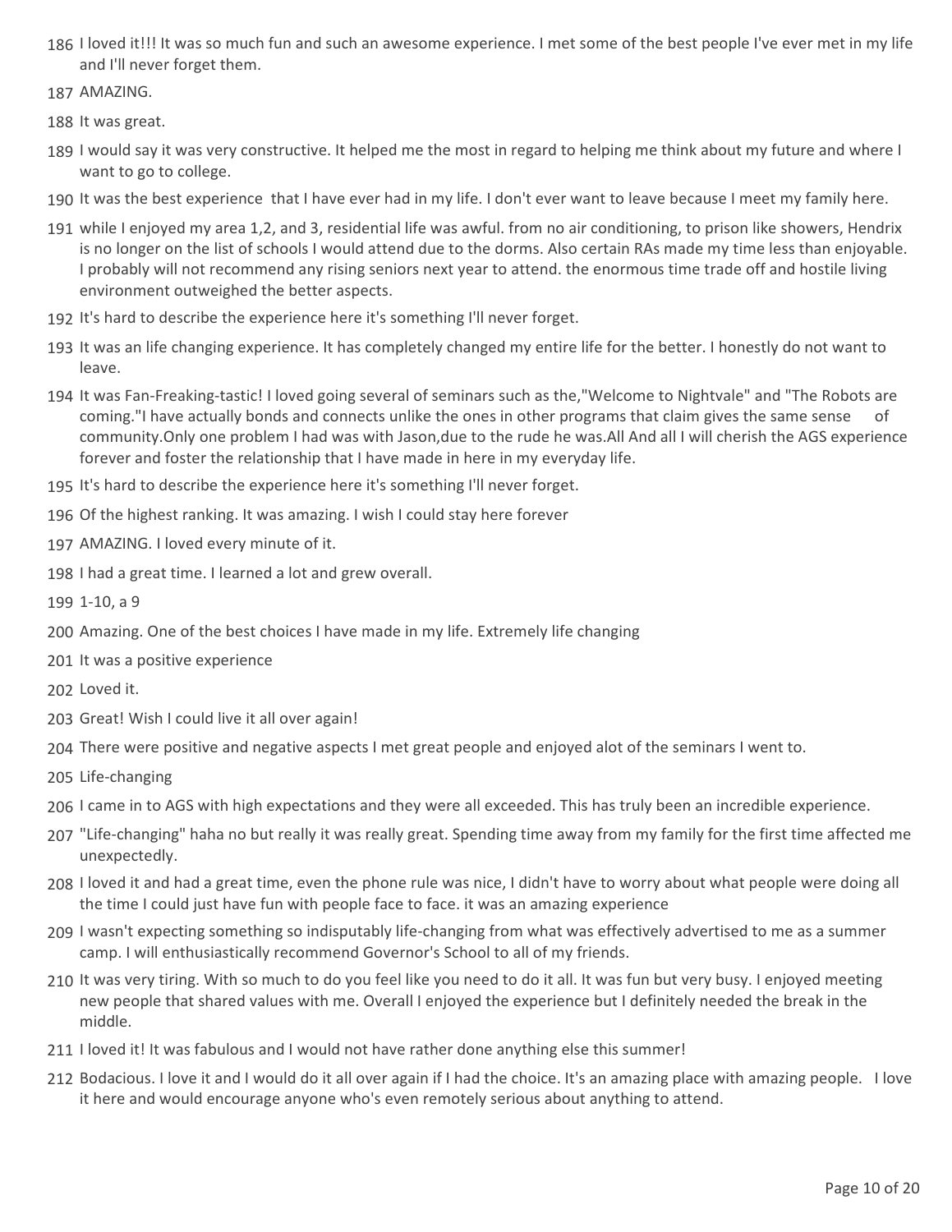- 213 I had a great time at AGS and feel like I grew a lot as a person as well while I was here. The friendships I've made will last forever.
- 214 Week 1: I missed the first week. Week 2-4: I was very shy and therefore didn't really make any friends. I missed week one so it was hard to make new friends when i had missed orientation. The classes were very interesting though. I especially loved AREA 2 because it challenged many of my viewpoints. Week 5-6: I have made new friends and have greatly enjoyed my time here. The classes are exceptionally good when they end. I am also very sad to be leaving.
- My overall experience at AGS was fantastic. This program was such a great learning opportunity for myself by exposing 215 me to different ideas and different people that I was challenged to accept/respect. This was experience unlike any other that has granted me with tools for my future, as well as many life long memories and friends.
- 216 Life changing
- 217 AGS was a once in a lifetime experience that I was blessed to be a part of! As most the first couple days were hard, but as you start meeting friends and making you're own little social group everything changes! This definitely has prepared me for what college will be like and I am so glad privileged and blessed that I was chosen to come here! Thank you AGS for a summer that I will never forget and friendships that will never end and for an experience like no other!
- 218 It's okay. I highly appreciate the movies, speakers, and the classes provided; however, to be brutally honest, I was bored the majority of the time and I am anxious to go back home. It's not like I don't enjoy participating in the AGS program, don't be surprised when a person who prefers to be by himself most of the time doesn't enjoy participating in social activities. The classic movie nights were very enjoyable (except How to Catch a Thief because someone kicked us out before the movie ended). All of the required movies we had to watch were all good, especially Koyannisqatsi. 10/10. Best movie of all time.
- 219 It's was truly an amazing and I wish my school was actually like this. I would gladly come back if I could.
- 220 I had an amazing experience at AGS. The classes were great and definitely stretched my mind and changed the way I thought about things. I was in choir and it was just incredible. The people, the music, our directors Adam and Daniel were stupendous. My experience here has been life changing and I will take all of the things I've learned here into the rest of my life.
- 221 I'm somewhat shocked at the effect this program has had on me; I wasn't expecting something so indisputably lifechanging.
- 222 As a whole, I would say my personal experience was very beneficial, though not as much as it could have been. I learned a lot from classes and talks and found many ways to develop as a person, but because I chose to do very little socializing outside of students from my school, I feel that I did not have the full social AGS experience. I do feel that this was no fault of AGS, as I chose to avoid talking to new people.
- 223 I had a great experience at AGS. I'm so glad I had the opportunity to be part of this program and learn about things I'm interested in.
- 224 I had a wonderful experience here at AGS. Here I learned more about myself and gained more confidence. I also made new wonderful friends here that will last a life time.
- 225 My AGS experience was very enlightening, empowering and socially refreshing.
- 226 It has been absolutely life changing, point blank
- 227 I absolutely loved my AGS experience. I learned more about myself and about the world around me. I'm so glad I came and were able to meet such intelligent people from all across the state. I'm pleased with Areas I,II, & III and all the 4:10s and 6:10s I attended.
- My overall experience has been overwhelmingly positive. From the student selected Area I classes to the discussion 228 driven Area II and III classes and even the required and optional events provided an experience that affected my life tremendously.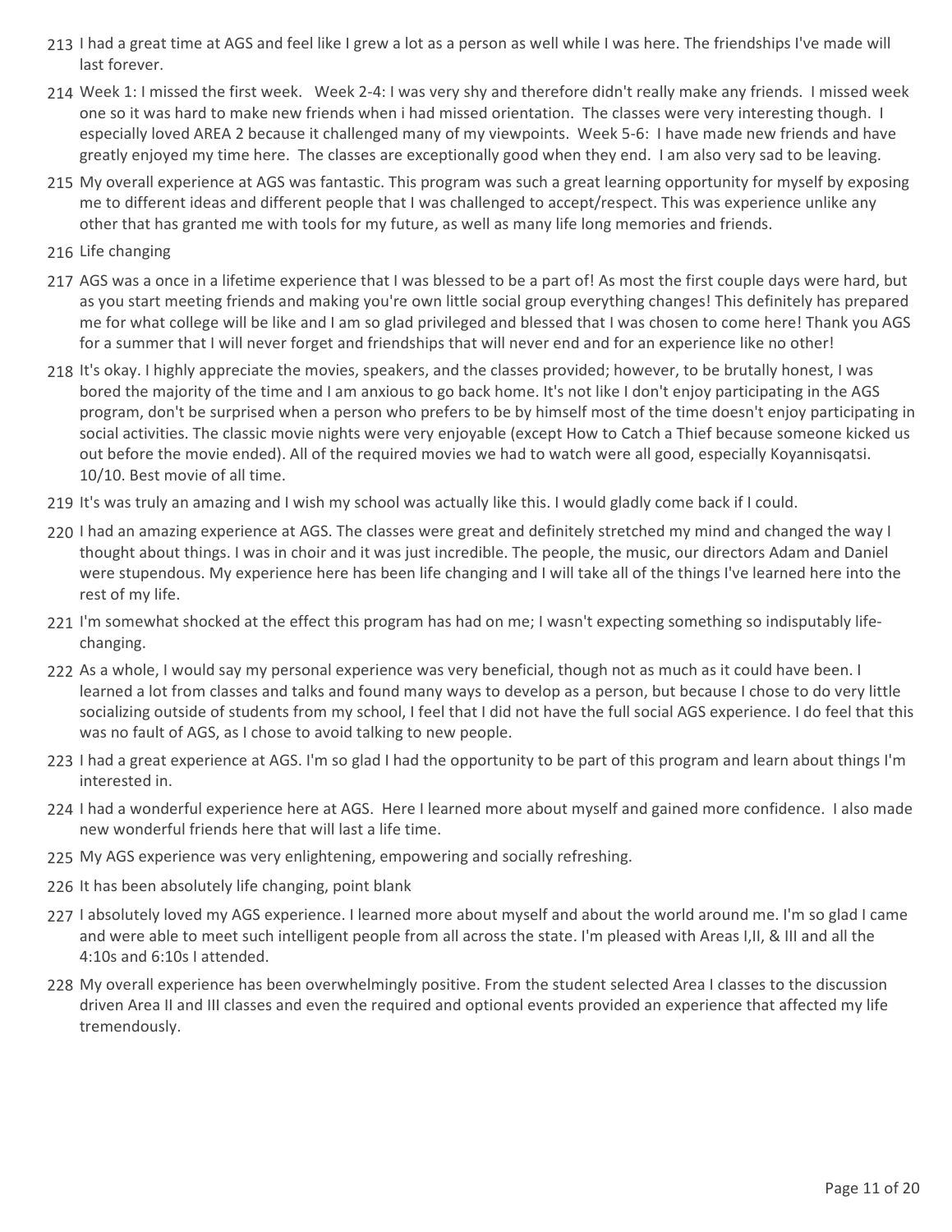- 229 I had a mostly positive experience, outside of the conflicting ideas that I was faced with within my various classes. I think I would define the program as a good use of time, but not necessarily something that changed me forever. Before I came, people told me that it was such things as "a breeding ground for liberalism", and that any conservative opinions would be shot down before they were even able to be fully expressed. So I went into the program with that mindset, and after observing the curriculum of the various classes, I fully believe that statement was true. Many faculty members were very liberally biased, and promoted a classroom space where socialism and other liberal-ideas were held as the only standard of thinking, and presenting anything else created a conflict with both teachers and other students, which even when the "debate" with another student would devolve into irrational name calling, the teacher would not intervene. AGS was a overall good experience, but the closed-mindedness of the program made it very hard to enjoy the educational opportunities afforded to me.
- My AGS experience was great. I loved everything about it; the environment, the students, the faculty, and all of the 230 classes, seminars, and events. I feel like AGS was lifechanging in a great way and something I will remember for the rest of my life.
- 231 My experience was incredible! This was a life changing experience that I don't think I will ever forget!
- 232 I loved it. I really enjoyed all of the films, speakers, and optional events. I also really enjoyed getting to see the music/drama/art final productions. The sense of community was so strong and I got a lot of opportunities to get outside my comfort zone.
- 233 My overall experience has been very positive and has taught me a lot.
- 234 Amazing, wonderful, and Dream like. 11 out of 10
- 235 It was an amazing life changing experience that I will never forget.
- My overall experience at ags was amazing I could not have asked for a better experience. I couldn't go anywhere else 236 for an experience like this. I had an amazing time made so many new friends and grew along the way.
- 237 I absolutely loved it despite not all activities being introvert friendly.
- 238 It was worthwhile. I learned a lot of valuable information that I would not otherwise have access to. I also met so many students and was able to connect with them on an intelligectual levrl.
- 239 I loved it so much. I loved meeting so many new people and the classes were really fun. I feel really lucky that I got the opportunity to do this.
- 240 I absolutely loved it. AGS has allowed me to grow as an individual. It has also led me to meet amazing people who are now my friends. If I could stay here, I would.
- 241 I absolutely loved my experience here at AGS! I had so much fun and would recommend it to anyone!
- 242 I am glad that I went because of all of the knowledge and experiences that I have gained, but I might have enjoyed something slightly more academic.
- 243 Great 10/10 would do again
- 244 My overall experience was extremely beneficial and enlightening.
- 245 great
- 246 I've had an absolutely fantastic experience.
- 247 It was a great experience. I feel like I've grown as a person and improved certain skill sets.
- My AGS experience was the best time of my life. I met so many amazing people, and the learning environment was 248 outstanding. AGS taught me to think critically and have an open mind about so many things that I thought I would never try.
- 249 I would not say life changing, but definitely a highlight of my high school career
- 250 I don't think I could ever find the words to describe how amazing this experience has been. I have learned so much about myself, others, and the world. This experience has been the best one of my life, and I am thrilled to see how it will transfer in to my everyday life.
- 251 I made many new friendships and strengthened old ones. It was a very memorable experience.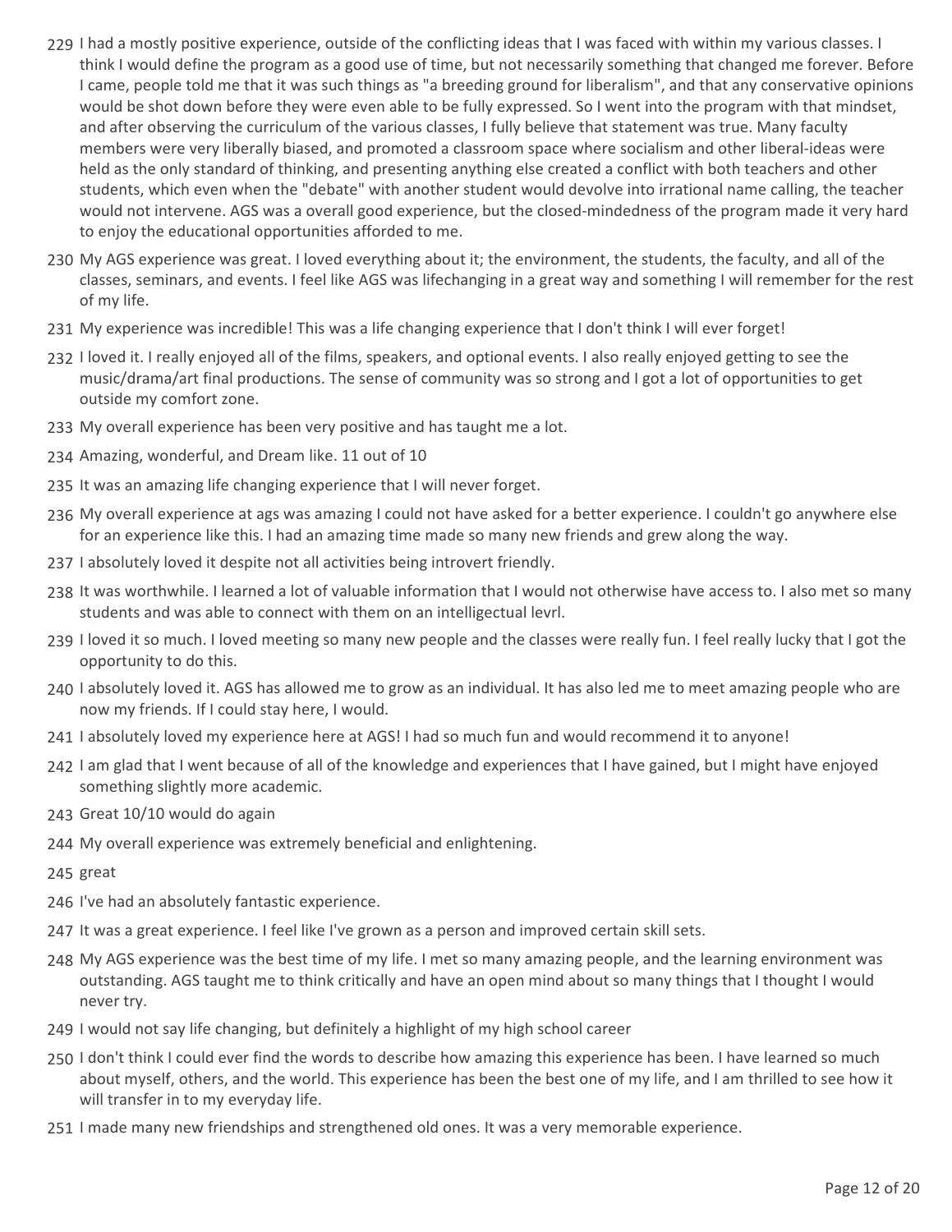- 252 Something I'll never forget and that I'm dreading to leave. All of the friends I've made have kicked off friendships that will last forever
- 253 I absolutely loved it.
- 254 It was very fun and I believe I gained a lot from it
- 255 Amazing!!!! I loved every single day and will truly miss everything and everyone!
- 256 There were positive and negative aspects I met great people and enjoyed alot of the seminars I went to.
- 257 Very positive. Coming here, and being around people who share very passionate interests, is something I don't usually find in my school, and I'm hoping that when I return to my schools, I'll be able to recreate that kind of environment. I really am glad I came, and I can't wait to sing the praise of this program
- 258 Life changing. I would come back in a second.
- 259 I absolutely loved AGS. I honestly wish that after I left tomorrow morning I would have a break and would be able to come back 2 weeks later with all of my friends back home and attend AGS as regular school! AGS has helped me determine more fully what I believe in, how to work better with others, and how to have more compassion for others.
- 260 no comment
- 261 I had a great time that I won't forget anytime soon.
- 262 I loved it. If I had a chance to come again, I definitely would. I'm hoping my younger brother will have a great experience too.
- 263 I would assess it based on all that I learned that I didn't previously know as well as one Amy positive social/community experiences.
- 264 I loved it! It definately was a life changing experience!!
- 265 Damn Good, gonna miss it.
- 266 I would say my over all experience was great!!
- 267 Overall it was the best experience i think that ive ever had. I've met so many great people here, hopefully people that I'll know for life. If I could do it all over again I would
- 268 AGS was the best time of my life. The state-wide connections and lessons will stay with me for many years to come.
- 269 My experiences were enjoyable and some that I will never forget.
- 270 My overall experience at AGS was very positive
- 271 It was awesome. 10/10
- 272 It was okay. Area I is the only thing that kept me here, for the most part. If that hadn't been as good as it was, I wouldn't have stayed.
- 273 It was amazing and a thrill of a lifetime. I was also changed in a very positive way.
- 274 It was amazing and a thrill of a lifetime. I was also changed in a very positive way.
- 275 4.5 stars. I've learned and grown
- 276 Amazing. Spectacular. Life changing. I have no regerts about coming to this summer program. It has changed me in so many positive ways. Not only did the classes keep me engaged, but the entire intellectual and understanding environment of AGS. There were so many open minded, talented, dedicated individuals that I've had the honor of meeting. I will never regret my time spent here.
- 277 It was great! I feel like the last two weeks were the very best.
- 278 Absolutely amazing. This summer has undoubtedly been one of the best in my life; everyone here has been very intellectually and socially engaging. I've made solid friendships and connected with almost everyone I've met, and I will love and support this place for as long as I live. It has contributed to many future successes I aspire to have, and I will be advocating for people to come here and love it as much as I have.
- 279 Eye opening and it helped me become a person I never thought I would be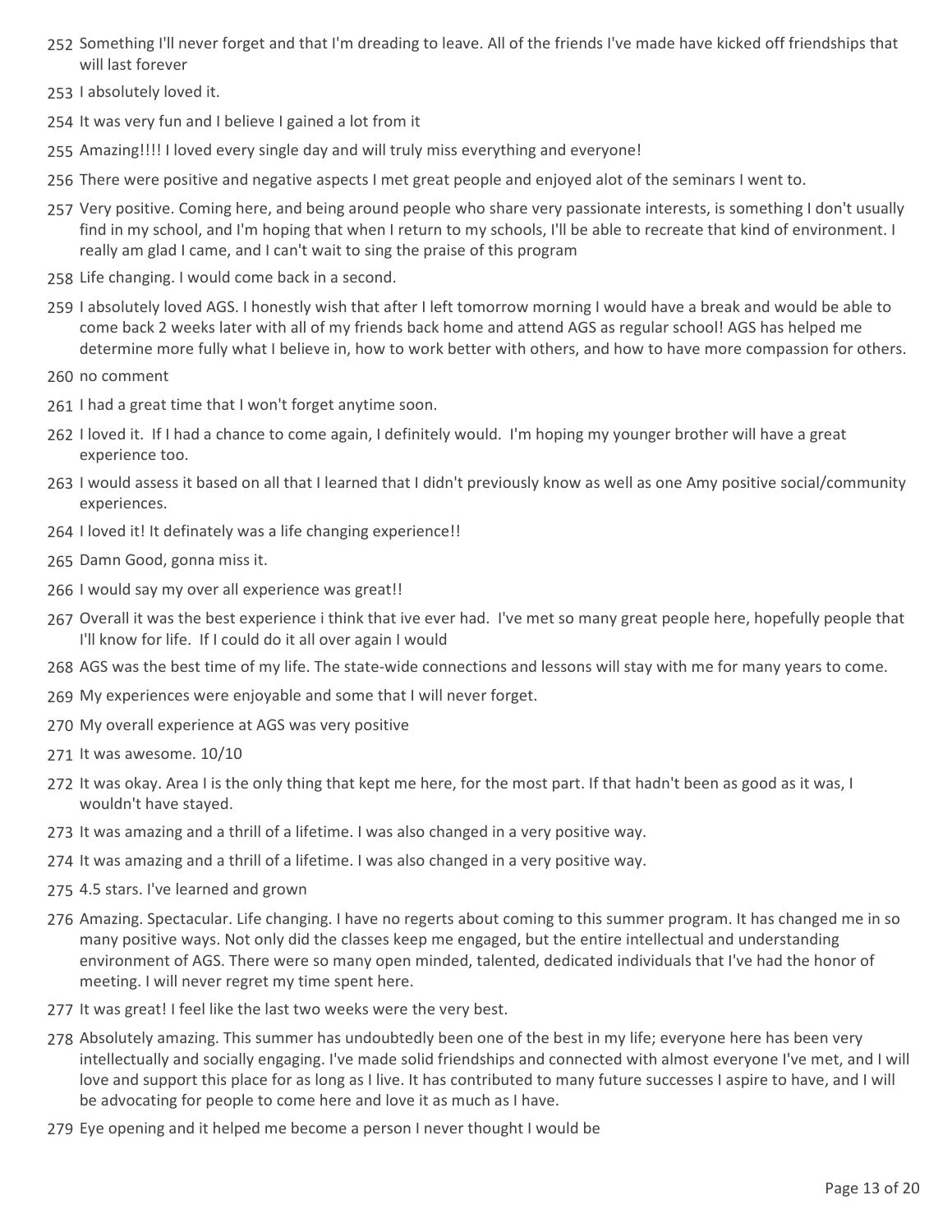- My experience at AGS was amazing. It was truly a unique once in a lifetime experience that I will definitely promote to 280 upcoming juniors as AGS is a great program I think anyone should have the knowledge to apply in order to enjoy
- 281 I really loved the whole experience and am very thankful for the uses of area 2+3 to help alleviate some of the stres.
- 282 I loved it. It was great to meet new people, and to be around people that actually care about their academics and bettering themselves. I loved the college-feel of the program and how we aren't necessarily forced to do anything outside of our comfort zones, but do more of maybe stretching our comfort zones (if that made any kind of sense at all). Overall it was a great experience I will never forget. I have made life long friends here from all over the state that I hope to see more of as the years go by. Thank you so much for this experience. I can't be more grateful.
- 283 AGS was amazing! I'm so grateful that I was able to come here. I liked how very few of my classmates in one class were also my classmates in another class because it gave me a chance to meet lots of new people. I also really liked the effort put into making sure each Area I had a representative in each Area II and Area III class, which helped bring different perspectives into each discussion.
- 284 I really enjoyed my experience at AGS due to the great classes, seminars, speakers, and people I met here. My experience here will be a memorable one.
- 285 I've had a blast. At AGS I've been constantly intellectually and socially stimulated. Going home over the break was very boring very quickly, and I immediately missed the excitement of AGS life. AGS has given me motivation to pursue intellectualism in my day to day routine, encouraged me to get out of my shell and engage in my community, and helped me forge friendships outside of my high school that I can't wait to continue in the years to come.
- 286 It was amazing. I cannot stress how amazing this experience has been. I have a lump in my throat as I'm typing this because it's the third to last day of this program and I know I'll have to say goodbye to everyone and everything here. AGS taught me so many things: how to communicate, different ways to think, different ways to see the world, and to just be confident to stand up for what I believe in. I loved it so much.
- 287 It was great! I learned a few things about the history of theatre, myself, politics, and philosophy etc. Seeing several shows I wouldn't have gotten to see otherwise was a great opportunity and getting to spend time with a community of artists was beneficial for networking and to foster inspiration.
- 288 A solid 13 out of 10. This was one of the most fun and enriching experiences of my life. I would highly recommend it to anybody interested. (Although only certain people can handle coming to AGS)
- My overall experience was fun, constructive, and engaging. The speakers and presentations were varied and 289 enlightening.
- 290 It was so cool to meet new people, and we got a lot of opportunities that we may not have at our own high schools, which was awesome.
- 291 my overall experience at AGS was amazing. I've made a lot of great friendships with people from my school and other schools. I've developed my own thoughts and ideas more thoroughly with the guidance of my classes and teachers. my experience sparked a great interest in a political career for me and has given me confidence to express my opinions and ideas.
- 292 I found it to be inspiring and helped me see myself in college and after
- 293 It was very educational and beneficial. I learned a lot in my area 1, about myself, and about other topics I found interesting during the optional lectures.
- 294 I thoroughly enjoyed my time at AGS. Besides meeting the best and brightest from all over the state, I began to critically think and look at issues from different perspectives.
- 295 Splendid. Never before have I been fully immersed in such a positive learning environment with such dedicated, driven, and talented people. I formed many friendships, and I believe that even though the classes I took were enjoyable, i had a much better social learning experience with the vast array of activities amd seminars. I'll never forget my time here.
- 296 I enjoyed it very much! but some rules were a little too strict for my liking.
- My overall experience was amazing! From meeting new people to great discussions on class it could not have been 297 better. The staff and faculty go above and beyond to make sure everyone is having a good time and learning.
- 298 Annoying sometimes but overall I learned a lot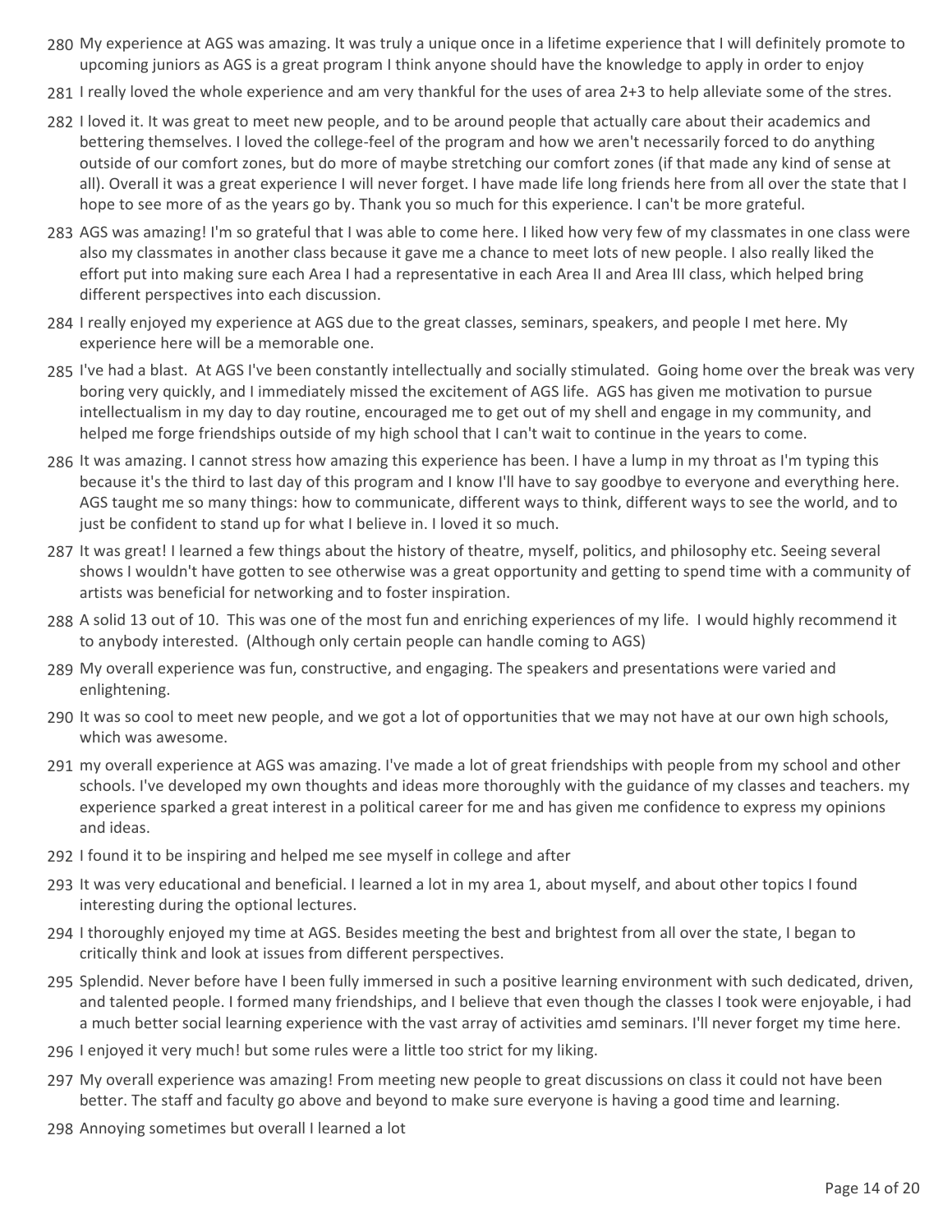- 299 AGS really opened my eyes. As an introvert, it was very hard to take on a new environment so quickly, but after a week it really felt like home. AGS taught me new ways to interact in discussion and how to be more open minded.
- 300 It was AWESOME. This is probably the best summer experience I have ever had. It taught me so much about critical thinking, helped me be an ethical person, and prepared me well for college. It was also really fun and I made so many new friends!!!! AGS was truly life-changing.
- AGS has been an incredible experience. The classes challenge students more effectively, and AGS overall has a 301 community of people committed to their studies together. This allowed everyone to grow closer and learn more.
- 302 I believe my experience was very constructive. It taught me to meet new people and put myself out there. It taught me to talk about controversial ideas with an open mind.
- 303 AGS has been the most wonderful summer experience that I have ever been a part of. There is nothing else like it in the world. I've felt challenged mentally, emotionally, and socially. I've learned so much and met so many new people. It's almost home now.
- 304 It's like something I've never experienced before, I can honestly say that I will miss this program a lot because of the people here. Everyone including the staff are so willing to have a deep conversation and everyone is so open minded and caring. I know I'll keep in touch with most of the people I've met here and I hope this program continues so that other students will get the chance to create memories and connect with people outside of their phones.
- 305 AGS was the best six weeks of my life. The 6 week payment is a bargain for the ideas and concepts I was able to develop over the time period, not to mention all the friends I made that will certainly stick with me for the rest of my life.
- 306 I will never forget AGS, it was the best use of my summer ever and I've made friends I will keep for a life time.
- 307 It was very inspiring and helped me see myself in college and after
- AGS was a great experience that gave me wonderful new perspectives on the world, other people, and myself. In my 308 Area I classes I got a great chance to develop as a writer while my other classes expanded my view as a person. I made many great friends and connections over the course of the program.
- 309 I had a good time while at AGS. Even though I did not understand the concepts that Area II and III were trying to teach, I did enjoy my Area I. I definitely grew closer to the people that are from home and made one or to friends from other schools.
- 310 A+ I had so much fun everything was excellent I just love it here I wish my real school was like this.
- 311 Fun but tight time scheduled
- 312 It was an amazing experience that challenged the way I think about many subjects. I also met amazing people who cared about the same things as me.
- 313 AGS has been quite the lifetime experience. I have learn a lot that I didn't know and the eyeopening presentations and speakers helped open my world more. Especially with all new faces from pretty much anywhere in Arkansas.
- My overall experience at AGS was amazing. Because of the six weeks i spent here this summer I will go back home with 314 a more open mind and heart. I am more determined to accomplish my goals and I know that what I have learned here will benefit me my whole life. Through the friendships and memories i have made, this has been one of the greatest experiences of my life.
- 315 It was not outstanding, nor was it bad. I would have to say it was at first difficult to adjust in the beginning of the program but that was due to personal issues and not necessarily that of the program itself. The staff did a wonderful job at being lighthearted but forceful when it came to rules and discipline. The socializing was the most enjoyable part.
- 316 It was too long for me, I learned a lot, but by the end i was really ready to go home. Would be a really fun experience if you are an extrovert, introverts may get tired of the social environment
- 317 Overall AGS was an enjoyable experience. I liked some of the social experiences such as the first mixer, book club, and seminars. However, there were some aspects that were not quite enjoyable. For the knitting club, there was not a teacher and students were teaching themselves, which on the first meeting, there were no students who knew how to knit. Also, having to stand out in the heat was extremely uncomfortable and I think we should of been let in earlier than 5 minutes.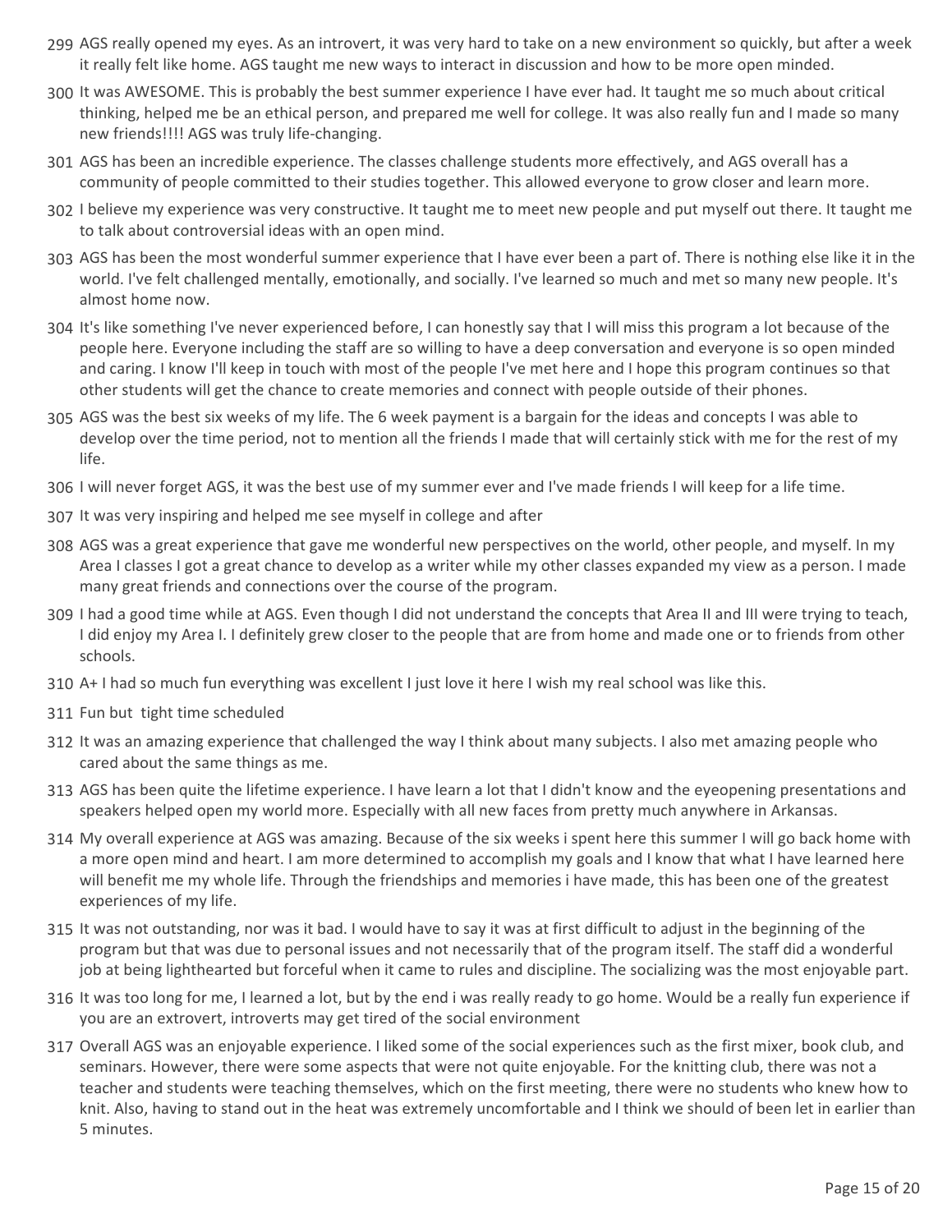- 318 Life changing
- 319 I loved AGS! I meet many new friends here and learned so much that would help me in the senior year and help through m tears in college
- 320 I am not fully capable to asses my overall experience at the current time
- 321 The overall experience was depressing. Some of the RAs were rude and far from friendly. The Drama Area showed favoritism to the more advanced actors and it wasn't fair at all because I feel like I came here to grow and to be challenged regardless of my rank. Some of the staff would discriminate between others. Some students are rude along with the staff. I also feel like twins shouldn't live in the same hall because I didn't get the roommate experience. In my Area II we barely got to interact with the each other because the teacher did all the talking which got boring because i was expecting class interactions. The only enjoyable thing was the free time I got after classes and speakers.
- 322 I would say that AGS was possibly the best 6 weeks of my life. I learned a whole lot in Social Sciences and at the different lectures and experiences, I was challenged intellectually in Area 2 and 3, I had intellectually stimulating conversations and just lots of fun with friends I met here, I had lots of fun at all the different kinds of events, and so much more.
- 323 One of the best experiences ever. I became a more open and social person, learned to effectively analyze things, and dealt with on the spot situations.
- 324 I'm glad for the varied classes as well as the neat tid-bits/concepts learned through the seminars, the college(ish) experience was nice to get, too. It was great to be with a group of diverse thinkers--to be outside the cliques and those sort of clichés.
- 325 I find the program to be overwhelmingly great. The social aspect blended in perfectly with the academic hardships with the recreational options always there for stress relief.
- 326 AGS as been the best experience of my life, hands down. Everyone says that and everyone raves about it, and i never got that until i came here and now i get it. You meet these people and you hear people talk about things that my small down puts down the hush hush. It literally gives you a new out look on anything. The people will forever be the best part. We meet these people and we are only with them for 6 weeks and only them. 6 weeks feels like a year. I dont feel like i met these people 6 weeks ago. I made relationships with people that i dont even have with people i have back at home. So the rules are a little ify. There are some rules i have a lot to say about and some that i think are absolutely necessary. The phones should be kept up from us. The first few days were ruff, but it was like i was experiencing life and not living in my phone. That's cheesy, but it's true. We have never honestly looked up from our phones. And we got to have that here. The dress code. I am not much younger than these RA's and i dont need someone telling me my shorts are too short. Or to pull my shirt up. We talk about gender roles so strongly here, and how we sexualize women yet we are still stopped for something as ridiculous as a short length. And the mixers. The weekends are the only time we have to really do what we want. Most of us are kids who enjoy reading or writing or having alone time. The mixers were made annoying by forcing us to go, then by locking us in the SLTC until we were escorted back to our dorms. But AGS was great and I wish it could have been longer.
- 327 On a scale to 10, (10 being the time of my life, and 1 being I wish I never came), I would give it a 9 because while there were many different options to go to which I appreciated, I wish I could go to more than just the ones I went to. However, I made many new friends here who were very unique, but I couldn't hang out with them after 10:30 because of the sign in rule, and we were in different dorms.
- 328 It was amazing and a thrill of a lifetime. I was also changed in a very positive way.
- 329 Overall, I felt that Arkansas Governor's School was beneficial. Arkansas Governor's School, especially the wonderful Natural Science teachers, introduced me to new ways of examining issues and solving interesting problems. Additionally, with "Area IV," Arkansas Governor's School gave me a taste of what college will be like, which I believe is very important. I felt that generally, the time here at Arkansas Governor's School was well spent.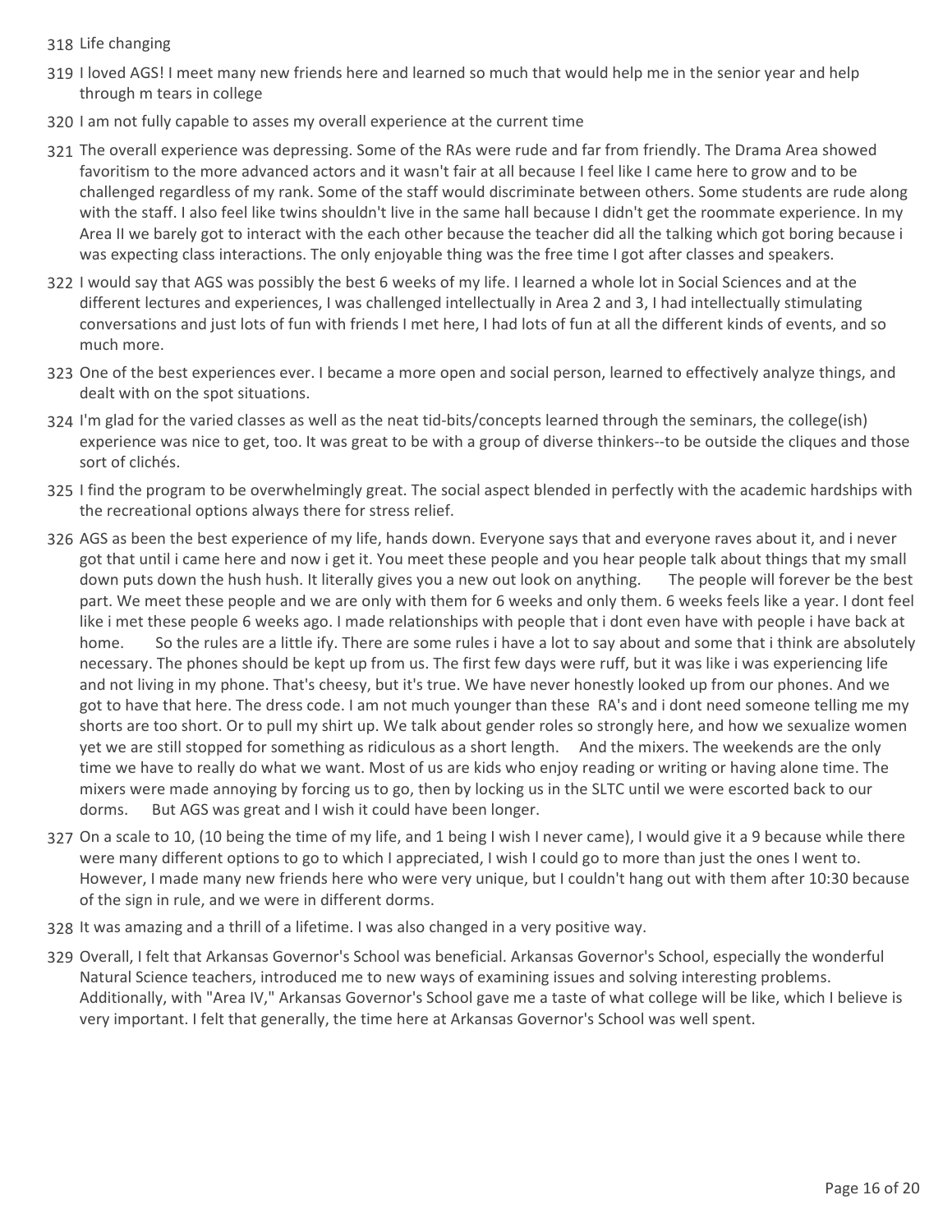- My overall AGS experience was educationally satisfying for the most part, but I feel as though a few of the events, in 330 particular those that were required, had the theme of attempting to force a particular idea, which I did not share, on to me which I did not appreciate. I felt as though my political, moral, and academic views were in a severe minority and I definitely felt excluded because of it. I feel like a lot of my ideas were not only not shared but also frowned upon and therefore unaccepted. I did thoroughly enjoy the majority of my Area 1 class time and I made a few friends. I liked the preparation for college as aspect of this experience very much. I've learned a lot yet I felt slightly like an outcast here.
- My experience here was awesome. I loved meeting new people, the activities that were provided here, and being able 331 to be away from home.
- My experience at AGS has taught me to think differently. I has also allowed me to expand on my abilities as a writer 332 and a constructive reader. AGS has allowed me to explore topic and activities that I didn't know that I would enjoy. It has allowed me to meet new people and learn how to handle situation when there is a problem and/or when your views differ from others. Here at AGS I was able to evaluate and strengthen my moral compass through insightful discussion and activities in Area II. I was also able to learn more about myself and those around me as well as how to help and give back to my community. Overall AGS allowed me to broaden my horizons and become a more well rounded person.
- 333 Overall, a 7 out of 10. Mainly because of bad choices I made. I regret every bad decision and wish I made this experience all I believe it could have been for me.
- My overall experience at AGS was very mind opening. The program allowed me to meet so many awesome people that 334 I'll definitely keep in contact with.
- 335 Ags has been academically enlightening as well as socially beneficial. I feel that ags has given me a preview to life at the college level.
- 336 The best thing I got out of AGS was the relationships I made with fellow students. The Area II and III classes taught me nothing I didn't already know, but having the opportunity to have respectful discussions with my peers was greatly appreciated. I expected my art classes to be different from the ones I've taken at school, maybe with some concept development or art history, but there was barely any instruction and I didn't get the chance to create anything portfolio worthy because we didn't have nearly enough time in our Area I classes. I could see taking out Area III and replacing it with another Area I class (so I could take, say, art and English). The movies were well selected and I thoroughly enjoyed every one shown. I went to a few 4:10/6:10s that I enjoyed (any one by Gobble and Shua's ice queen talk) but I felt that the seminars got progressively duller. While I enjoyed trying new things like Latin Dancing and Karate, I wished they would change it up and provide different options with each week. Also, computers in the dorm room should be allowed. I could speak on that for hours.
- 337 It was great. I enjoyed so much and recommend AGS to anyone who is thinking of it.
- 338 My AGS experience was really good, however there are always lots of things going on so it was a bit tiring.
- 339 Very great. The environment, discussions, social development, and instructors are all great. The overall experience is a 9/10, thanks to the previously stated subjects.
- Overall, AGS has been an immensely positive experience for me. I met new people and had more in-depth discussions 340 than I would have ever had at school. I loved the environment and atmosphere of AGS, and the sense that there is always something to do. When I went back home for the 4th of July break, I felt very unproductive and sometimes lazy. I wanted to come back to AGS where I knew I would always have something interesting and stimulating to do.
- 341 I cannot describe my experience here... It has been better than anything I could've ever dreamed. The people are amazing, the food is astounding, and I can't describe how amazing the teachers and RA's are.
- My overall experience at AGS has been very thrilling. Without a doubt, this has been one of the most eye-opening and 342 informative experiences I have had in an education-based environment. The students here are very passionate; activities are purposeful and fun; seminars are education and filled with useful knowledge; the faculty/staff truly care about their students' success.
- 343 It was eye opening! I loved it totally.
- AGS has been a somewhat eye-opening experience through the lectures, speakers, and films that have been showed 344 here. I am glad that I was apart of the experience, and I think that this is a good thing for rising seniors to do with their summer, because it is so much like college. So I think that this has been a more positive experience.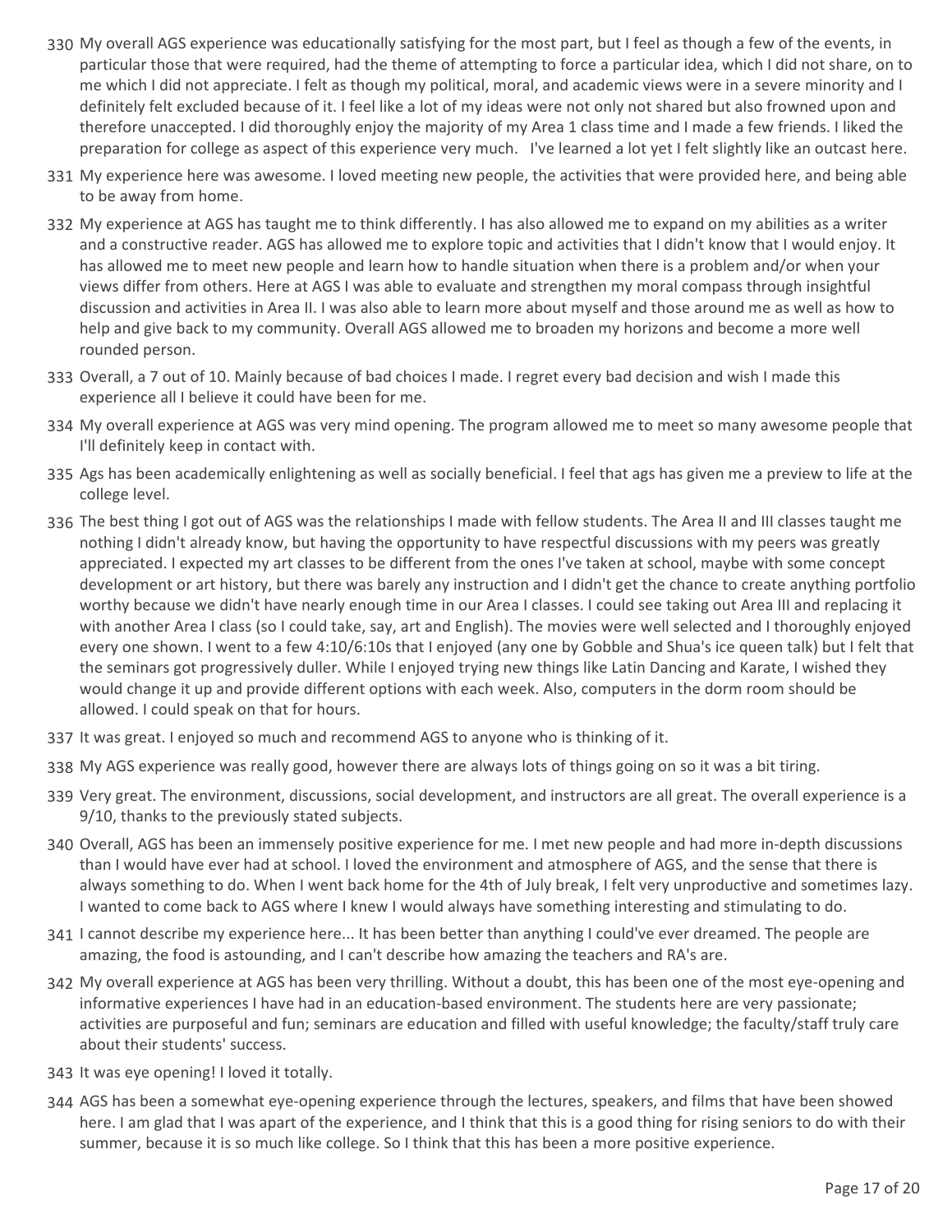- 345 It was the most alright thing ever. I definitely did more than i would have at home during summer, but it didn't live up to the hype of "the best experience ever." I didn't like the dorms because they were either too hot or tooooo cold.Either way there was no comfort in the rooms. The girl RAs were very strict on us while the boys were closer to their RAs, and had an actual relationship. I Think AGS was more fun for boys than for girls in hall life.
- 6/10 It was a good experience, but it was drawn on too long. The social experience was fun at times, and the classes 346 challenged my thinking skills. I would have had a much better experience if it were 3-4 weeks because these last few weeks were drawn out and everyone seemed to be exhausted.
- My overall experience at AGS was phenomenal. In a way, it has ruined me for traditional school. At AGS I was given the 347 opportunity to learn for the sake of learning and interest, not for a test, and it is hard to imagine going back to learning for a test only. AGS provided me with a wealth of activities and seminars that introduced me to subjects I had never thought about before and showed me sides of topics that I previously loved but now love even more. The educational aspect of AGS cannot be overstated. I have learned more than I could have imagined, and the impact not only on general knowledge but my overall ability to think critically about all aspects of life is incredibly significant. In terms of social interactions, AGS was invaluable. I learned to live with two roommates and hold meaningful conversations with people I knew little about. I was able to talk in-depth about complicated and controversial issues in an environment where what you said mattered just as much as how you said it and how you structured your argument. My philosophy on the world hasn't necessarily been changed, but I now think much more critically about it and the ideas of others as a whole. I have also met many new friends and people that I want to stay in contact with, and have learned so much from the overall community here. AGS has had a profound impact on me, and I can't wait to carry forward what I have learned.
- 348 I would assess my overall experience at AGS as the most enthralling, impactful experience I've had in my life. It was extremely life-changing for me, and I know I will be taking everything I've learned back home and will carry it with me for the rest of my life. Applying to and attending AGS was by far the best choice I've made in my life.
- 349 It was almost entirely positive. Some teachers taught more according to their personal beliefs but they weren't so biased as to seem like they were forcing them on us.
- 350 10/10 would do again
- 351 I loved AGS! This has been an experience I will never forget, and I have expanded my mind so much!
- 352 Splendid. Never before have I been fully immersed in such a positive learning environment with such dedicated, driven, and talented people. I formed many friendships, and I believe that even though the classes I took were enjoyable, i had a much better social learning experience with the vast array of activities amd seminars. I'll never forget my time here.
- My overall experience at AGS has been one of the best experiences of my life. I have made memories here that I know 353 will last a lifetime, and I wish I could stay here and be around these bright individuals for an even longer time.
- 354 Out Standing
- 355 AGS is a good learning experience in terms of the various areas and dorm life, but I would have enjoyed AGS much better if it were during my sophomore year instead of my junior year. I am an IB student and junior year is the most stressful time because of our extended essay and college essays. I feel like I did not get the full benefit of AGS because I was caught up in stress regarding my work for high school. Otherwise, AGS was a wonderful learning experience.
- 356 7/10, due to the struct environment i didn't grow as much as i could have.
- 357 Absolutely amazing. This summer has been one of the best of my life; the people I've met have all been extremely diverse and intelligent. I've never felt more engaged intellectually by the entire environment, and so loved by so many people who don't value me for what they knew about me before, but what I've become now. I've grown a lot here, and I'm going to miss it so very much.
- 358 It was okay. Some of the Hall leadership was extremely poor. I did not feel respected by the majority of the RA's.
- 359 It was really good. I really enjoyed it!
- My overall experience was enlightening as well as empowering. I'm excited to be able to try and recruit more people 360 for next year although I hate that this experience is ending.
- 361 I LOVED AGS! It was awesome and I learned good ways to critically analyze different ideas. The people and staff were really awesome and I loved meeting new people here~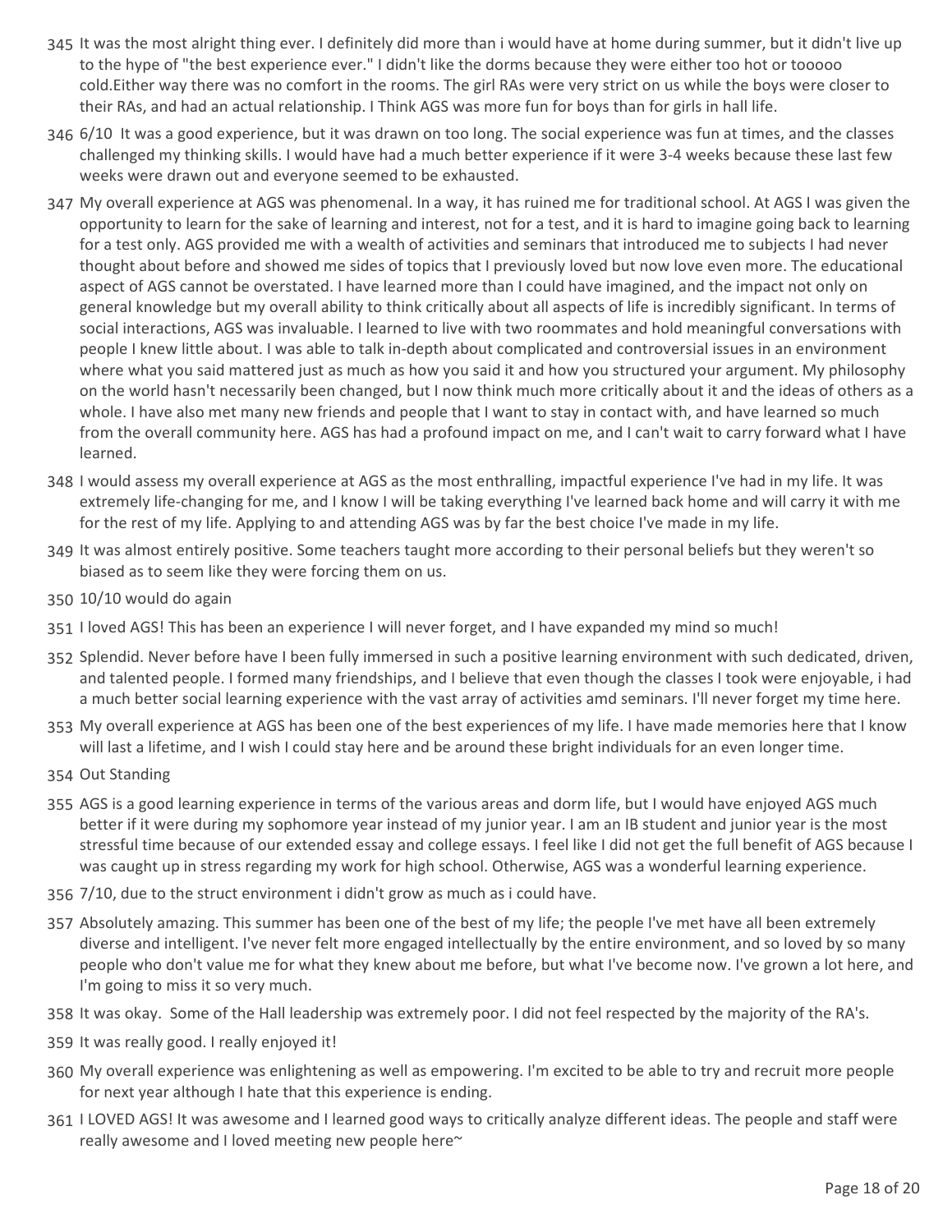- 362 I enjoyed this experience quite a lot. I would definitely recommend the program to juniors next year.
- 363 Well done
- 364 I liked the classes but wished we could have a say in what topics we would be learning.
- 365 Honestly the best summer of my entire life. I wouldn't have wanted to spend my summer anywhere else. Everyone was here for a reason and it made it so much better.
- 366 i loved ags and meeting new people, learning new concepts, and thinking in new ways.
- 367 I loved AGS!
- 368 Very Good
- 369 One of my favorite experiences- will definitely be remembered throughout my senior year with the people I've met.
- My overall experience at AGS was great. I got homesick very easily and was ready to leave by Saturday every week. I 370 think I would have enjoyed it much more if I would have gotten to go home Saturday and Sunday, because honestly on Saturday all everyone did was just sit around. However, I did learn a lot and my thinking was for sure expanded.
- 371 It's been wonderful, helping me grow socially and in mindfulness of others.
- 372 I had an amazing experience. I met a lot of like minded people and got to express myself in an environment where I didn't feel judged.
- 373 I absolutely loved AGS. I thought that the Area 2 and 3 classes were the most beneficial and enticing. The students that I met were phenomenal and really helped to make me feel welcomed and appreciated
- 374 I think AGS was a good experience. Although there were things I did not like, I would definitely do it again.
- 375 The 6 weeks I've spent at AGS have been the most thought-provoking and happiness filled times of my life.
- My overall experience at AGS has been truly phenomenal, and probably one of the best experiences of my life. The 376 learning environment here is fantastic as well as all of the instructors. The RA's were very kind and fun but kept a firm enough rule as to promote order. Most of the required events were very enjoyable and the 4:10's and 6:10's were very enjoyable. AGS is one of the best experiences students can have.
- My dad attended AGS 31 years ago, so I've grown up hearing stories of the incredible summer he had here. Before 377 coming, I was hesitant because I was afraid I wouldn't share his enthusiasm. My fears were squashed as soon as classes picked up here.
- 378 Out of 10, 7. It had some negative aspects. Sometimes the rules (while helpful) were too strict. The food was better than regular cafeteria food. I made a series of new and different friends and didn't have to worry about being myself. The activities were amazing and opened a wide range of social experiences for me.
- 379 AGS was an amazing experience and I am so very grateful to have this experience of a lifetime. I will forever remember AGS and the memories I hold with it. I hope to return in the future as an RA or a teacher to give this same experience to others.
- 380 AGS has been a very enlightening experience, and it has really opened my eyes to college life, and how I can develop my skills to become the best person I can be.
- My overall AGS experience was phenomenal. I got to meet so many new, amazing people and participate in numerous 381 activities that I really enjoyed.
- 382 It was hands down one of the best times of my life. I was able to become immersed in learning in not just my area, but also in a social environment.
- 383 It was a good experoence
- 384 I overall enjoyed the experience and loved being able to meet new people, learn new concepts, and think in new ways.
- 385 AGS was a very good experience for me and if I could return to it I would.
- 386 Overall, I'm so glad I was accepted and attended AGS. It was one of the most formative experiences of my life. It allowed me to grow as a person, and it allowed me to make many close friends. I had the ability to do some really amazing things while here.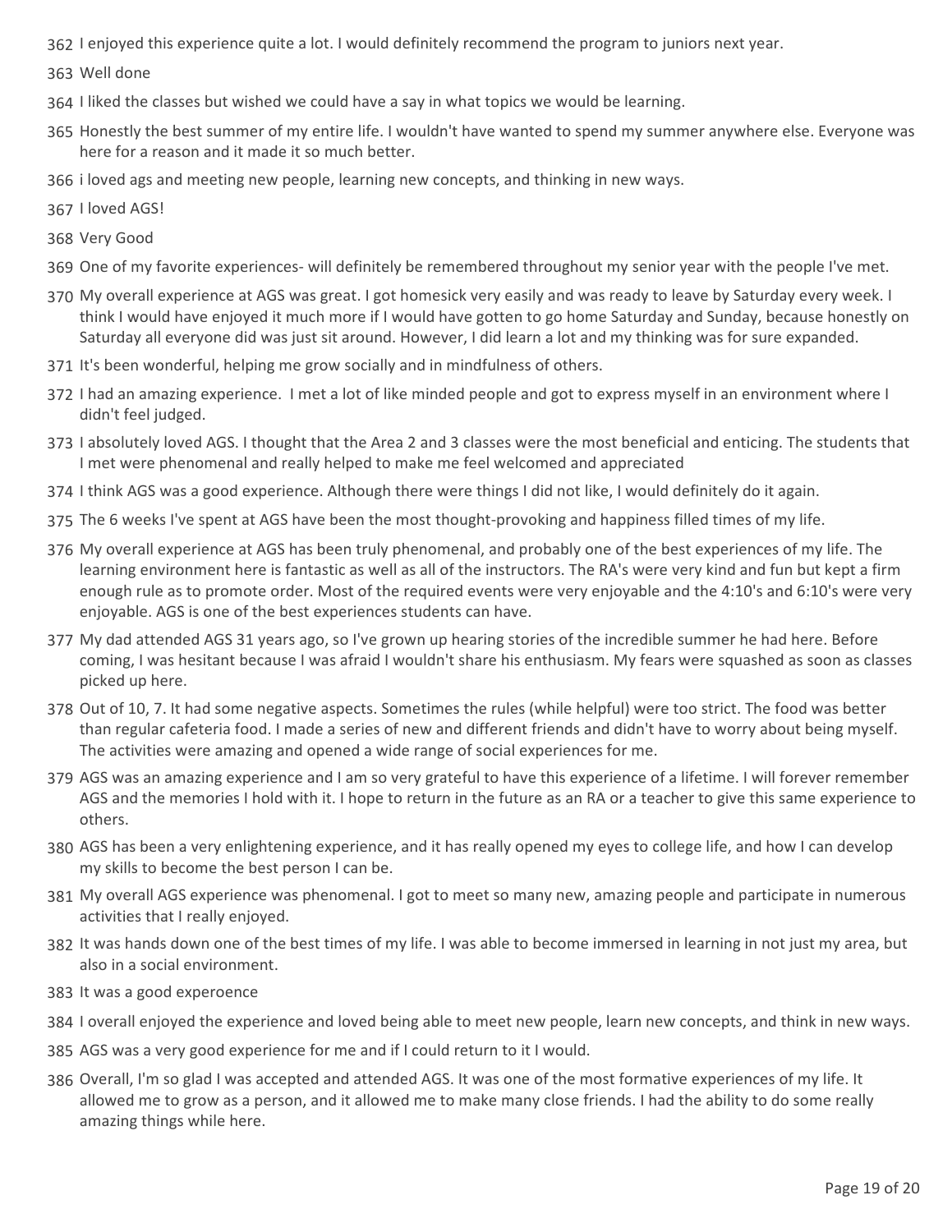- 387 It was a very good experience and very rewarding
- I fell in love completely with the enviroment provided by all of the staff and faculty. Definitely one of the best 388 experiences I've had.
- 389 on a scale of 1-10, a 10!
- 390 I would say that it was better than I thought it would be. It was full of activities, so boredom was rare. Another great byproduct of having a packed schedule is socialization.
- 391 I think AGS has changed me as a person. I think it's made me more motivated and more excited for the future, and how I have opportunity to change the world. The community has been very welcoming despite being complete strangers to me when I first began the experience. The classes were excellent and challenged the way I thought about logic, reasoning, and reality. Overall, I would absolutely recommend friends to attend AGS.
- 392 I had fun with AGS. The dorm situation was the worst aspect of AGS unfortunately. The speakers were great and the sports events were especially fun. Roommate, I feel, should be chosen based on personality or some type of matching.
- 393 It was okay. It wasn't the "life-changing" experience that I'd heard it would be though.
- 394 It was the most life-changing experience of my life. I now feel motivated to continue with my studies and my passions and I am so grateful for AGS.
- 395 I would give it a 7/10, just because I had a hard time adjusting to the new environment but I'm definitely glad I came and stayed the whole time.
- 396 I would say that my time at AGS was very fun and informative.
- 397 I truly enjoyed my time here.
- My time at AGS has been incredible. I have zero regrets about coming here and would do it all over again if given the 398 chance.
- 399 I enjoyed my time at ags very much. It was very fun and I'm glad I came
- Absolutely fantastic. I've never had a "bad" day here at AGS- there are lots of opportunities and experiences I wouldn't 400 have been able to get elsewhere.
- 401 Overall I really enjoyed AGS and think it was a unique and valuable experience that has helped me grow as a person in many ways.
- 402 AGS is one of the best experiences of my high school life.
- AGS has been one of the most amazing things to happen to me. I have never been in such a constructive atmosphere 403 where the faculty, staff, RA's, and other students genuinely enjoy knowledge, and the sharing of thoughts, ideas, and beliefs in a positive way. I would like to make a special shout-out to the Area II instructors, because Area II has been the most influential aspect of this program for me.
- 404 It was definitely fulfilling. I learned a lot and made friends. I was enriched socially, politically, and educationally. This was amazing. I would not have traded AGS for anything else this summer.
- 405 I had a great time at AGS, I was given the opportunity to meet like minded people as well as people who brought their own experiences with a different outlook. I believe AGS has given me a different mindset to approach the rest of my life not only in school but out as well
- 406 This was one of the greatest summers of my life. Not only did I have the chances to learn more about my area of choice, but I was also placed in an environment where my thinking was challenged, and I made lots of new friends.
- My experience at AGS was amazing and I have made many great friends while here. The only regret I have is not getting 407 closer to these people sooner in the session.
- 408 In short, AGS has been the best learning experience of my entire life, and will likely be one of the most influential organizations I have been part of. AGS is a great learning opportunity, and the mindset promotes intelligent discussions as well as friendships. Other than a few minor communication issues and personal difficulty socializing, AGS has been fantastic in almost every way.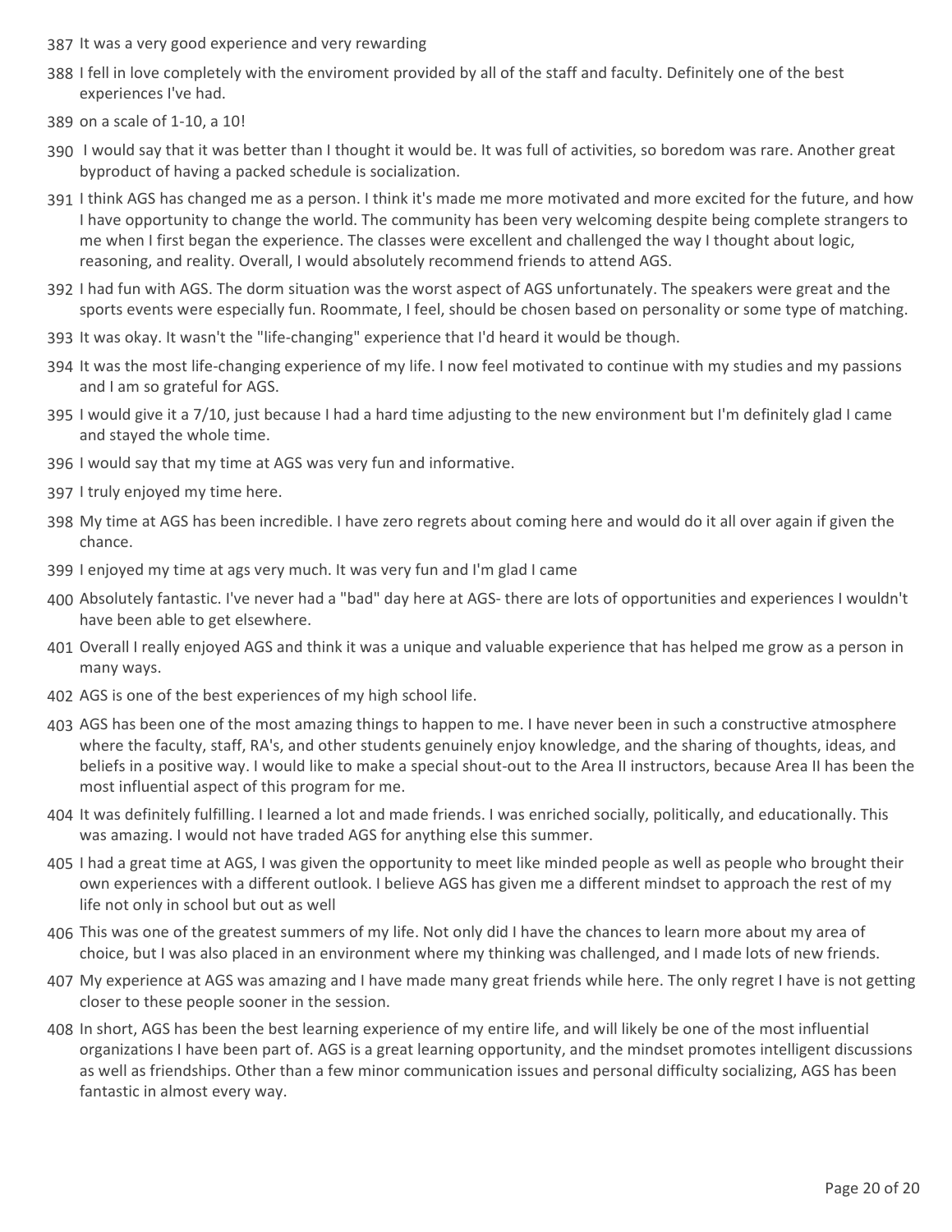How effectively did the Director promote a constructive environment?

- 1 Very effectively!
- 2 Lyle Rupert, through his ability to promote learning while having fun was able to have a constructive environment.
- 3 I've come to appreciate the unique, critically constructive environment at AGS. The opportunities presented, from the appreciative to the more provocative, engaged and challenged students in a supportive manner, in which, for the most part, verdicts upon notions and dispositions resided in the hands of the students, not the teachers. This pseudo-Socratic method of learning is, I feel, what the "gifted" of Arkansas and the U.S. hunger for, and I am extremely appreciative of the incredible learning atmosphere of AGS.
- 4 He did a good job on being very polite and accepting. He saw the good in and potential in all of the residents.
- 5 Very effectively!
- 6 Actually Lyle was the best director I came across.. He literally helped me through all of my problems . He felt like a father to me while I was here.
- 7 Very effectively. Mostly all I saw of Lyle was when he introduced speakers but everyone here loves him.
- Lyle Rupert, the man whose name was shouted out before every assembly, was great at promoting a positive 8 environment where we could learn. His quirky sense of humor also added to the enjoyable atmosphere.
- 9 He did a really good job, the terrible jokes made for a surprisingly friendly environment and I enjoyed it
- 10 He was very great. He is professional and could relate to the the students here very well.
- 11 Lyle Rupert was a very effective director who always told horrible jokes that made everyone laugh (mostly on the inside). He created a consistently lighthearted and constructive environment throughout my AGS experience.
- 12 He did a good job.
- 13 He did very well
- 14 Lyle Rupert consistently has a smile on his face even when it wasn't apparent that he wanted to. Lyle Rupert seems to allowed us to think and bond by providing a neutral environment.
- 15 Very well
- 16 Very well
- 17 I guess it was okay I don't really know what he did though
- Mr. Rupert did an awesome job of creating a positive environment in which everyone could easily adjust to the ags 18 community.
- 19 Very well! Even though his jokes were lame, there was entertaining. His encouragement, like for me during th Final Art show, was nice.
- 20 I feel like Lyle did a fantastic job of keeping us energetic and ready for anything.
- 21 Lyle Rupert was relatively non-existant while I was here. But he did do a great job.
- 22 I am not aware of the extent to which Lyle Rupert got in the way of my enjoyment of the program, but there were several administrative decisions that reflected poorly on AGS. On multiple instances, issues of broken respect that were raised to the administration (sexist actions and remarks of students, the guest speaker of the Clinton Foundation) were not handled with that appropriate amount of consideration for those involved. Although AGS does highly promote the diversity of its students and area 4 faculty, there is an extreme lack of such in the educational faculty (areas 1, 2, & 3), which narrowed the variety of perspectives fed to us.
- 23 Very effectively
- Mr. Rupert did very well promoting a constructive environment by surrounding the students with teachers, speakers, 24 RAs, faculty, staff, and other students that challenged each and everyone of us to open our minds, seek out new worldviews, explore ourselves, and grow in our areas of interest.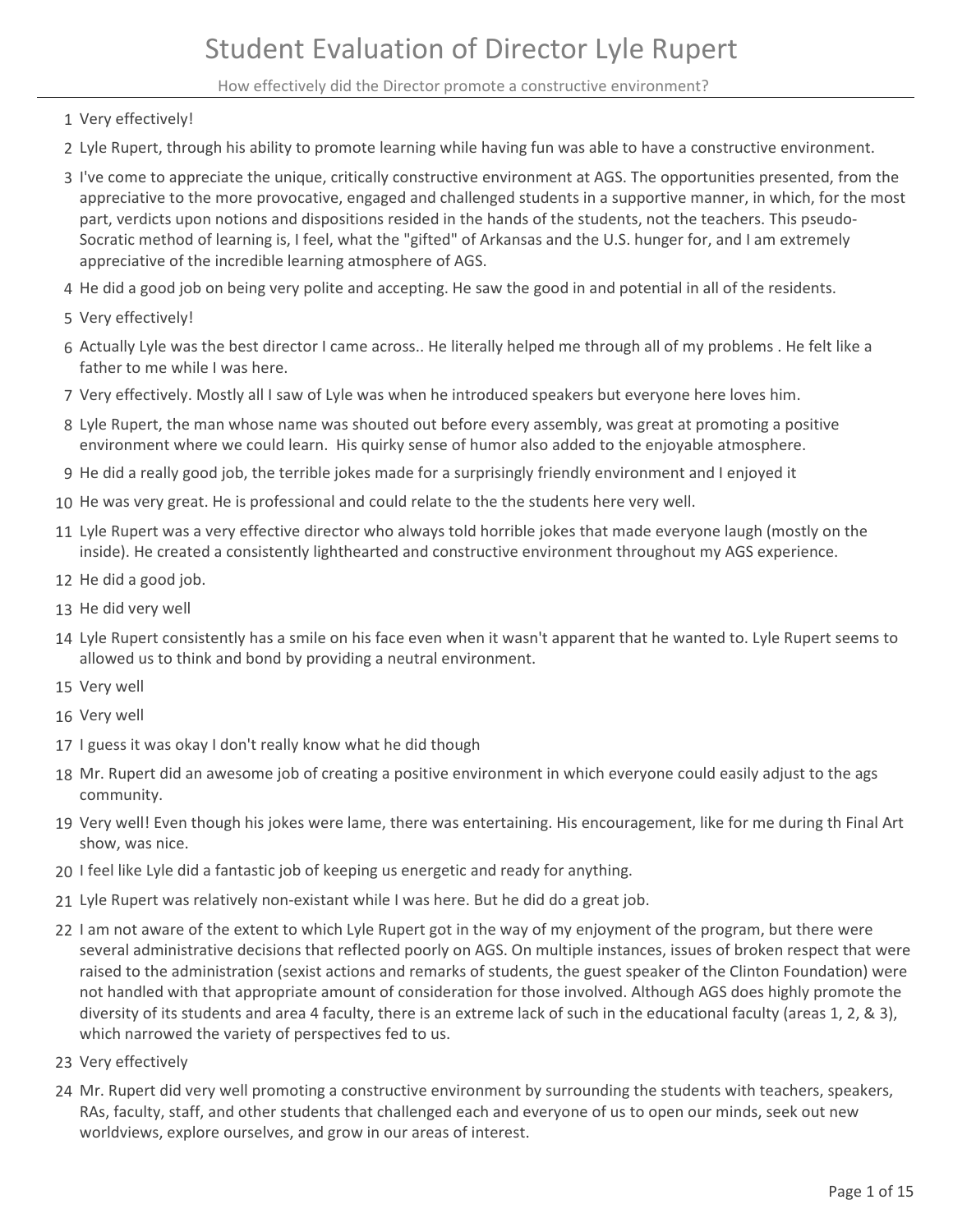- 25 Very effectively he's the best
- 26 Very well, he was always very helpful and efficient.
- 27 The director was effective in promoting a constructive environment. His jokes before each presentation also made him seem approachable and add to an already friendly environment.
- 28 He was a very positive person to us and was a respectable authority figure
- 29 Very well. LYLE RUPERT.
- 30 Really well! Everything was well done and every time I saw him he was so happy and made everyone else happy too.
- 31 Lyle Rupert's ability to maintain order and discipline while allowing the kids to learn freely.
- 32 Pretty good lol
- 33 I rarely heard him speak about that.
- 34 He promoted a very good environment with the random songs before required events and his presentations were very entertaining.
- 35 I believe that Lyle Rupert did an adequate job of promoting a constructive enviroment.
- 36 Very effectively
- 37 I believe that Lyle Rupert did a superb job in promoting a constructive environment. He has such a gracious attitude and loves all the students equally. He is a wonderful person. He effectively managed to give proper information and keep everyone updated.
- 38 I believe that Lyle Rupert did an excellent job in promoting a constructive environment.
- 39 There was constant encouragement to be active whenever possible. definitely a working system.
- 40 He did very well. Having sing along alongs and funny jokes
- 41 I loved Lyle! He was always really excited about the activities, he was great.
- 42 I believe that Lyle Rupert performed an amazing job at providing each of the students a well rounded environment within AGS. He was able to connect with the students well and established great relationships with each of us.
- 43 Very effectively
- 44 He did very well he was always energetic and we could tell he cared about the program and the students very much
- 45 He did pretty good, I don't know what exactly he did, but everyone enjoyed things here so.
- 46 It worked for me.
- 47 I loved Mr. Lyle Rupert. He was very ecstatic when it came to AGS & he genuinely cared about our safety.
- 48 Lyle Rupert did a suburb job of promoting a constructive environment.
- 49 I think that Mr. Rupert did a very good job promoting a constructive environment. I learned so much and I felt that it was very organized.
- 50 Lyle Rupert did a suburb job of promoting a constructive environment.
- 51 He did pretty well actually. I truly feel he's maintained an open, fun, and constructive experience. Plus everyone loves the great job he's doing.
- 52 Very
- 53 He was very effective. He was very interactive with the students and continually created events that brought the student body together.
- 54 Dr. Rupert was very effective in promoting a constructive environment by exuding a positive attitude at all times and by engaging with the students.
- 55 Lyle Rupert did an excellent job of promoting a constructive environment.
- 56 Lyle Rupert did a suburb job of promoting a constructive environment.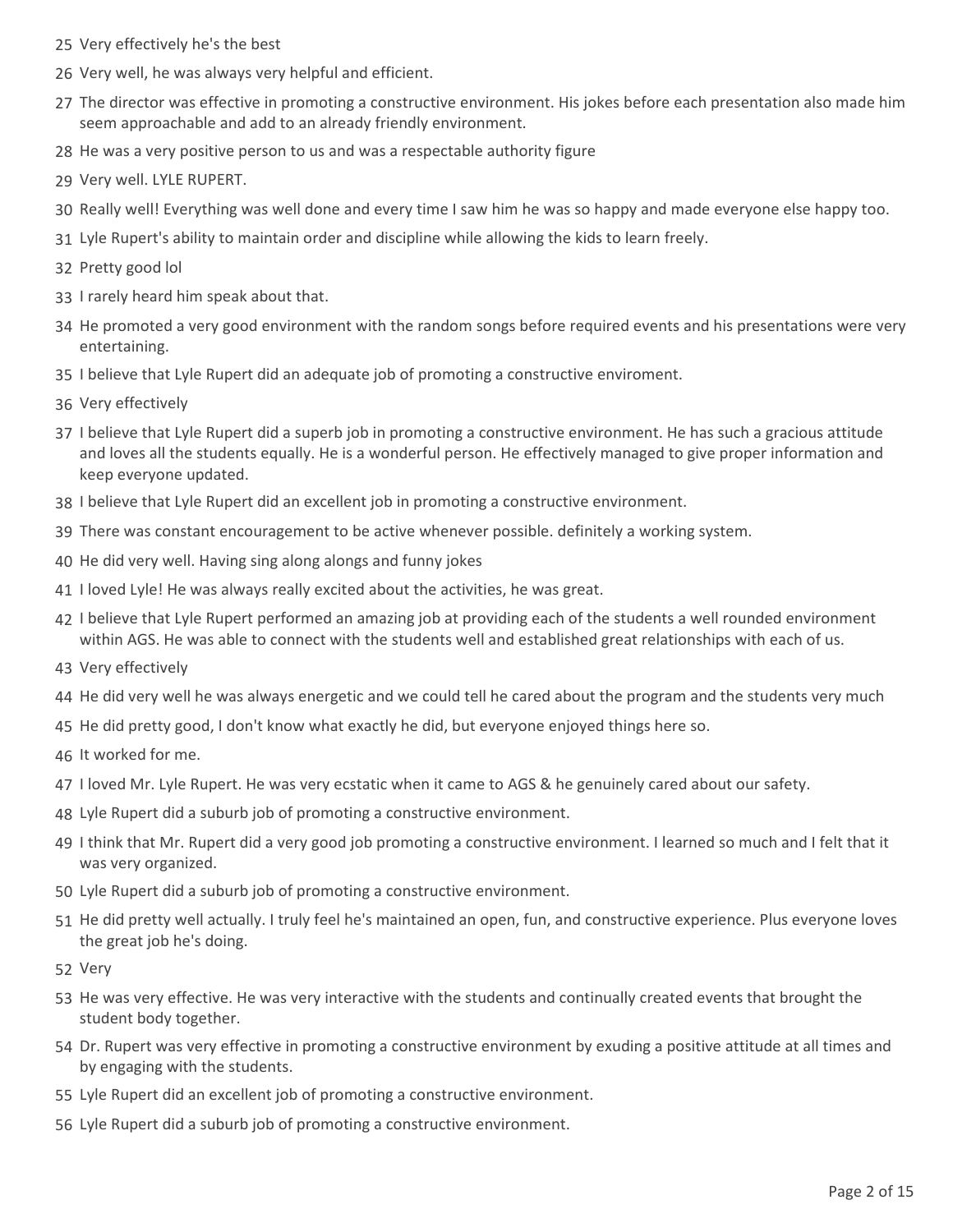- 57 Lyle was very friendly during all of my encounters with him; this provided a very positive/constructive environment.
- 58 Very well! Even though his jokes were lame, they were still entertaining. Also his encouragement, like for me during the Final Art Show, was great.
- 59 Very well, I liked it a lot and learning was promoted just to learn. I enjoyed math a lot because I learn so much stuff I'm interested about.
- 60 Lyle is a great and very effective director. Though I did not talk to him much, he is very understanding and a very "funny" gentile giant.
- 61 Pretty effectively.
- 62 Although I never personally met Lyle Rupert, he seemed incredibly enthusiastic about his position. When he would give us announcements before required events in Staples, he'd captivate us with corny jokes (which I love) and an altogether positive attitude. I found that it was easy to like and respect him. Every time that a student would start a "Lyle Ru-pert" chant, he'd redirect it to chanting "AGS" or "\*insert name\* hall" instead.
- 63 The director very effectively promoted a constructive environment.
- 64 Very well
- 65 I thought that he was very efficient and effective when speaking to us during assemblies. He was also very welcoming and understanding. AGS seemed to run with almost impeccable smoothness and I know making that happen was no easy task. I thought he did a great job in ensuring that we all had good experiences.
- 66 He was so positive! i loved it. he opened it up in a fun way to make a friendly environment.
- 67 Lyle Rupert did an excellent job on making the environment at AGS feel under control and organized.
- 68 very effectively
- 69 Dr Rupert was always very enthusiastic and encouraging to students and staff
- 70 Really well.
- 71 The environment was great and allowed for me to interact with people I never thought I would ever interact with.
- 72 He was aight.
- 73 He was always super positive about everything and made a huge effort to get to know everyone. He was a great director!
- 74 Very effectively! Lyle was awesome.
- 75 Lyle Rupert did an excellent job of promoting a constructive environment. I felt very safe in discussions and on campus in general.
- 76 Fairly well. I feel like he could've been more involved with us and some of the activities we did, as opposed to just at lectures and movies
- 77 He was so much fun! He was interactive and appealed to our age group.
- 78 He did very well love the squirrel
- 79 Lyle Rupert did a really good job of creating a fun, academic atmosphere. His can-do attitude as well as his upbeat persona did an incredible job with promoting a good morale and a safe, constructive environment.
- 80 He was mostly behind the scenes. I didn't at any point see or hear him do anything to destroy a constructive environment, but he wasn't actively pursuing a 'constructive environment.'
- 81 He did it very effectively.
- 82 Lyle Rupert did well at promoting a constructive environment. He kept conversations light and fun but made the rules and limits clear to everyone at the same time.
- 83 very effectively! I never saw a single fight, heated argument, shouting, cussing, etc... the 4:10's and 6:10's were very constructive and educational.
- 84 Lyle was able to promote a constructive environment by being organized, but flexible.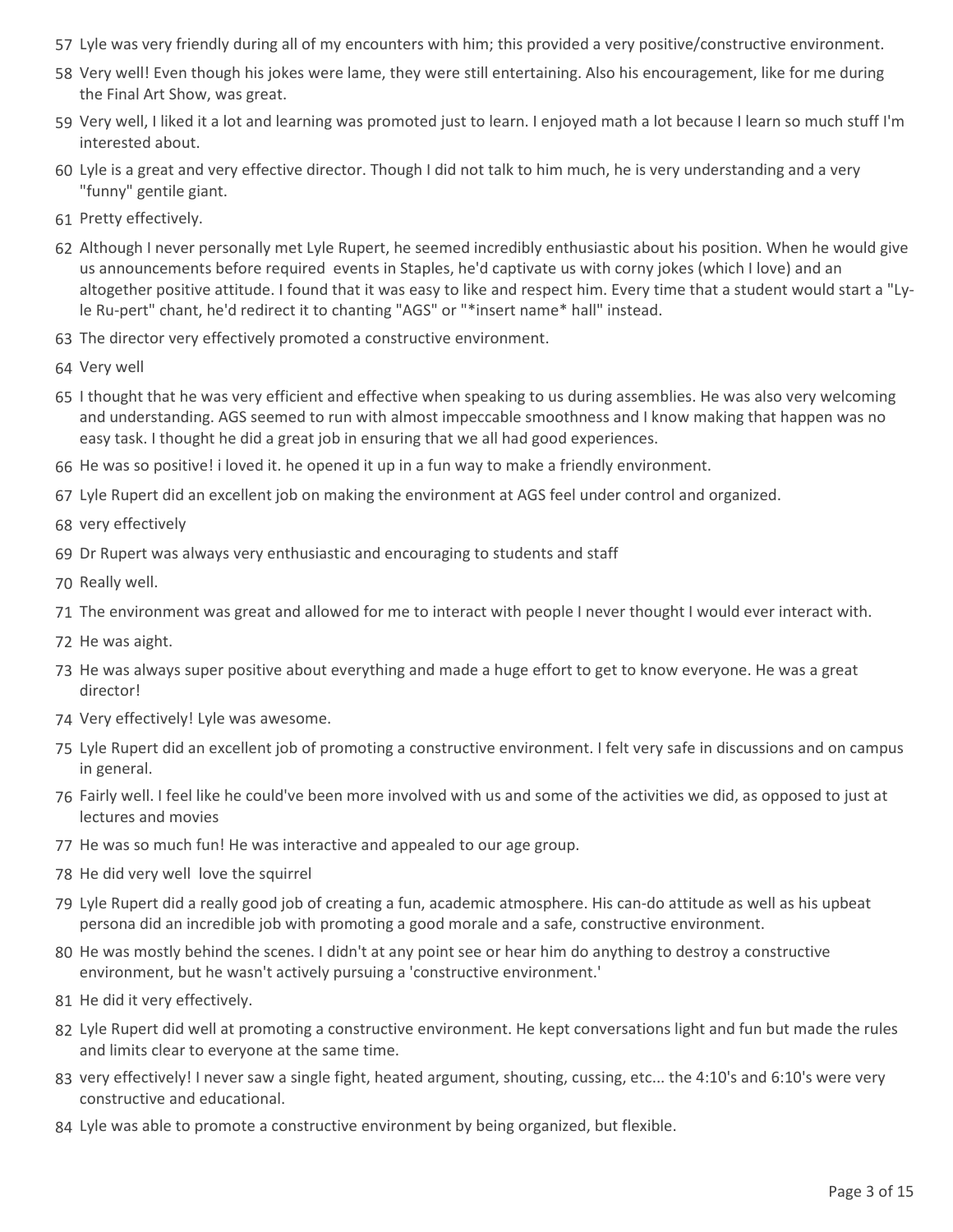- 85 I thought the AGS environment was very non-judgmental and very open-minded. Lyle Rupert did a very effective job ensuring that our voices were heard and our opinions were noted, which I believe to be an incredibly important part of allowing for a constructive environment.
- 86 He did a very good job at creating and promoting an environment that encouraged everyone to grow and do what they needed at their own pace.
- 87 From the first day I knew that the environment was constructive, everyone here is passionate about what they do and trusting.
- 88 Very effectively. He was great!
- 89 Very effectively. Honestly at first I wasn't sure if that part of AGS would go well but there ended up being an almost overwhelming sense of community that I don't think I can compare to anywhere else.
- 90 He helped us feel engaged and got us involved and laughing at the beginning of each event. He was effective.
- 91 He did it pretty well.
- 92 He was a funny guy
- 93 He made things seem fun and interesting.
- 94 Very effectively. Seemed very enthused and actually excited to see us.
- 95 I think he very effectively did this. He made everyone feel welcome and excited for events. He would say hi to us if he saw us anywhere along campus, and he was a friend when you needed it and an authority figure when that was needed as well.
- 96 Lyle Rupert was a figure that imposed respect but at the same time was a friendly type of person easily approachable. He did well at promoting a constructive environment.
- 97 He was amazing. He always said hi to me whenever he saw me. He always had a lot of energy and was always in a good mood. I would say he effectively promoted a constructive environment.
- 98 Lyle was fine. Honestly spent very little time with him and he was not really involved in the day to day life of AGS.
- 99 Very well.
- 100 I definitely think that he promoted an environment where everyone cared and had fun with each other. He was fun to see, but I think that he should have gone to more events so that we could get to know him better,
- 101 He told a few jokes and stuff. I felt like regulations were excessive.
- 102 very effectively
- 103 I thought his attempt at promoting a constructive environment was a success. He mad me feel like I was getting the maximum amount of experience and class time in the short weeks we had here.
- 104 I think he did a very good job. He always made it a thing to where every time he had to meet with us he would tell a really corny joke but it out everyone to ease and lighten the mood in the atmosphere.
- 105 Considering the behavior of other students around me when in contact with Lyle Rupert, I would say Lyle did provide a constructive environment that reached beyond it's necessity.
- 106 He promoted the constructive environment very effectively.
- 107 The environment was indeed very constructive.
- 108 It was a very constructive environment. Everyone got along civilly on controversial conversations. And i learned skills i'll use for the rest of my life.
- 109 Very effectively
- 110 Lyle Rupert did a good job with his director-ing stuff this year.
- Many times my fellow AGS students would be very rowdy before speakers and Lyle Rupert did very well in convincing 111 them to simmer down.
- 112 Very well.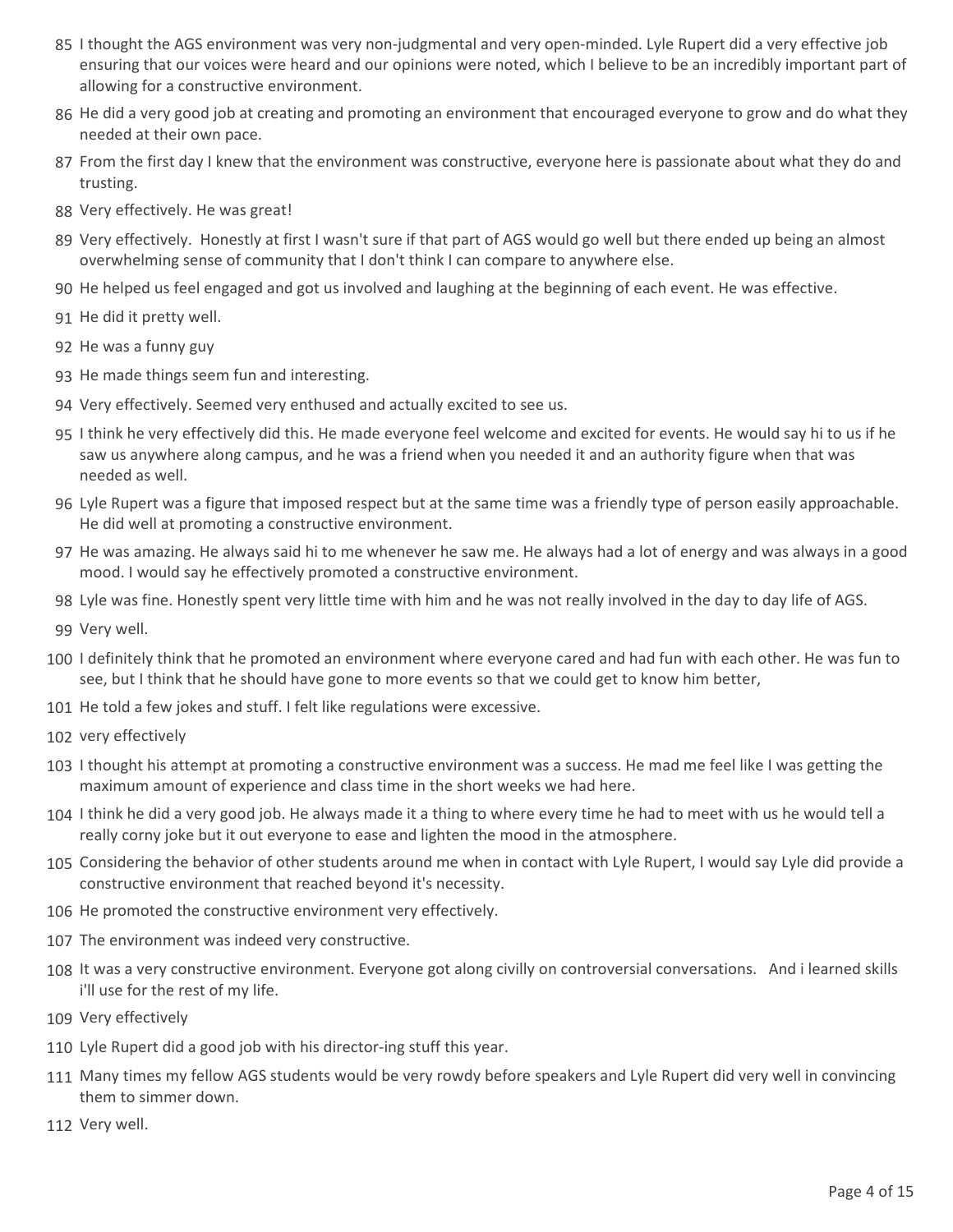- 113 Very effectively. He's a wonderful and thoughtful director.
- 114 Dr Rupert was always very enthusiastic and encouraging to students and staff
- 115 he did well promoting while introducing movies and speakers. outside of that and the opening convocation, I did not see him around.
- 116 Lyle did an amazing job with AGS! He turned a difficult time into a great experience.
- Mr. Rupert and all of the staff at Arkansas Governor's school have done an excellent job at setting up a pleasant 117 environment that was fertile for development of the mind.
- 118 Very effectively, no complaints on my end.
- 119 Quite well! His jokes were amazing. He was mostly a figure head.
- 120 Very effectively.
- Good. He was mostly a figurehead but from what I've heard with others he handled everything effectively and 121 efficiently.
- 122 Very well. I liked how he interacted with us and made us feel like we were equals even though he's in charge.
- 123 As effective as necessary
- 124 Very well
- 125 He did a great job of including everyone and making sure all the students knew what to expect for the day.
- 126 Very effectively.
- 127 Very Effectively
- 128 He did it to the point where everything was organized and everyone for the most part was well off. He told us what was needed to be told and treated us as young adults which helped to keep us together.
- 129 Yes. We were allowed to talk about any and all subjects and did not feel confined.
- 130 He was great!
- 131 10/10/2016
- 132 Very effectively. He promoted cooperation among the students and encouraged us to participate in non-required activities as well.
- 133 Very effectively.
- 134 He benignly did so as even under him it was pleasant, but I felt that it would benefit from a less standard way of going about as I felt that is pleasant, but rather Iffy.
- 135 Lyle Rupert is my best friend. He made me feel comforted and safe. He told jokes which brought us all together.
- 136 He very much kept everything in its proper order, and most of the summer went off without a hitch. I trusted in him as a leader and I would be glad to see him continue as the director of AGS. Not bad.
- 137 He made announcements that were useful and helpful to everyone
- 138 He promoted it very effectively because everything was really organized, and easy to follow.
- 139 He had great jokes he made things light hearted and was helpful to anyone. An amazing director!!
- 140 He did very well. He made sure everyone felt welcome at the beginning, and was available at any time and could be seen around the campus. He was very happy and displayed AGS as the wonderful experience it ended up being.
- 141 Decently.
- 142 Very effectively through a great sense of humor, funny jokes, a glowing personality, and solid leadership
- 143 Eh. I only saw him at speakers and events, but I think those in charge (the office, nurse, literally anyone) were very inaccessible and it kind of felt like I was left to the wolves.
- 144 Very effectively. He was supportive and enthusiastic. Best Director ever!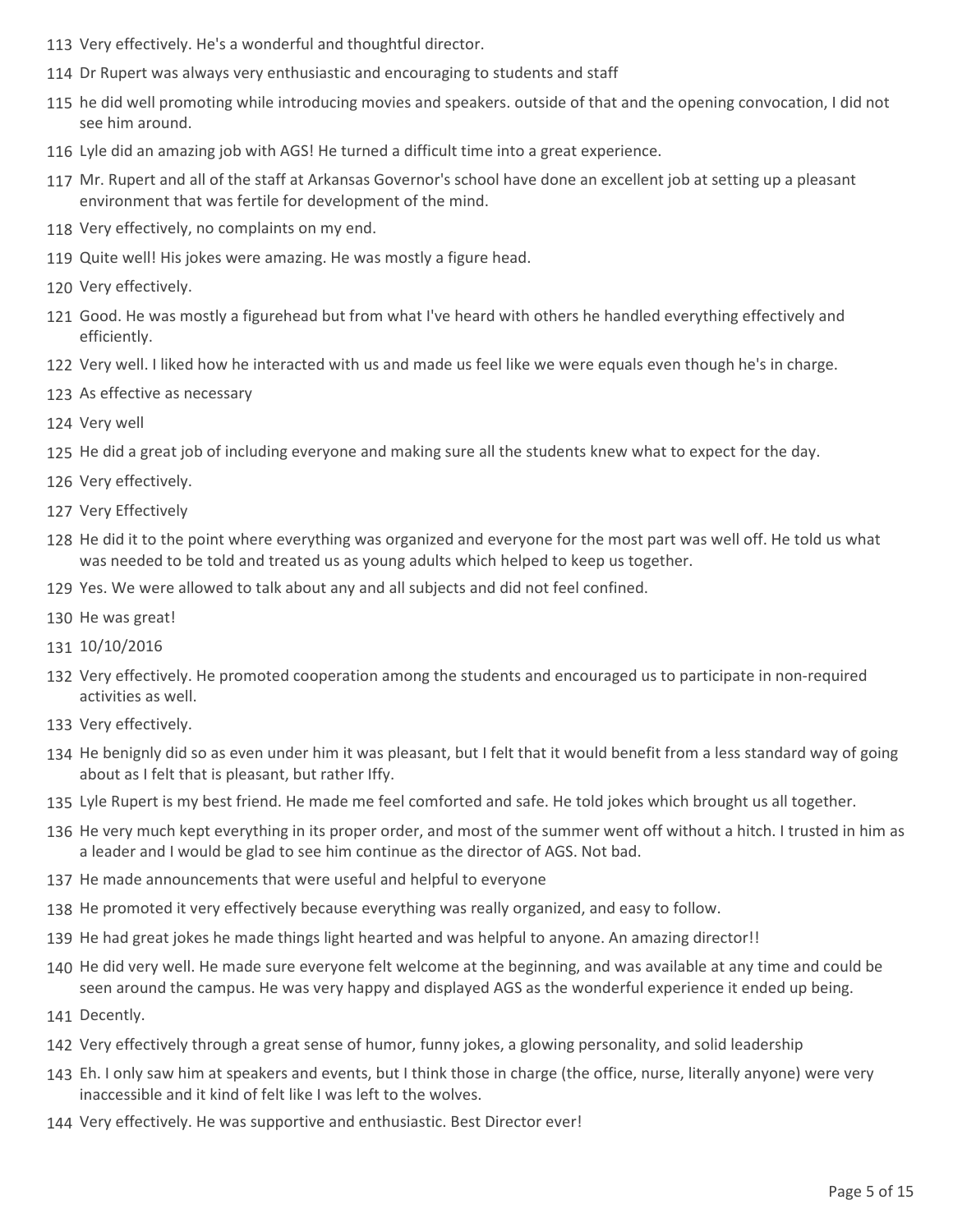- 145 Very effectively
- 146 He was effective and friendly in his leadership.
- 147 All of AGS I've never felt targeted or mistreated. The program has only built students up from what I have seen.
- 148 I think he did a good job.
- 149 Relatively effectively any panels with political themes or structures were civil, and no major arguments ever, in my knowledge, occurred
- Lyle promoted a constructive environment fine but I only saw him at required events and I felt he was too quick to 150 seperate us from our parents and the outside world. I personally am more attached to home than many students here, so I understand that for most this was not an issue. However, for me, the very limited communication with my family caused me anxiety.
- 151 I feel like AGS was a very constructive environment. All opinions were valued and considered, and we were given constructive criticism for our work which helped us grow.
- 152 Lyle Rupert was very focused on keeping our attention towards what matters most, AGS.
- 153 I feel like AGS was a very constructive environment. All opinions were valued and considered, and we were given constructive criticism for our work which helped us grow.
- 154 Very well.
- 155 The environment is very constructive here at AGS. The director and all counterparts did a wonderful job at making the experience positive and educational.
- 156 Lyle Rupert was exceedingly efficient at creating a constructive environment. His open attitude coupled with the interesting scheduled events made AGS very fun and educational.
- 157 Lyle Rupert did an excellent job keeping things in order and during the movies or speakers, he keep everything breif and short but also on track.
- 158 Lyle Rupert did a good job of keeping us entertained and all the while focused on what we were supposed to do.
- 159 He promoted a very constructive environment due to the no phone rule. It made a lot of the distractions that I usually encounter disappear.
- 160 I genuinely believe that Lyle Rupert efficiently promoted a very constructive environment here at AGS. I felt motivated and exited at every event.
- 161 I think he did this well. I felt like it was also achieved in most aspects. I didn't pay a particularly large attention to this one way or another.
- 162 As a director, Lyle Rupert did an excellent job in promoting a constructive environment. He was attentive to the activities at AGS and involved in the general welfare of the program.
- 163 very effectively!
- 164 Well I only saw him a few times and that was right before events but he was always so nice and welcoming to promote the AGS experience.
- 165 He promoted a contructive environment very well.
- 166 I feel that he did a very decent job, the program was extremely entertaining and the learning and experiences will be unforgettable.
- 167 He promoted a constructive envoirment sure, however i feel as though his leadership which was for the most part exemplary , could have been a little more objective.
- 168 He did really well. I thought he was super cool and funny and nice.
- 169 Lyle was very effective and led us with a very productive and friendly environment.
- 170 He did a great job! Everyone was friendly, and the whole program was very well organized.
- 171 Lyle Rupert did an extraordinary job contructing a safe and fun environment. Not once I was worried about an intruder putting myself and others in danger or a bad storm or anything else of that matter endangering everyone as well.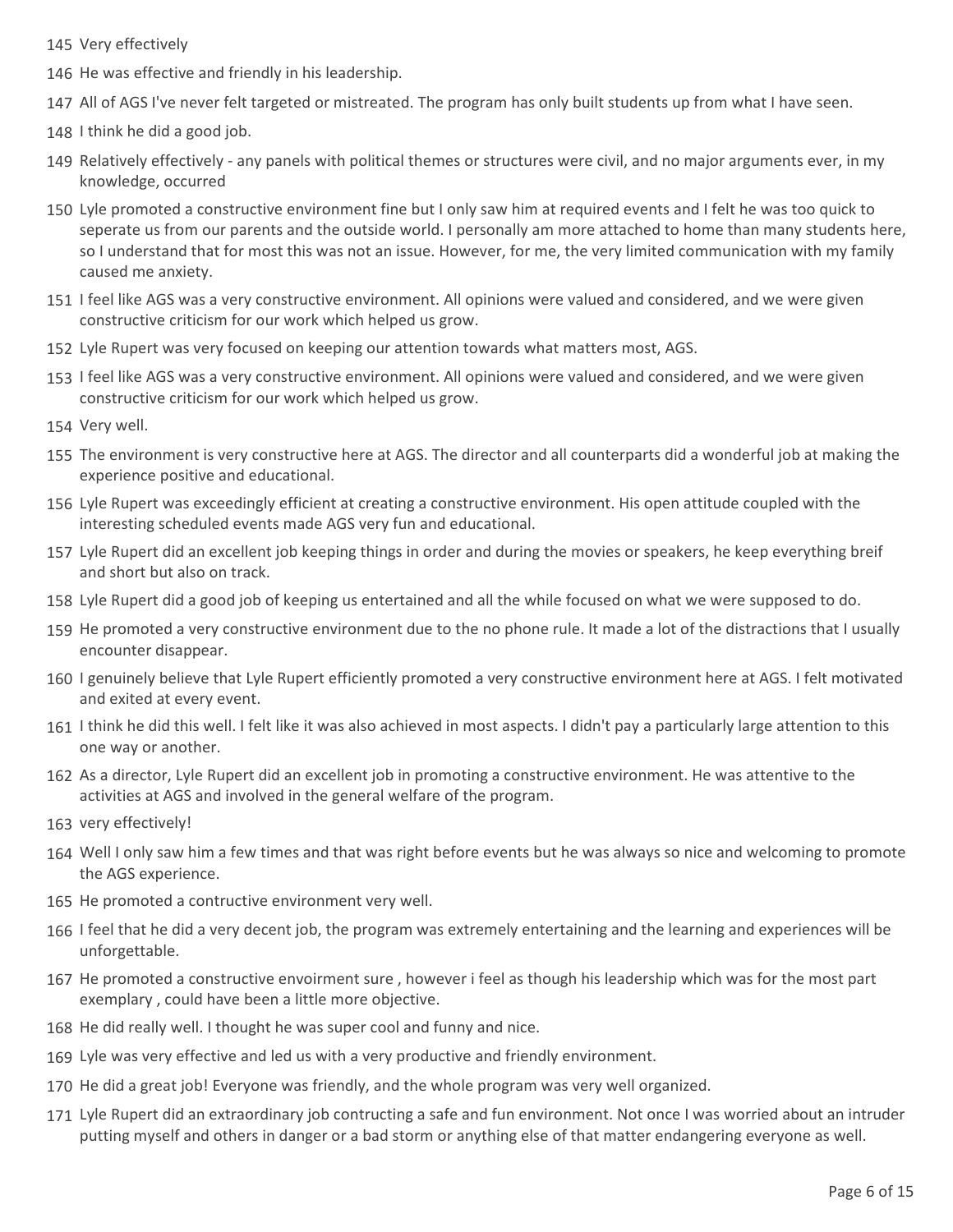- Lyle Rupert was very attentive and effective by means of communication (e-mail & speaking to us through events). He 172 made it a goal to involve the students.
- 173 Lyle was very warm and enthusiastic but I didn't get the feeling he was actually doing much. Maybe that's because I only saw him at Staples events
- 174 Lyle was great. He kept us informed with the emails and the announcements when we met in Staples.
- 175 Pretty effectively
- 176 Lyle provided all kinds of speakers with different perspectives for us to listen to. He also allowed time after each one for us to ask questions.
- Well. He always made the events about the students and tried to make us laugh, even if his jokes were a little corny. 177 That showed that he cared enough to embarrass himself a little.
- 178 He did a very good job.
- 179 I think he was effective. The whole environment of AGS is really neat and something I've never experienced before.
- 180 At AGS there are not a lot of disciplinary problems (we are here for a reason), however, the few times I heard of them I felt that the action taking against students were just. Also he lead each and every one of us to have an open mind when introducing speakers. If he ever had a biased, he never showed it to the students.
- 181 Very effectively
- 182 He did a good job maintaining a good environment, he ensured that we knew the rules and abided by them but still had fun
- 183 He was very good at letting us know the rules and regulations, and he made sure to let us know that we were in a safe place. He allowed us to not only be treated as adults, but treats those around us as adults as well. AGS is really great at creating an environment where everyone can come in and feel connected, safe, and like they can do anything they set their minds to.
- 184 I think he did really well.
- 185 In ways good, but at a time he was unreasonable in punishing a group for action that were only done by 2 people. I feel that it was not respectacle to punish all the male students and none of the female students
- 186 Very effectively. You can see that he clearly wanted to have a strong sense of community and learning in this environment.
- 187 Very effectively.
- 188 Very effectively. He did well to keep meetings fun and exciting. On a more personal level he interacted well with students.
- 189 Very well. I didn't have any personal interactions with him but I would say he did a great job.
- 190 He was very effective. He told a lot of jokes which made me feel very comfortable.
- 191 very well. he seemed to be interested in the students activities, and made the announcements fun to listen to.
- 192 He was very amazing and made AGS fun.
- 193 Very Effectively
- 194 I feel personal that his job performance as director was pretty good,though their were some points such as: I disagreed with condoning gambling as a productive activity and addressing all events present in his announcement.Overall pretty good.
- 195 He was very amazing and made AGS fun.
- 196 Very well
- 197 Very effectively. Lyle was amazing and engaging with the the students.
- 198 Very well. I learned a lot and everything was very organized
- 199 Lyle is a kind, honest man. His attitude and enthusiasm helped promote a great environment.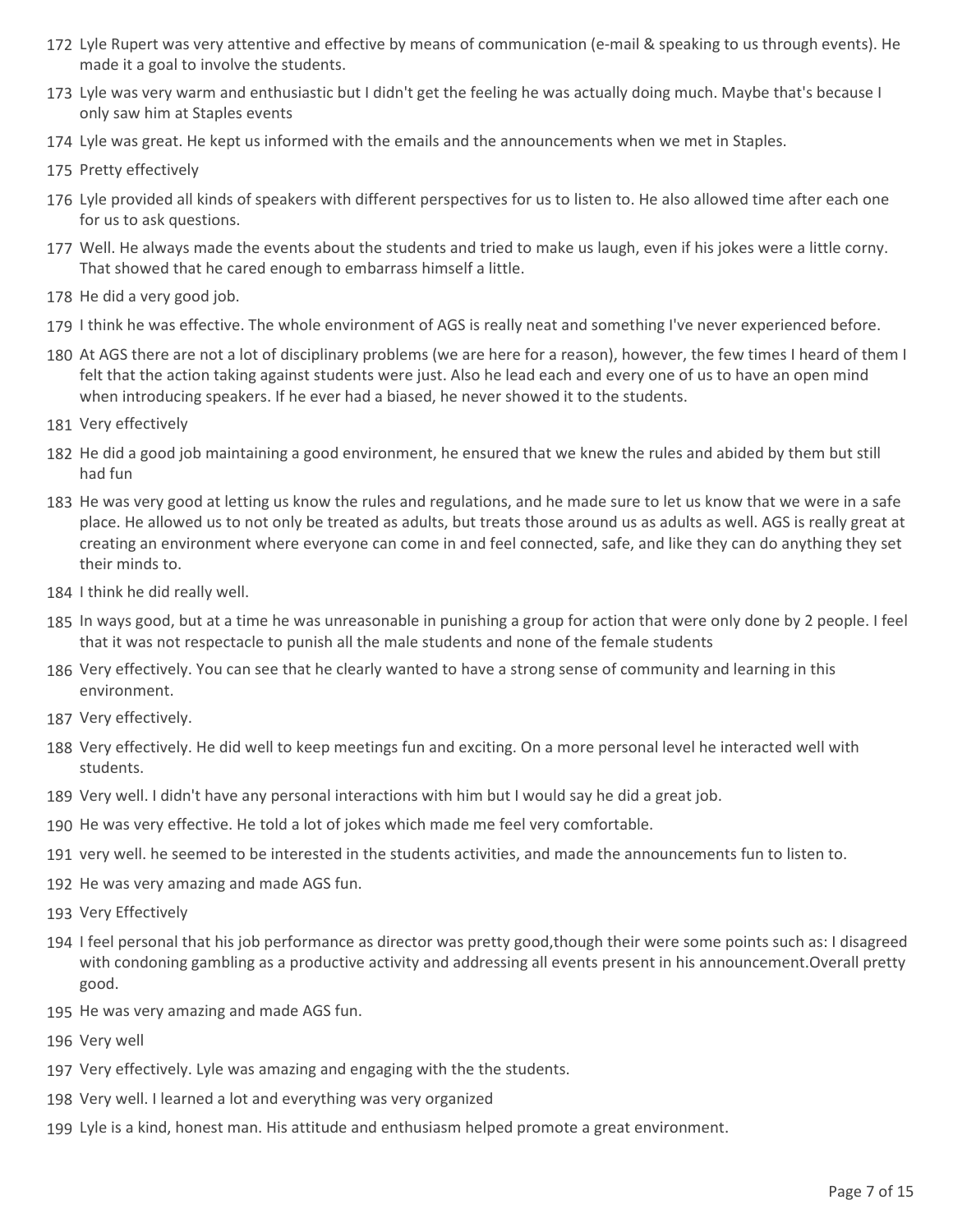- 200 Very well
- 201 Very well
- 202 Pretty well. I do see the halo over Lyles head.
- 203 Great, he is such a kind man.
- 204 I didn't have alot of contact with him but when I did he was great. He really tried hard to be funny which made him funny and went along with the chants.
- 205 Very effectively
- 206 Lyle was absolutely fantastic and successfully provided an environment in which I could learn and grow.
- 207 Very effectively. He handled all the big issues in a timely manner while being funny all the while.
- 208 He did a very good job, I think it was nice to see new sides to different issues and I was introduced to a lot of new topics/ideas that I wouldn't have explored w/o AGS
- 209 Because I never personally interacted with Lyle, I don't feel particularly qualified to answer this question.
- 210 He definitely tried to include everyone when he would kick off events. By keeping everyone engaged, it helped make the environment much more constructive.
- 211 He was really fun and didn't take anything too seriously but not too lightly either. He always made me jazzed about speakers and required events and stuff!
- 212 He did wonderful! He's an amazing director, and is very friendly. students: "Lyle Rupert!" \*clap clap clapclapclap" He's an amazing director, as previously stated.
- 213 Very effectively; the overall AGS experience was very constructive and we all learned a lot from each other.
- 214 Lyle Rupert did an amazing job at getting varied people to come to AGS. The topics varied widely and many challenged my viewpoints or introduced me to new ones. However, I wish that the topics would not be leaning towards Liberalism in political topics. I believe that all presenters should be ambivalent towards politics. I am venting a little bit because the ENVIRONMENTALIST brought up Black Lives Matter. Comments such as these do not pertain to environmentalism! Besides some obvious bias that was shown, Lyle still did a great job at bringing varied speakers and I am thankful he did that.
- 215 Lyle Rupert was very effective in promoting a constructive environment. In every occasion possible, he made sure to eliminate any form of discrimination or destructive influence in the learning atmosphere. Lyle Rupert, along with the rest of the AGS staff, also ensured efficiency during the program so that the most could be gained in the time allotted.
- 216 Very effective
- Mr. Lyle Rupert did a FANTASTIC job at setting a great environment for AGS! He is very positive, nice, energetic, 217 supportive, and at the same time he knows how to lay down the law. He definitely gained my respect from the first day of AGS!
- 218 Lyle Rupert set up a very socially-active environment I think due to the limitations of usage of cellular devices. It kept people engaged with interacting with others more rather than people locked into their phones. AGS was a very educational program that taught extremely valuable lessons that I will carry over throughout my life. I have met some decent friends here (to be fair, I'm not the most social person).
- 219 He and the Staff were willing to talk to the students and really encouraged us no matter what our ideas were. I felt like I belonged so I was more willing to share my ideas and thoughts no matter what class I was in. To me this program was very educational and helped me a lot, and I believe it was well run.
- 220 He promoted a very constructive environment and was always encouraging and kind.
- 221 The only times I saw Lyle were before movies and speakers. I never personally interacted with him and therefore do not feel totally qualified to answer this question. However, he exudes enthusiasm, which seems a rather important characteristic for someone in his position.
- 222 The environment at AGS was very constructive, I always felt comfortable sharing my opinions and having constructive conversations. There were always educational opportunities and ways I could do something constructive.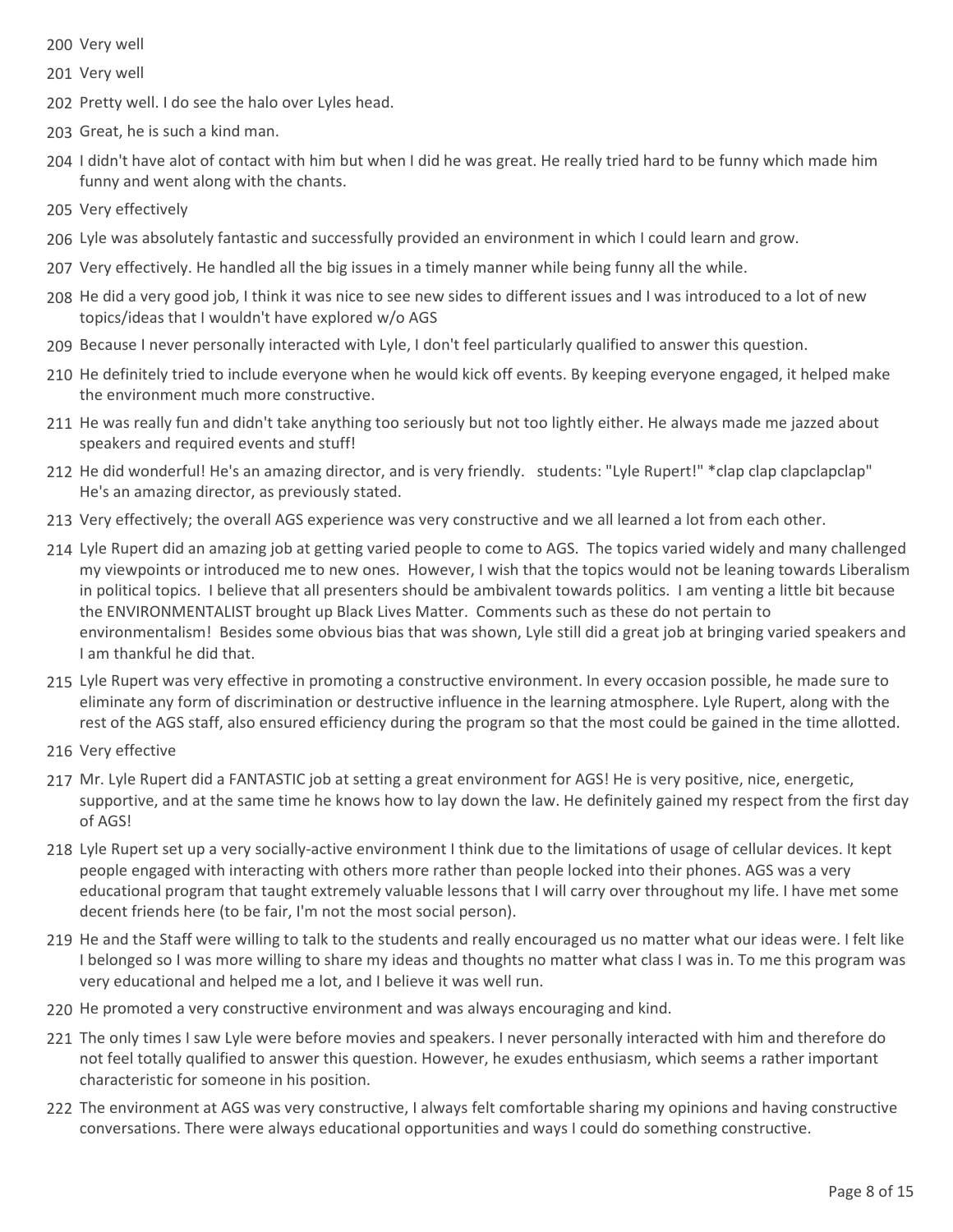- 223 very effectively
- Lyle Rupert did a fantastic job promoting a constructive effective environment. Everything here was well organized 224 and planned out.
- 225 He did an amazing job. On a scale from 1 to ten I give him a 10!!!!!!!
- 226 Lyle Rupert was super great. He always turned attention away from himself and towards AGS.
- 227 Director Lyle Rupert promoted a constructive environment extremely well. He really seemed to be enthusiastic about the students at AGS learning as much as possible in the six weeks they had there.
- 228 Lyle Rupert was able to foster a very positive environment very effectively through the use of his positive attitude and demeanor.
- 229 I didn't really see him all that much outside of the required events, but during the events he was always positive and made sure to promote good principles in AGS.
- 230 Lyle did a great job creating a great environment for us students here at AGS, making us feel comfortable and at home.
- 231 He promoted it very well by eliminating a lot of distractions like cell phones that allowed me to focus more on everything i did at AGS.
- 232 Very well. He was always kind and helpful, and he was never disrespectful to students.
- 233 Lyle Rupert was one of the best directors of a program I have ever had. He was always nice, helpful, and promoted an incredible environment.
- 234 Extremely effective. Everybody was respectful and opened minded. Everybody kind and generous. The learning environment, and the speakers and movies, events, all priceless experiences.
- 235 He was very effective.
- Lyle Rupert very effectively promoted a constructive environment by spreading positivity throughout ags and being a 236 good leader in the ags setting.
- 237 Lyle Rupert did very well in making AGS a constructive and hospitable environment.
- 238 He was very effective in promoting a healthy and academic environment. He was very encouraging in his speeches at the beginning of events.
- 239 He did really good. I think that he did a good job.
- 240 Very well. He always was really positive and did more than just sit behind a desk. He interacted with us and was invested in his job.
- 241 I think he did a very well job. He was always connecting with the audience every time we would enter Staples for a required event.
- 242 I do not know about anything Lyle Rupert has done for AGS other than tell jokes and show squirrel pics because that is all I have seen him do. However I am sure he did a great job, I just was not able to see him do his job from my perspective.
- 243 Pretty effective, great job
- 244 Lyle Rupurt effectively promoted a constructive environment.
- 245 great
- 246 Fairly well. I'm not sure what to compare it to.
- 247 Very well.
- 248 Lyle Rupert did a great job!
- 249 Very effectively
- 250 Very effectively. His ease of interaction and attempt to relate to us took some of the tension away.
- 251 Very effectively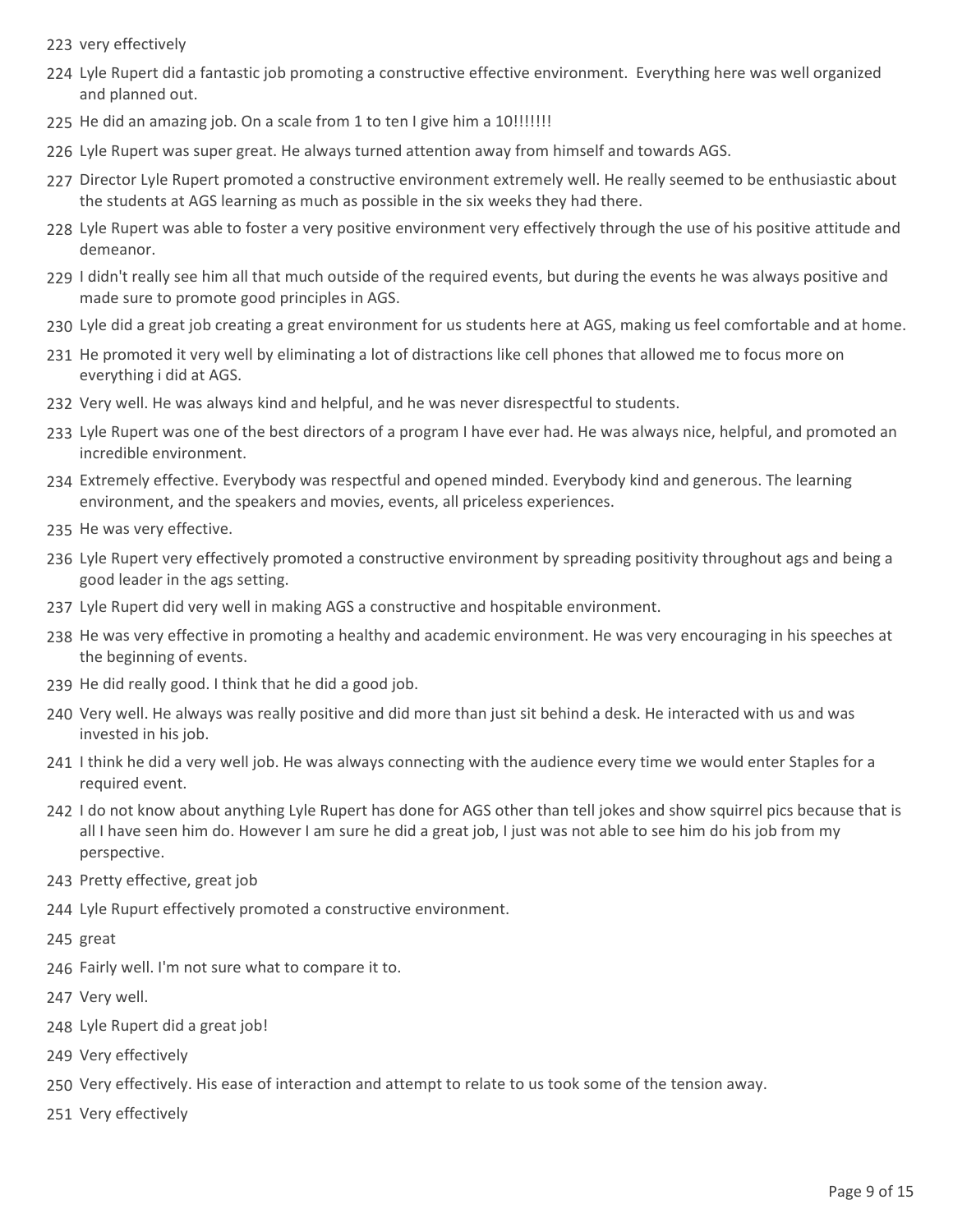- 252 Very well, I felt like I learned something new every day, and I though he did a great job of making all things organized. (and his jokes were straight fire)
- 253 Very well.
- 254 He did very well and I would keep him there
- 255 So effectively! He's loving and great!
- 256 I didn't have alot of contact with him but when I did he was great. He really tried hard to be funny which made him funny and went along with the chants.
- 257 I felt like Lyle consistently tried to maintain a positive and very constructive atmosphere, although I felt like the only time we'd see Lyle is during required events, although I wasn't on the lookout for him
- 258 Very effectively. We love Lyle and he did a fantastic job!
- 259 He led a constructive environment with his positivity and friendliness towards all students and the way in which he led us at events was effective.
- 260 No comment
- 261 I think that he did a good job, and he was well liked around campus.
- 262 Director Lyle Rupert was great. He was calm and friendly, and didn't seemed too stressed about being in charge of 400 or so rising seniors.
- 263 Lyle Rupert did a very good job of promoting a positive and constructive learning environment.
- 264 very well I felt everything was positive and fun!
- 265 He did damn good
- 266 In my opinion it was highly constructive!
- 267 He did it pretty effectively.
- 268 On a scale of 1-10, Lyle Rupert is an 11.
- 269 Lyle promoted a constructive environment in an extremely effective manner.
- 270 The Director very effectively promoted a constructive environment
- 271 He did very well
- 272 Very effectively. His sense of humor was a welcome element, especially when I was having a rough day.
- 273 Lyle Rubert did this very well because he was assertive but he also made people laugh with his jokes and only raised his voice when he needed 2.
- 274 Lyle Rubert did this very well because he was assertive but he also made people laugh with his jokes and never raised his voice
- 275 He was energetic and I could tell he cared about us individually
- 276 Decently. He lacked authority, so students would often speak over him. His enthusiasm seemed forced sometimes as well.
- 277 Well!
- 278 Lyle was very effective at his job! He was able to establish authority while still portraying himself as a relatable human being, and his jokes were very funny. I could not have asked for a cooler director.
- 279 Very well
- Lyle Rupert always promoted a great constructive environment. He was always very happy and did an excellent job of 280 engaging students during the required events and always seemed very friendly
- 281 I think he did very well. He was always excited about events and that was conveyed to the students making everyone more enthusiastic. Also he did well working with us not against us even in simple things like chants before the speakers.
- 282 Very well. From my standpoint there was nothing that was visibly nonconstructive about the whole of AGS.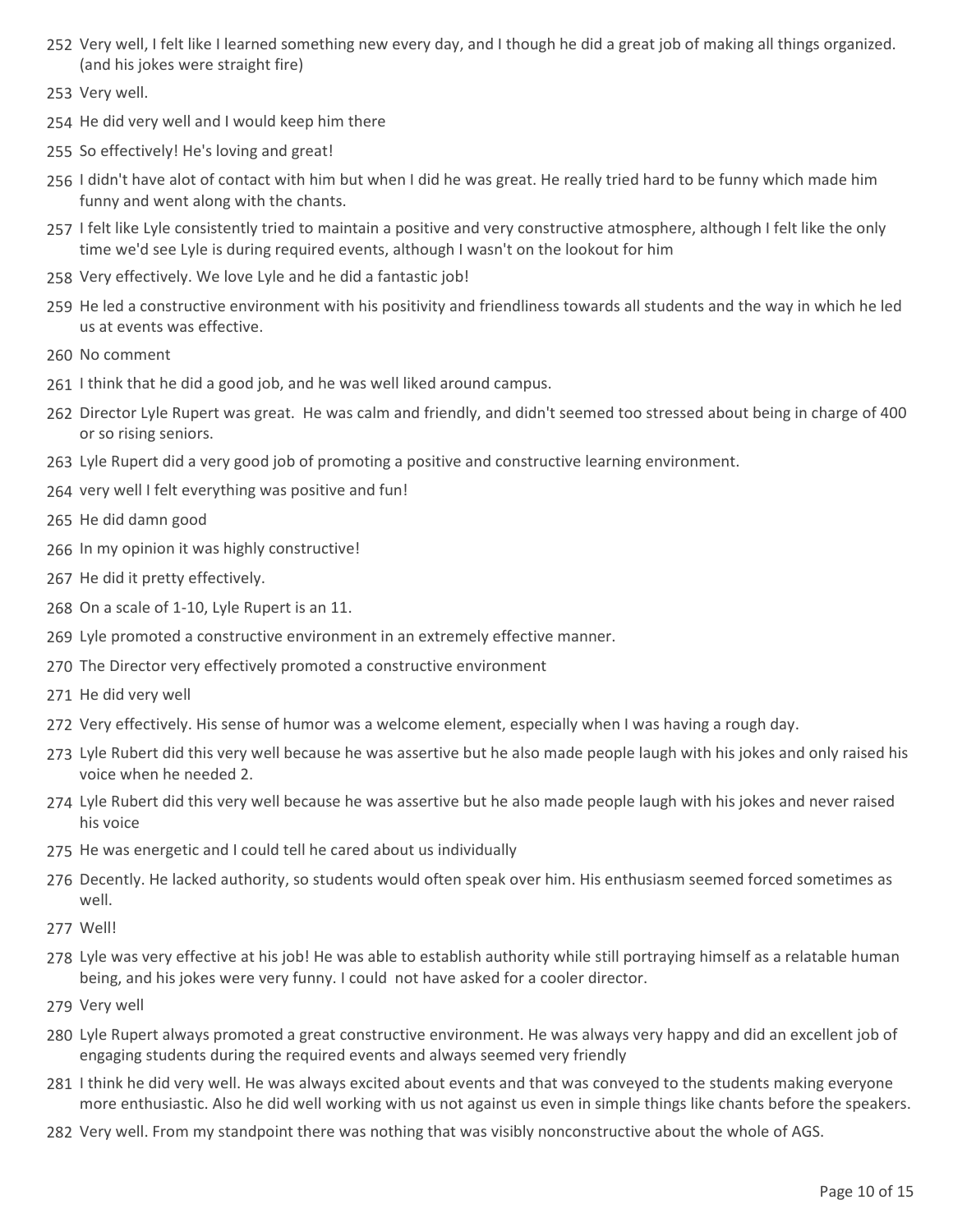- There was definitely a constructive environment at AGS, but honestly I don't know how much Lyle Rupert had to do 283 with it since I assume his work was mostly behind the scenes. His announcements before required events did help him be somewhat involved with the students.
- 284 Lyle Rupert was effective in promoting a positive and welcoming environment at AGS.
- 285 To my knowledge he did so effectively. As a student I didn't interact directly with Mr. Rupert, but I did feel as though I was always in a constructive environment. So by looking at the environment his actions as director have produced I would say that Mr. Rupert has done very well at his job.
- 286 I didn't exactly see him doing anything. I never saw him around like he was always hidden and I only saw him presenting speakers and events but if Lyle Rupert was secretly planning all the events that we've had then he did a really great job.
- 287 Very effectively.
- 288 Very effectively. I definitely found AGS to be a place where I was challenged in a positive manner. I grew immensely through the experience.
- 289 The Director promoted a constructive environment very efficiently and was able to prepare students for speakers and presentations.
- 290 Pretty well
- 291 very effective. the RA's were all very helpful and the schedule was organized very well. overall, the system was organized effectively.
- 292 Very effectively
- 293 Very effectively
- Lyle did a great job promoting a constructive environment. He always was enthusiastic at required events and engaged 294 the audience.
- 295 Recently. Often he did not have a sufficient authoritive presence, so students would talk over him. He was a good director with his enthusiasm.
- 296 Effectively
- 297 Very effectively
- 298 He did a good job
- Lyle did an excellent job in providing us with Favulty that really made us think, and activities that broadened our views 299 on the world around us.
- 300 He promoted it very effectively. I liked the energy and attitude he brought to the program! Additionally, his humor was spot on.
- 301 Lyle worked hard, and ensured that each event was enjoyed as well as understood appropriately. The charisma that he carried in introducing each activity started everything off with a positive outlook.
- 302 He was very upbeat and happy and energetic about each aspect of the program, and I believe that attitude promoted excitement in us as well.
- 303 I'm not sure that I am in a place to judge Lyle's contribution to a constructive learning environment. Considering that AGS has been wonderful, I would say that he did a good job, but exactly what he did to make that happen is not extremely evident to me.
- 304 I think the phone rule wasn't that bad because it pushed everyone to talk and actually connect more. His jokes were very corny but much appreciated.
- 305 Very effectively. He was clear and concise on what he envisioned for the program and I think he selected a great group of personnel to convey the same messages.
- I defiantly think Lyle promoted a healthy constructive environment. He connected with the students, even with his 306 corny jokes.
- 307 I found him to be very constructive prior to lectures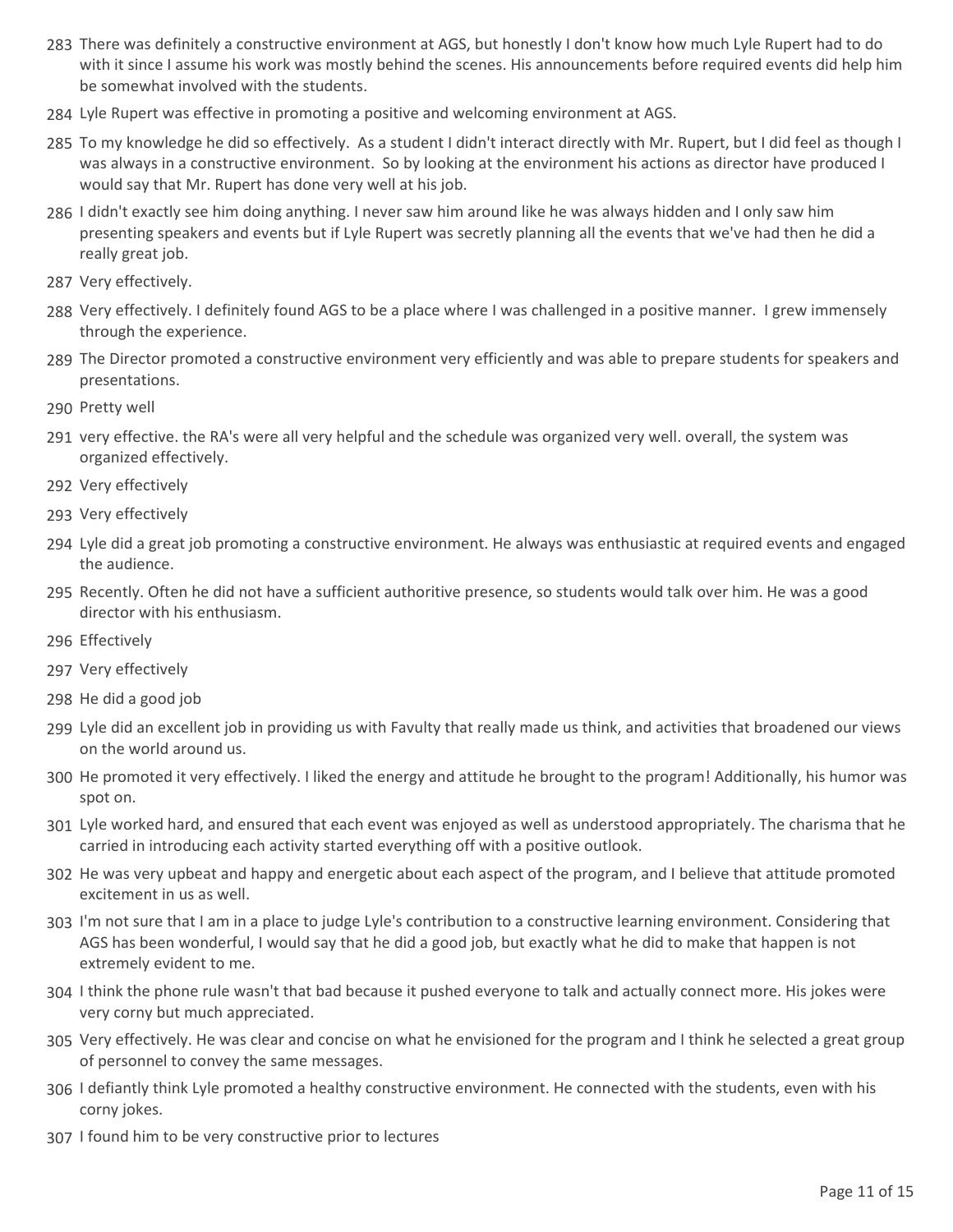- Lyle Rupert did a great job of joining us together as a group and was always a cheerful personality on campus while still 308 getting the job done. He also put a lot of work into his jokes.
- 309 Good enough; the only times that I saw him and he talked were at events that we had to go to.
- 310 He did all the time he told stupid but funny jokes he is so awesome and I am so glad he was my director this year I don't think I would have had the same experience if he wasn't here.
- 311 Great was enthusiastic
- 312 Lyle Rupert did very well at promoting a constructive environment. Everything was very useful and he was always very positive.
- 313 Lyle Rupert did a wonderful job promoting a constructive environment. He allowed students to get to know him and connect with them the best he can.
- 314 I think the director did a very good job at promoting a constructive environment. He constantly reminded students to put their studies first, and was a good example of a source of optimism to all students.
- 315 I would say he did quite well when it came to keeping a positive attitude and way of instruction as well as presentation.
- 316 lyle rupert did great! Everyone loved him
- 317 Rupert effectively promoted a constructive environment by keeping the atmosphere light and humorous. He also kept things on time and made sure we were on schedule as well as we could be.
- 318 Very well
- 319 He did a productive job at constructing an environment. I felt very safe at the campus even though it was an open campus, it stayed in control all trough the program.
- 320 Effectively. Well done rupert
- 321 He did an okay job.
- 322 The environment at AGS was extremely constructive, and Lyle Rupert seemed to to a very good job at facilitating this.
- 323 Very well. He was encouraging and lively.
- 324 Love his rodent obsession. The way he can juggle being formal, stern, and just goofy seemed well balanced, helped remind us to have fun but keep things in order.
- 325 Lyle Rupert did an excellent job promoting a constructive environment by always informing and encouraging us before speakers and attending a lot of the events that had a lot of value to us.
- 326 Lyle was the bomb.com. Lyle constructed a great atmosphere. He reminded us of events and kept in touch with us as much as he could.
- 327 I believe that Lyle did a fantastic job of being a director because he was able to bring in a series of unique guest speakers and make the environment very fun to be in.
- Lyle Rubert did this very well because he was assertive but he also made people laugh with his jokes and never raised 328 his voice
- 329 Lyle Rupert did an excellent job promoting a constructive environment. With his energy, Lyle made events exciting and meaningful for many students. Although he remained hidden for the many parts of the program, he effectively used his role as director to plan and execute events that define Arkansas Governor's School.
- 330 I feel as though he did what he thought was right for AGS.
- 331 I think he did an okay job, but there were times when he could've been more stern on certain things.
- 332 I love Lyle! He did a great job at being interactive, fun, and energetic while still doing his job as a responsible director of such a great program. He allowed us to be free but mad sure that we were following the rules and doing everything that we needed to in order to allow AGS to be a safe and constructive environment.
- 333 Very effectively. He was also a great role model for me.
- 334 Lyle Rupert did a great job promoting a constructive environment for the AGS program. He did well informing all students of upcoming events.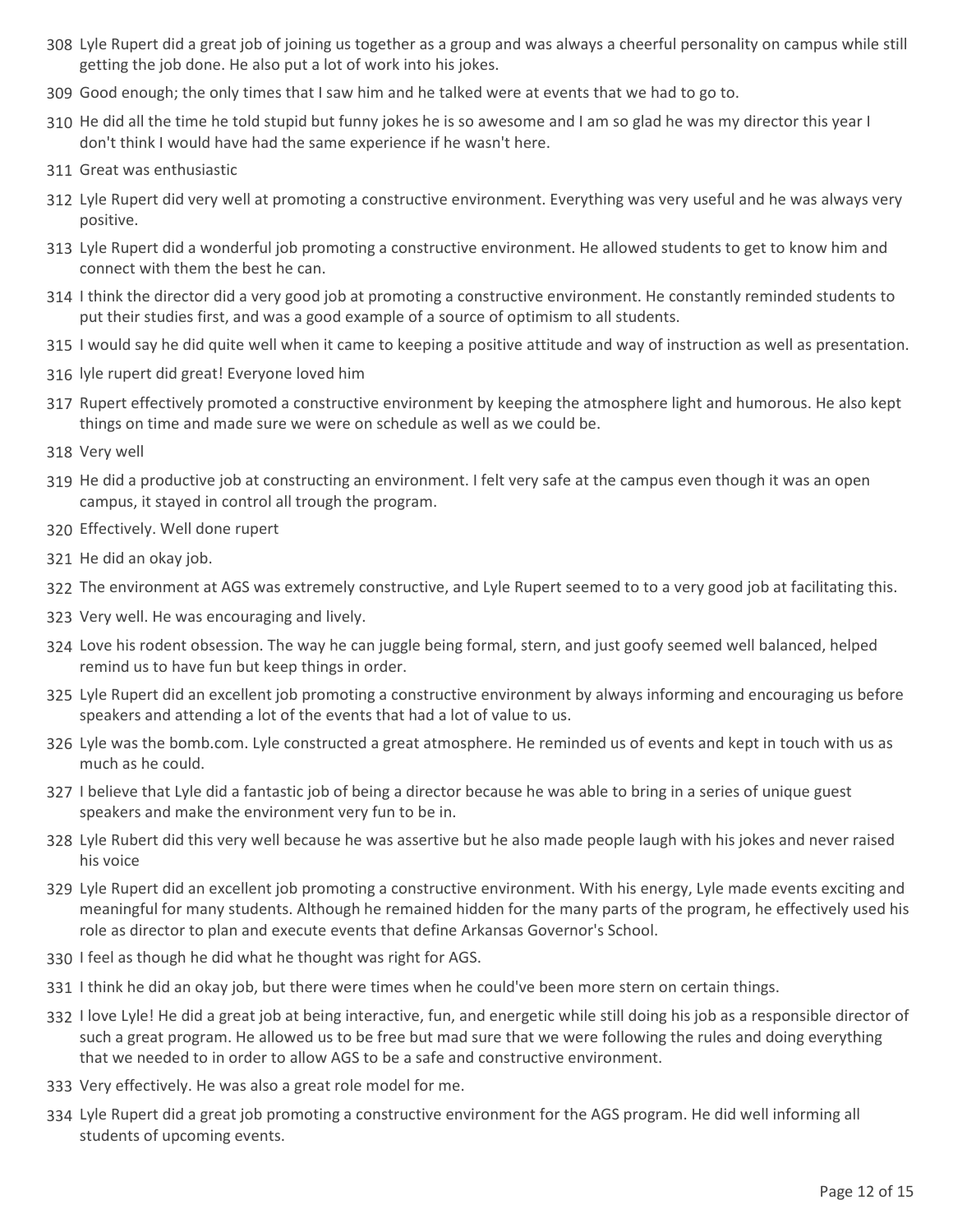- 335 Lyle effectively promoted a constructive environment. He's enthusiasm and care were evident.
- 336 The jokes were alright.
- 337 He did a good job.
- 338 I think he did a pretty good job. When there was an issue, it was taken really seriously and I appreciated it because it felt like they really took my experience seriously
- 339 Very well. The atmosphere created is very open and encourages growth intellectually and socially. I personally feel I have grown and I feel as if I belong in this environment.
- Lyle Rupert had a very positive effect on my AGS experience and effectively promoted a constructive environment. I 340 could tell he enjoyed being at AGS and was very willing to talk to and support students. I also attended his pipe organ performance and logic puzzle 4:10, both of which were beneficial to me and my experience of AGS.
- 341 Astonishingly! Mr.Rupert is an amazing man, he has kept the flow going so well while also remaining positive and hilarious!
- 342 Director, Lyle Rupert, easily communicated to us the structure of the program. It was neither hard to understand the rules of AGS nor the expectations of the students. He made sure we had time to communicate with him or other faculty/staff if we had issues understanding what the standards are.
- 343 He was amazing!!
- 344 I think that Lyle Rupert was effective in promoting an environment to learn and to really view things as they are in the world. I believe he did so through rules, regulations, inviting speakers, and in the work he had to do in organizing the areas.
- 345 He was at the require events and some 4:10s and 6:10s. He did his job. Lyle is here as i type.
- 346 10/10 Lyle Rupert was an amazing, positive director. He was humble, and I was happy to have him as a director.
- Lyle Rupert was very effective in his promotion of a constructive AGS environment. He encouraged interaction 347 between all groups of people and lightened the mood with his variety of jokes, whether they were good or not. He also demonstrated how people can be skilled at a variety of subjects and things, such as being a director and also playing pipe organ. Lyle also happily interacted with students and other faculty members, creating an environment ofacceptance.
- Lyle Rupert did an extremely effective job of promoting a constructive environment. Between classes, required events, 348 4:10s and 6:10s, and all the other many opportunities that have been offered to us this summer at AGS, it is by far the most constructive environment I've ever experienced.
- 349 Lyle made sure that AGS contained enough events to help everyone grow despite their interests
- 350 Was a very good director, should continue
- 351 He promoted a constructive environment really well! The cell phone rule really helped us build up a community of face to face communication and interaction. The Director also took care and addressed any problems that arose very respectfully and handled them well, making the environment more constructive.
- 352 Recently. Often he did not have a sufficient authoritive presence, so students would talk over him. He was a good director with his enthusiasm.
- 353 Lyle Rupert promoted a constructive environment very effectively.
- 354 Amazing
- 355 Lyle Rupert was not effective in promoting a constructive environment. He did not engage with the students nor did he make an effort to sit with the students and converse with them. I was not even aware of who Lyle Rupert was until the chants started, but he was not helpful to the students at all.
- 356 Very well
- 357 Very effectively! He portrayed himself as both enthusiastic while being a normal man that we could relate and look up to. The environment has always felt very open to thought while being safe.
- 358 He did an excellent job. He was very professional and kind.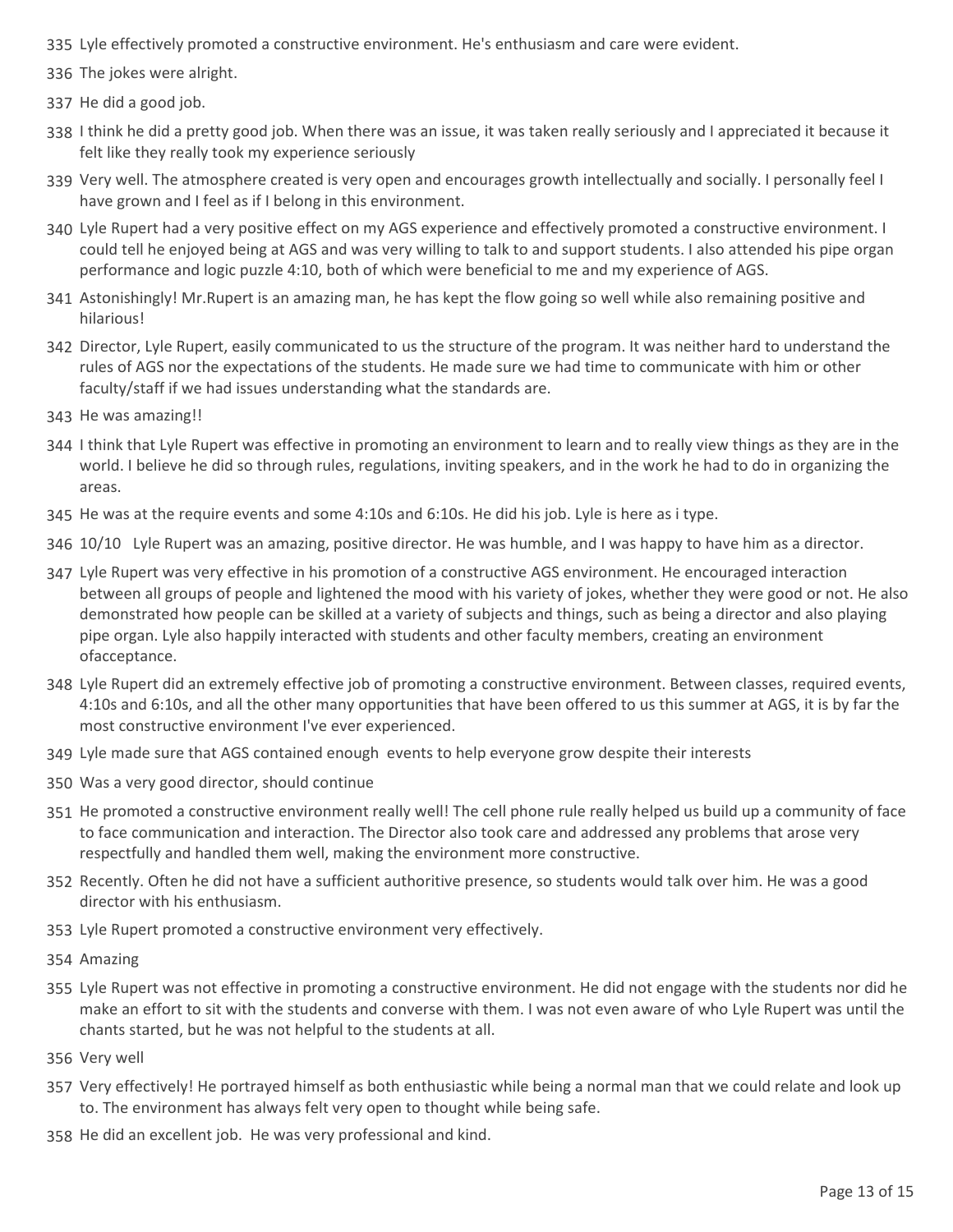- 359 Very effectively
- 360 He did great. He was always around and he made sure to try and keep things fun. He also tried to keep the attention on AGS at all times.
- 361 I loved Lyle Rupert! He was an amazing director and really stressed a good and inviting environment at AGS.
- 362 Lyle Rupert promoted a constructive environment very effectively.
- 363 Effective
- 364 Very well!!! He did an amazing job!
- 365 I loved every aspect of AGS and I feel like Lyle Rupert provided a positive and productive enviorment for each student.
- 366 very effectively
- 367 I didn't experience Lyle's input directly, but overall I felt AGS was a very constructive environment and the program was very beneficial.
- 368 Very Well
- 369 Very effectively
- 370 Lyle Rupert did a great job promoting a constructive environment. He always interacted with us students and was sure to keep us up to date on all the activities we had going on.
- 371 Very effectively
- 372 He did it effectively, we learn a lot and I feel safe here too.
- Lyle did an amazing job making me feel welcomed and safe in every situation. I felt that he was very engaged and 373 attentive. Overall he was very effective.
- 374 Lyle Rupert was an amazing instructor. He did his job perfectly and I appreciated his passion for the students.
- 375 Lyle Rupert is a flawless superhero bringing joy and happiness to the students and faculty of ags. He is incredibly proficient at his job.
- 376 He promoted it very effectively. He regularly addressed any problems that were had and made the environment very fun and safe. He also made sure it was structured enough to have a good degree of overall learning.
- 377 I always felt like I was experiencing growth here, whether it was stretching my mind or growing in my ability as an actress, I never stopped developing.
- 378 Very well. He encouraged the learning experience at AGS and did a great job of reminding us what was important during events and when socializing with others.
- Lyle Rupert did an outstanding job of promoting a constructive environment where we could all safely learn and have 379 fun together.
- Lyle Rupert did a great job with creating a safe, welcome environment and promoted an environment that would help 380 develop us socially and academically the best he could.
- 381 Very effectively
- 382 He often strove to do so, but had a lack of presence sometimes, however he was able to succeed in creating a successful environment.
- 383 08/10/2016
- 384 Very effectively
- 385 Very well.
- 386 I believe that Lyle definitely did his best to make the atmosphere and environment very inviting for all the students
- 387 He did a good job
- 388 Very effectively and efficiently.
- 389 very effectively. I felt very welcomed